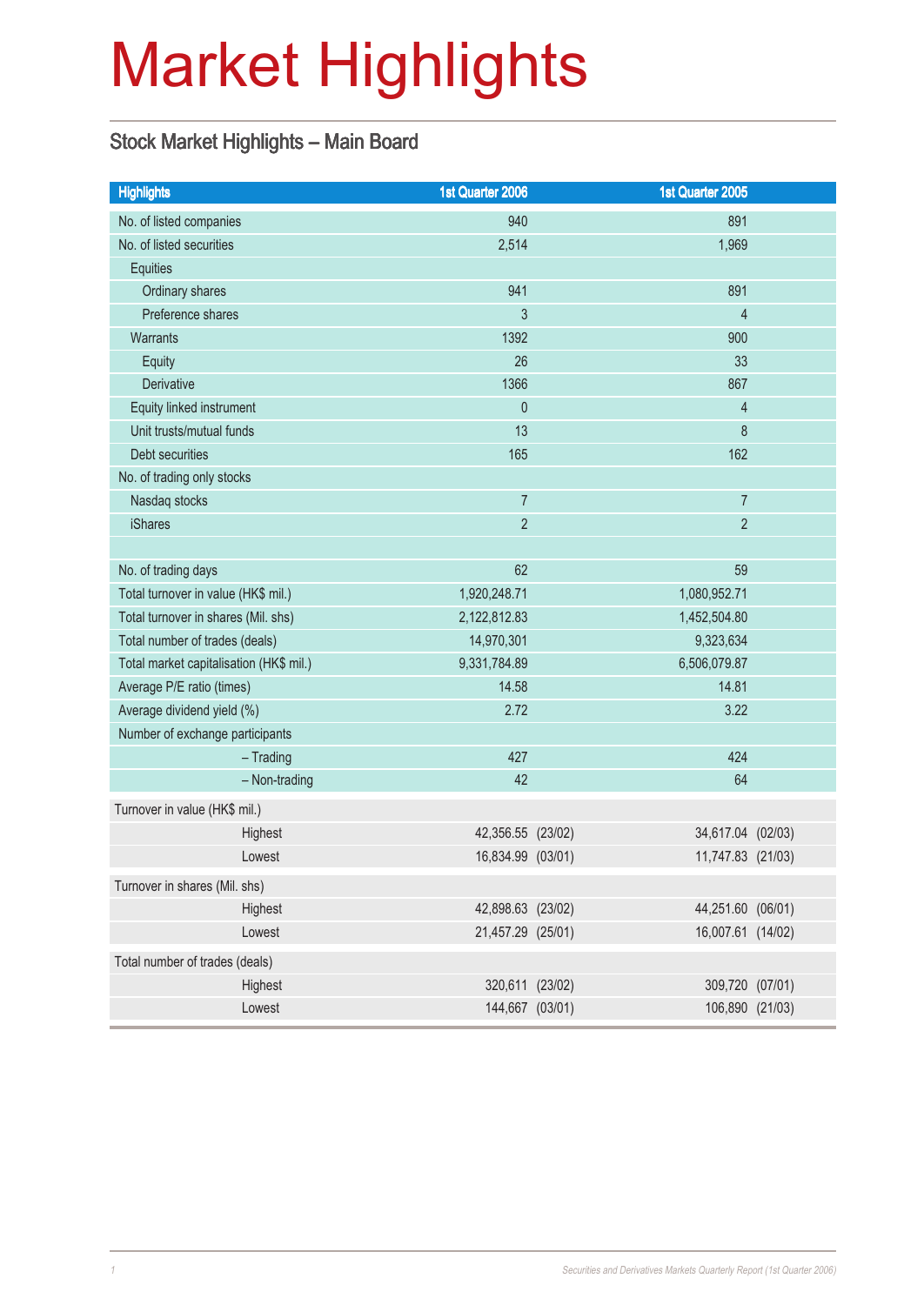# Market Highlights

#### Stock Market Highlights – Growth Enterprise Market (GEM)

| <b>Highlights</b>                       |         | 1st Quarter 2006 |                | 1st Quarter 2005 |                |
|-----------------------------------------|---------|------------------|----------------|------------------|----------------|
| No. of listed companies                 |         | 201              |                | 205              |                |
| No. of listed securities                |         | 201              |                | 206              |                |
| Equities                                |         | 201              |                | 205              |                |
| <b>Warrants</b>                         |         | $\theta$         |                | $\mathbf{1}$     |                |
|                                         |         |                  |                |                  |                |
| No. of trading days                     |         | 62               |                | 59               |                |
| Total turnover in value (HK\$ mil.)     |         | 12,673.01        |                | 4,372.50         |                |
| Total turnover in shares (Mil. shs)     |         | 11,537.79        |                | 9,238.16         |                |
| Total number of trades (deals)          |         | 221,904          |                | 100,715          |                |
| Total market capitalisation (HK\$ mil.) |         | 84,214.72        |                | 65,332.72        |                |
| Average P/E ratio (times)               |         | 24.53            |                | 19.52            |                |
| Average dividend yield (%)              |         | 0.74             |                | 1.02             |                |
| Turnover in value (HK\$ mil.)           |         |                  |                |                  |                |
|                                         | Highest |                  | 949.58 (18/01) |                  | 405.03 (19/01) |
|                                         | Lowest  |                  | 37.11 (03/01)  |                  | 29.21 (31/01)  |
| Turnover in shares (Mil. shs)           |         |                  |                |                  |                |
|                                         | Highest |                  | 338.37 (18/01) |                  | 579.59 (31/03) |
|                                         | Lowest  |                  | 63.31 (03/01)  |                  | 60.52 (20/01)  |
| Total number of trades (deals)          |         |                  |                |                  |                |
|                                         | Highest |                  | 5,662 (20/03)  |                  | 11,495 (31/03) |
|                                         | Lowest  |                  | 1,077 (03/01)  |                  | 964 (13/01)    |
|                                         |         |                  |                |                  |                |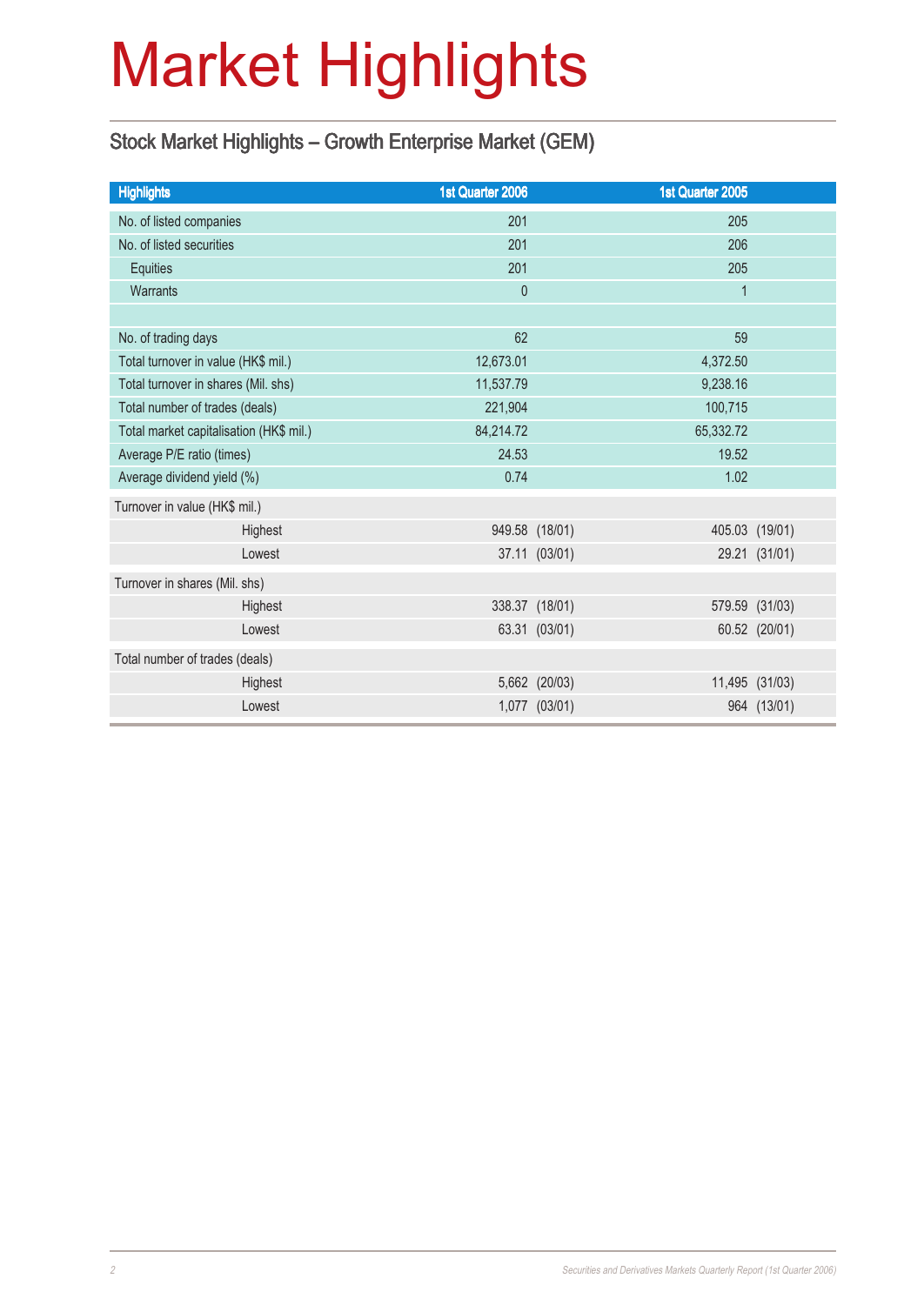# Market Highlights

#### Derivatives Market Highlights

| <b>Highlights</b>                                          | 1st Quarter 2006 | 1st Quarter 2005 |
|------------------------------------------------------------|------------------|------------------|
| All futures and options products (excluding stock options) |                  |                  |
| No. of trading days                                        | 62.0             | 58.5             |
| Total contract volume                                      | 5,440,837        | 3,737,289        |
| Equity index products                                      | 5,424,712        | 3,725,847        |
| Equity products                                            | 10,106           | 2,654            |
| Interest rates products                                    | 6,019            | 8,788            |
| Average daily contract volume <sup>1</sup>                 | 87,755           | 63,885           |
| Total open interest as at the quarter end (contracts)      | 405,954          | 295,275          |
| Equity index products                                      | 401,990          | 289,853          |
| Equity products                                            | 2,013            | 520              |
| Interest rates products                                    | 1,951            | 4,902            |
| <b>Stock options</b>                                       |                  |                  |
| No. of newly introduced stock options classes              |                  |                  |
| No. of stock options as at the quarter end                 |                  |                  |
| <b>Class</b>                                               | 41               | 37               |
| <b>Series</b>                                              | 3,314            | 2,642            |
| Total premium (HK\$ mil.)                                  | 3,664.95         | 1,575.63         |
| Call                                                       | 1,924.84         | 835.11           |
| Put                                                        | 1,740.11         | 740.52           |
| Average daily premium (HK\$ mil.)                          | 59.11            | 26.93            |
| Total contract volume                                      | 3,835,478        | 1,555,116        |
| Call                                                       | 1,773,312        | 813,188          |
| Put                                                        | 2,062,166        | 741,928          |
| Average daily contract volume                              | 61,863           | 26,583           |
| Total open interest as at the quarter end (contracts)      | 1,265,171        | 749,836          |
| Call                                                       | 573,314          | 390,317          |
| Put                                                        | 691,857          | 359,519          |
| Total number of trades                                     | 92,088           | 40,790           |
| Average daily number of trades                             | 1,485            | 697              |
| <b>Total contracts exercised</b>                           | 522,516          | 227,596          |
| Average premium per contract (HK\$)                        | 956              | 1,013            |
| Average contract per trade (contracts)                     | 42               | 38               |
| Put volume/call volume                                     | 1.16             | 0.91             |
| Average daily contract volume/open interest                | 4.9%             | 3.5%             |
| Options volume (shares)/underlying stock volume            | 3.3%             | 3.1%             |
| All futures and options products                           |                  |                  |
| Total contract volume                                      | 9,276,315        | 5,292,405        |
| Total open interest as at the quarter end (contracts)      | 1,671,125        | 1,045,111        |

1 Average daily contract volume is calculated based on the number of trading days of the Hong Kong Market.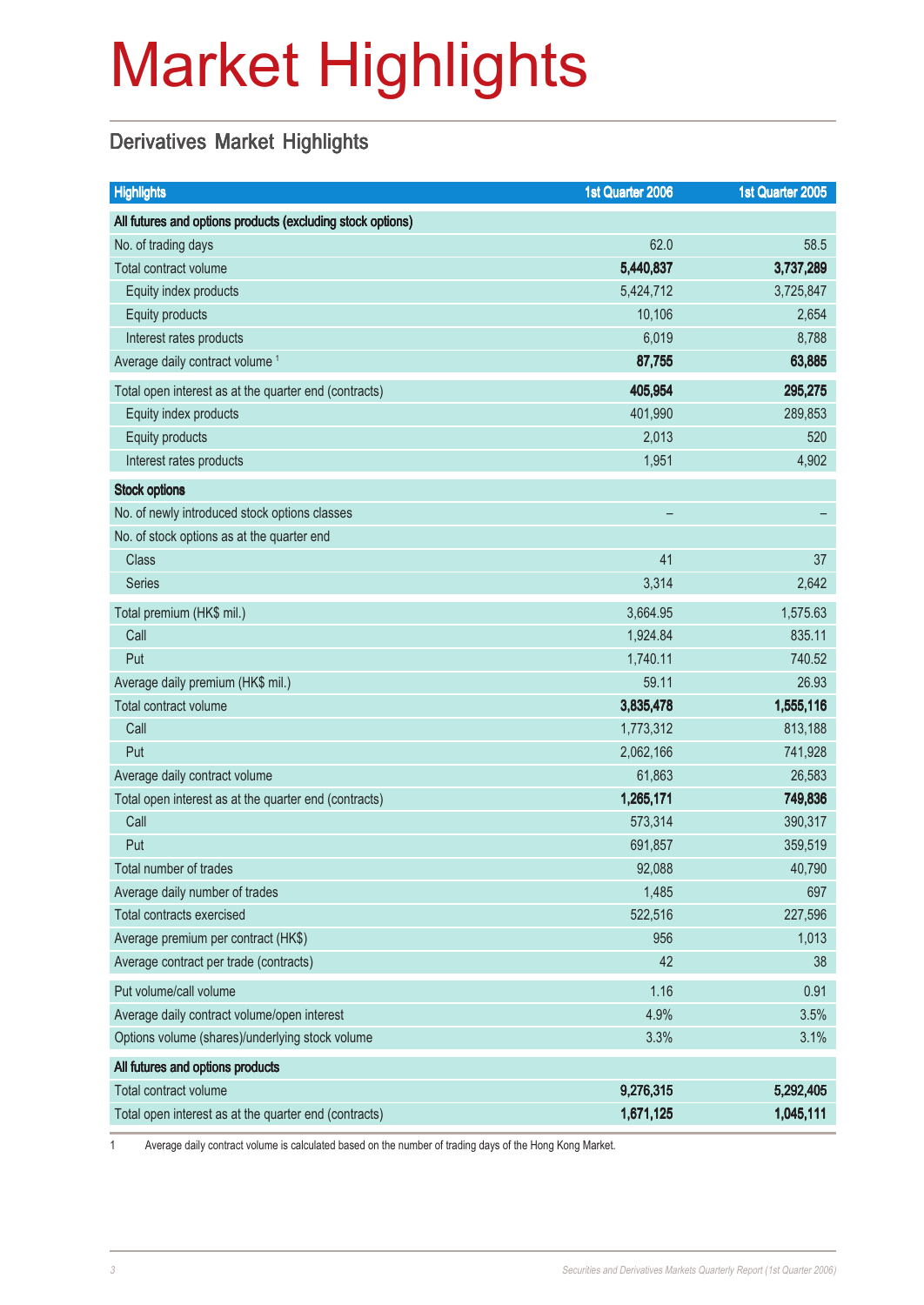#### Equity Turnover

|      |                | <b>Share</b> | <b>Value</b> |              |
|------|----------------|--------------|--------------|--------------|
|      |                | (Mil. shs)   | (HK\$ mil.)  | No. of deals |
| 2005 | Q1             | 573,722.80   | 915,816.33   | 7,096,762    |
|      | Q <sub>2</sub> | 262,762.37   | 774,973.82   | 4,981,081    |
|      | Q <sub>3</sub> | 284,688.60   | 1,022,082.34 | 6,567,887    |
|      | Q4             | 236,651.26   | 874,711.10   | 5,781,013    |
| 2006 | Q1             | 435,321.92   | 1,514,286.88 | 10,443,937   |

#### Equity Trading Statistics

|      |                | No. of<br>trading days | Average daily turnover<br>(HK\$ mil.) | Average value<br>per deal |
|------|----------------|------------------------|---------------------------------------|---------------------------|
| 2005 | Q1             | 59                     | 15,522.31                             | 129,047                   |
|      | Q2             | 62                     | 12,499.58                             | 155,583                   |
|      | Q <sub>3</sub> | 64                     | 15,970.04                             | 155,618                   |
|      | Q4             | 62                     | 14,108.24                             | 151,308                   |
| 2006 | Q <sub>1</sub> | 62                     | 24,423.98                             | 144,992                   |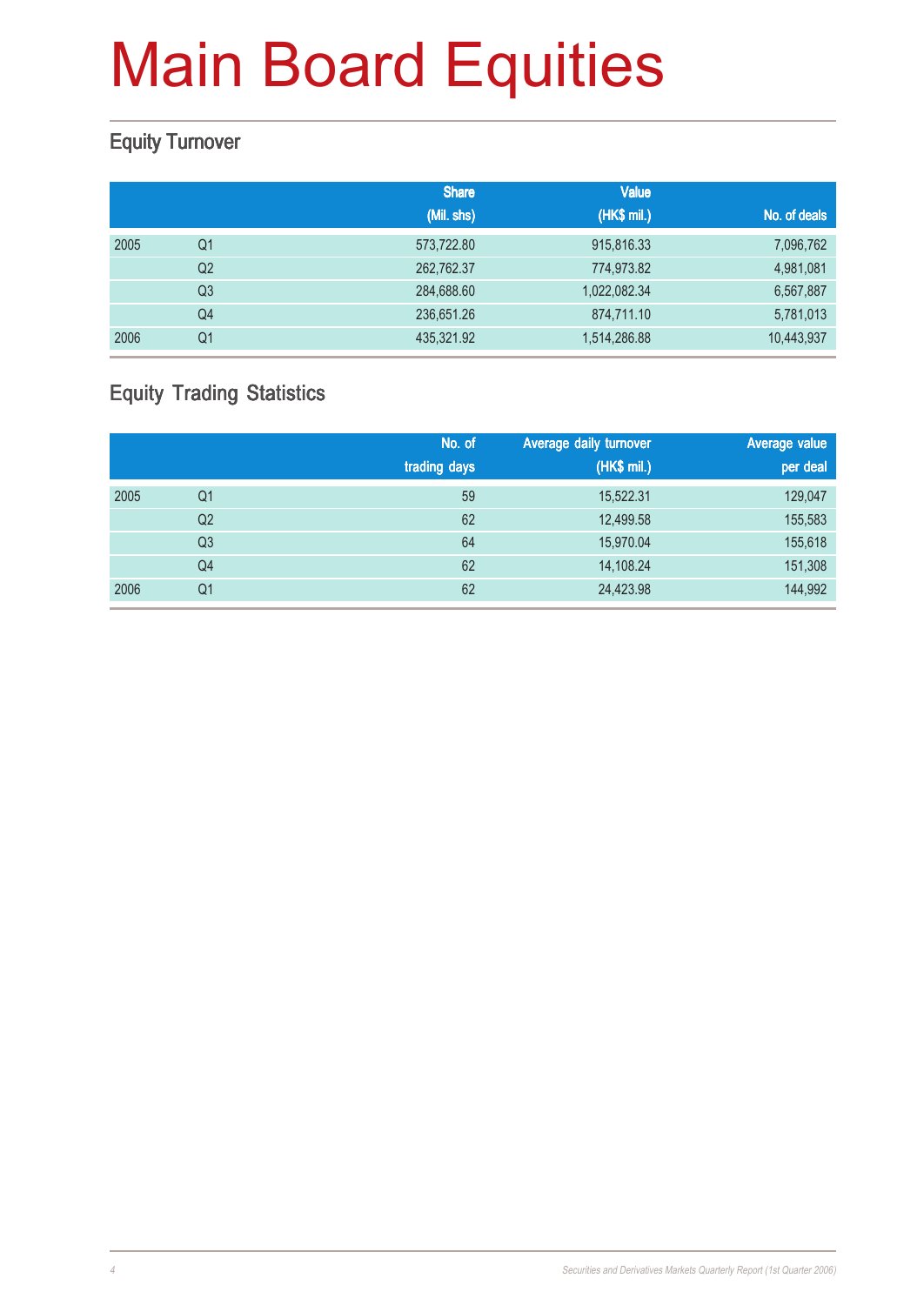#### 20 Most Advanced Stocks

for 1st quarter 2006

|                  |       |                        | <b>Closing price</b> |                 |                          |
|------------------|-------|------------------------|----------------------|-----------------|--------------------------|
| Rank             | Code  | <b>Stock</b>           | End of Mar 2006      | End of Dec 2005 | % up                     |
|                  | 00585 | <b>IMAGI INT'L</b>     | 9.700                | 1.570           | 517.83                   |
| $\overline{2}$   | 00616 | <b>ASIA ALLIANCE</b>   | 1.700                | 0.405           | 319.75                   |
| 3                | 01224 | <b>QUALIPAK INT'L</b>  | 0.360                | 0.092           | 291.30                   |
| 4                | 01229 | <b>ARTFIELD GROUP</b>  | 1.190                | 0.315           | 277.78                   |
| 5                | 00155 | <b>REXCAPITAL</b>      | 0.670                | 0.180           | 272.22                   |
| 6                | 00855 | <b>CHINA WATER</b>     | 1.430                | 0.390           | 266.67                   |
| $\overline{7}$   | 03339 | <b>CIMH</b>            | 5.000                | 1.520           | 228.95                   |
| 8                | 00059 | <b>SKYFAME REALTY</b>  | 1.120                | 0.350           | 220.00                   |
| $\boldsymbol{9}$ | 00555 | <b>REX FINANCIAL H</b> | 0.280                | 0.088           | 218.18                   |
| 10               | 00260 | <b>SINOGAS</b>         | 0.610                | 0.200           | 205.00                   |
| 11               | 00571 | <b>ESUN HOLDINGS</b>   | 7.050                | 2.350           | 200.00                   |
| 12               | 00164 | <b>PREMIUM LAND</b>    | 0.405                | 0.140           | 189.29                   |
| 13               | 00317 | <b>GUANGZHOU SHIP</b>  | 4.000                | 1.460           | 173.97                   |
| 14               | 00162 | <b>CGD HOLDINGS</b>    | 0.530                | 0.200           | 165.00                   |
| 15               | 01166 | <b>SOLARTECH INT'L</b> | 0.630                | 0.242           | 160.33                   |
| 16               | 00856 | <b>VST HOLDINGS</b>    | 1.000                | 0.385           | 159.74                   |
| 17               | 00661 | CHN RES DEV            | 0.151                | 0.059           | 155.93                   |
| 18               | 00329 | <b>GOLDEN DRAGON</b>   | 0.680                | 0.270           | 151.85                   |
| 19               | 00276 | <b>NEW WORLD CYBER</b> | 0.375                | 0.149           | 151.68<br>$\overline{A}$ |
| 20               | 01124 | <b>COASTAL GL</b>      | 0.830                | 0.330           | 151.52                   |
|                  |       |                        |                      |                 |                          |

A Adjusted

#### 20 Most Declined Stocks

for 1st quarter 2006

|                |       |                        | <b>Closing price</b> |                         |          |  |
|----------------|-------|------------------------|----------------------|-------------------------|----------|--|
| <b>Rank</b>    | Code  | <b>Stock</b>           | End of Mar 2006      | End of Dec 2005         | % down   |  |
| 1              | 00193 | <b>CAPITAL ESTATE</b>  | 0.247                | 0.740                   | $-66.62$ |  |
| $\overline{2}$ | 00751 | <b>SKYWORTHDIGITAL</b> | 1.270                | 2.670                   | $-52.43$ |  |
| 3              | 01129 | <b>SKY HAWK COMP</b>   | 0.117                | 0.218                   | $-46.33$ |  |
| $\overline{4}$ | 00810 | <b>CHINA TREASURE</b>  | 0.088                | 0.146                   | $-39.73$ |  |
| 5              | 00851 | <b>MAE HOLDINGS</b>    | 0.435                | 0.680<br>A              | $-36.03$ |  |
| 6              | 02362 | <b>SIGNAL MEDIA</b>    | 0.186                | 0.290                   | $-35.86$ |  |
| $\overline{7}$ | 00899 | ASIA RESOURCES         | 1.030                | 1.510                   | $-31.79$ |  |
| 8              | 01178 | <b>VITOP BIOENERGY</b> | 0.125                | 0.180                   | $-30.56$ |  |
| 9              | 00084 | <b>STELUX HOLDINGS</b> | 0.660                | 0.930                   | $-29.03$ |  |
| 10             | 00339 | <b>EARNEST INV</b>     | 0.123                | 0.169<br>$\overline{A}$ | $-27.22$ |  |
| 11             | 00724 | <b>SEMTECH INT'L</b>   | 0.970                | 1.330                   | $-27.07$ |  |
| 12             | 00431 | <b>G CHINA HOLD</b>    | 0.380                | 0.520                   | $-26.92$ |  |
| 13             | 00959 | A-MAX                  | 0.265                | 0.360                   | $-26.39$ |  |
| 14             | 00412 | <b>HERITAGE INT'L</b>  | 0.028                | 0.038                   | $-26.32$ |  |
| 15             | 00476 | CHINA ELEGANCE         | 0.052                | 0.070                   | $-25.71$ |  |
| 16             | 00760 | <b>TOMORROW INT'L</b>  | 0.510                | 0.680                   | $-25.00$ |  |
| 17             | 00159 | <b>WAH NAM INT'L</b>   | 0.135                | 0.180                   | $-25.00$ |  |
| 18             | 00669 | <b>TECHTRONIC IND</b>  | 13.950               | 18.450                  | $-24.39$ |  |
| 19             | 00207 | <b>HK PARKVIEW</b>     | 0.280                | 0.370                   | $-24.32$ |  |
| 20             | 02389 | <b>WANG SING INT'L</b> | 0.380                | 0.500                   | $-24.00$ |  |

A Adjusted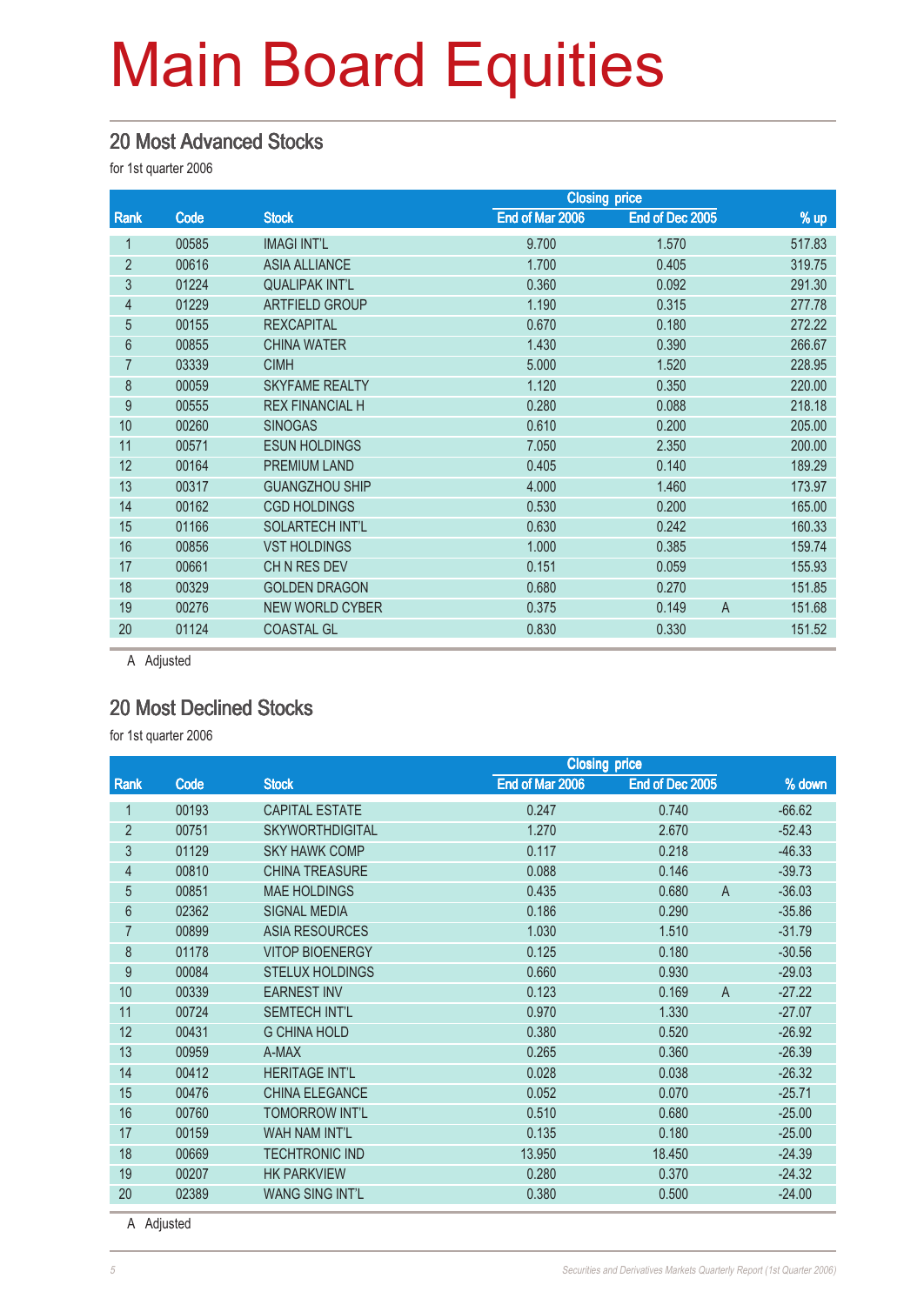#### 20 Most Active Stocks by Value

for 1st quarter 2006

| Rank             | Code  | <b>Stock</b>           | Turnover (HK\$ mil.) | % of total |
|------------------|-------|------------------------|----------------------|------------|
| 1                | 00005 | <b>HSBC HOLDINGS</b>   | 193,520.61           | 10.79      |
| $\overline{2}$   | 00939 | <b>CCB</b>             | 114,434.15           | 6.38       |
| $\overline{3}$   | 00941 | <b>CHINA MOBILE</b>    | 84,337.18            | 4.70       |
| $\overline{4}$   | 00857 | <b>PETROCHINA</b>      | 77,837.39            | 4.34       |
| 5                | 00013 | <b>HUTCHISON</b>       | 71,494.85            | 3.99       |
| 6                | 02628 | <b>CHINA LIFE</b>      | 62,883.64            | 3.51       |
| $\overline{7}$   | 00001 | <b>CHEUNG KONG</b>     | 42,729.16            | 2.38       |
| 8                | 00386 | SINOPEC CORP           | 40,658.66            | 2.27       |
| $\boldsymbol{9}$ | 00016 | <b>SHK PPT</b>         | 40,427.26            | 2.25       |
| 10               | 00883 | <b>CNOOC</b>           | 39,112.28            | 2.18       |
| 11               | 03328 | <b>BANKCOMM</b>        | 37,553.24            | 2.09       |
| 12               | 02388 | <b>BOC HONG KONG</b>   | 36,341.87            | 2.03       |
| 13               | 00728 | CHINA TELECOM          | 28,960.35            | 1.61       |
| 14               | 00330 | <b>ESPRIT HOLDINGS</b> | 21,783.35            | 1.21       |
| 15               | 00388 | <b>HKEX</b>            | 20,706.20            | 1.15       |
| 16               | 00017 | <b>NEW WORLD DEV</b>   | 18,915.94            | 1.05       |
| 17               | 01088 | <b>CHINA SHENHUA</b>   | 18,526.55            | 1.03       |
| 18               | 00012 | <b>HENDERSON LAND</b>  | 16,202.81            | 0.90       |
| 19               | 00019 | <b>SWIRE PACIFIC A</b> | 15,548.11            | 0.87       |
| 20               | 00011 | <b>HANG SENG BANK</b>  | 15,406.45            | 0.86       |
| <b>Total</b>     |       |                        | 997,380.02           | 55.61      |

#### 20 Most Active Stock by Shares

| Rank           | Code  | <b>Stock</b>           | <b>Turnover (Mil. shs)</b> | % of total |
|----------------|-------|------------------------|----------------------------|------------|
| 1              | 00939 | <b>CCB</b>             | 35,571.49                  | 6.84       |
| $\overline{2}$ | 00412 | <b>HERITAGE INT'L</b>  | 22,591.18                  | 4.34       |
| $\mathfrak{Z}$ | 00680 | <b>NAN HAI CORP</b>    | 16,222.38                  | 3.12       |
| $\overline{4}$ | 00857 | <b>PETROCHINA</b>      | 10,719.23                  | 2.06       |
| 5              | 00728 | CHINA TELECOM          | 10,037.92                  | 1.93       |
| $6\phantom{a}$ | 00718 | <b>BESTWAY INT'L</b>   | 9,715.65                   | 1.87       |
| 7              | 01169 | <b>HAIER ELEC</b>      | 9,358.03                   | 1.80       |
| 8              | 00386 | SINOPEC CORP           | 9,336.67                   | 1.80       |
| $\overline{9}$ | 00488 | <b>LAI SUN DEV</b>     | 8,837.24                   | 1.70       |
| 10             | 03328 | <b>BANKCOMM</b>        | 8,639.80                   | 1.66       |
| 11             | 02628 | <b>CHINA LIFE</b>      | 7,808.16                   | 1.50       |
| 12             | 01125 | LAI FUNG HOLD          | 7,085.89                   | 1.36       |
| 13             | 00202 | <b>INTERCHINA HOLD</b> | 6,748.09                   | 1.30       |
| 14             | 00959 | A-MAX                  | 6,483.60                   | 1.25       |
| 15             | 00883 | <b>CNOOC</b>           | 6,449.83                   | 1.24       |
| 16             | 00123 | <b>GUANGZHOU INV</b>   | 5,865.43                   | 1.13       |
| 17             | 01033 | <b>YIZHENG CHEM</b>    | 5,124.49                   | 0.99       |
| 18             | 00981 | <b>SMIC</b>            | 5,094.96                   | 0.98       |
| 19             | 00152 | SHENZHEN INT'L         | 5,065.94                   | 0.97       |
| 20             | 01051 | <b>DNA SECURITY</b>    | 4,902.64                   | 0.94       |
| <b>Total</b>   |       |                        | 201,658.61                 | 38.78      |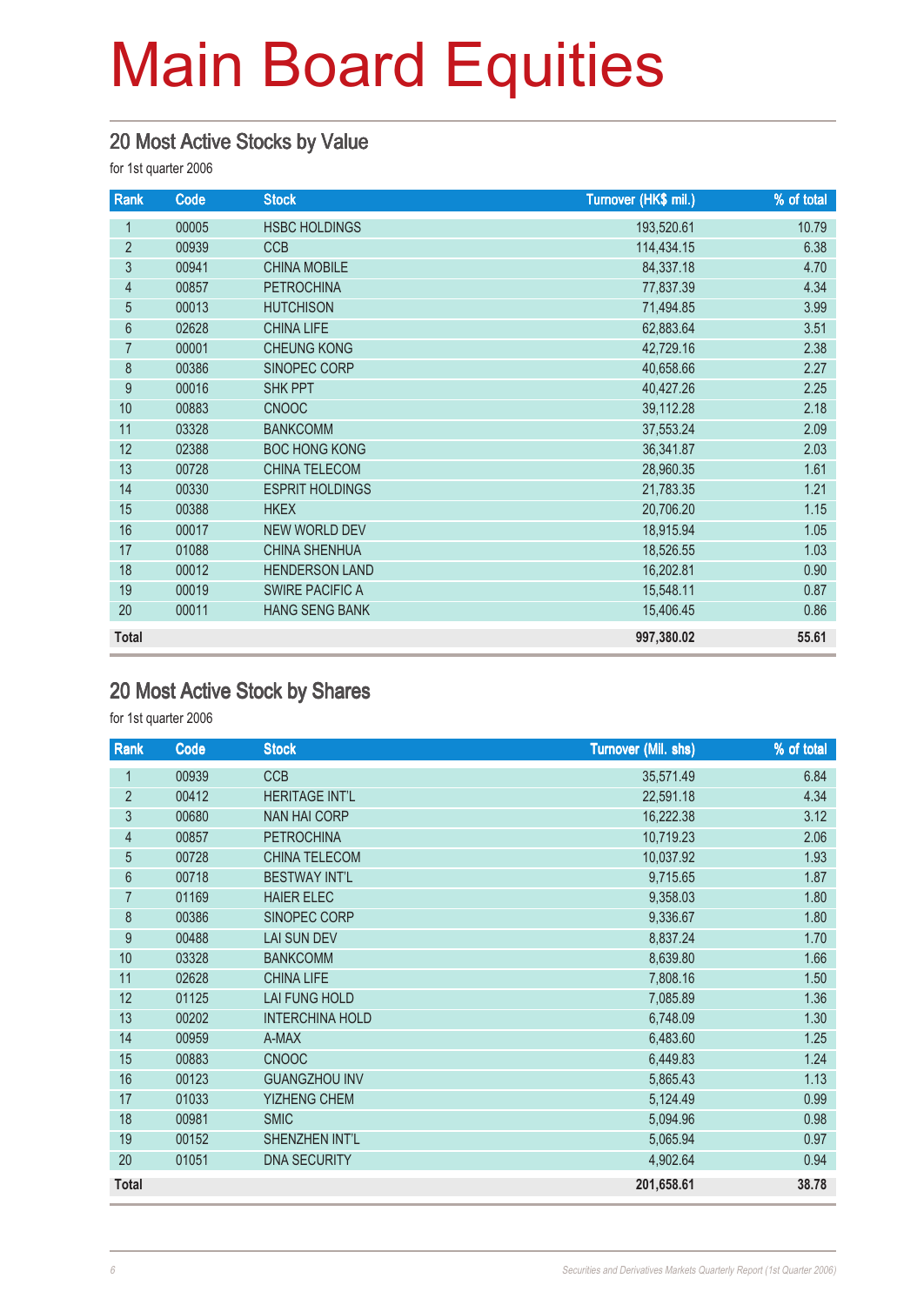#### Market Capitalisation of Domestic Companies

|      |                | HK\$ mil.    |
|------|----------------|--------------|
| 2005 | Q1             | 6,506,079.87 |
|      | Q2             | 6,893,327.13 |
|      | Q <sub>3</sub> | 7,543,892.66 |
|      | Q4             | 8,113,333.48 |
| 2006 | Q1             | 9,331,784.89 |

#### Market Capitalisation by Classifications

Quarter-end figures

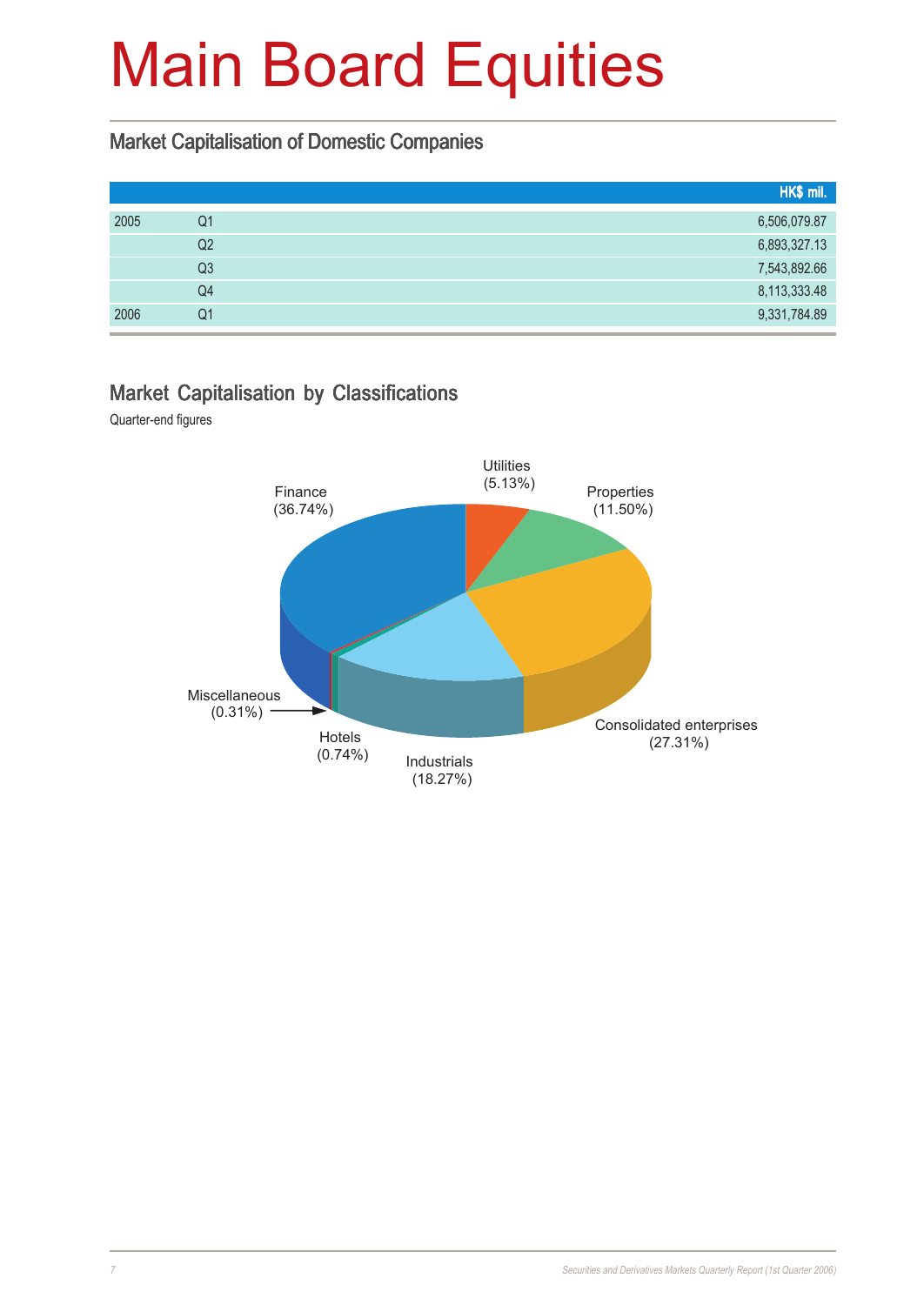#### 50 Leading Companies in Market Capitalisation

as at the 1st quarter end 2006

| Rank                | Code  | <b>Company</b>                                         | Market capitalisation (HK\$ mil.) | % of market total |
|---------------------|-------|--------------------------------------------------------|-----------------------------------|-------------------|
| $\mathbf{1}$        | 00005 | <b>HSBC Holdings plc</b>                               | 1,476,480.52                      | 15.82             |
| $\overline{2}$      | 00939 | China Construction Bank Corporation - H Shares         | 814,497.93                        | 8.73              |
| $\mathfrak{S}$      | 00941 | China Mobile (Hong Kong) Ltd.                          | 808,602.91                        | 8.67              |
| $\overline{4}$      | 00013 | Hutchison Whampoa Ltd.                                 | 303,338.83                        | 3.25              |
| $\overline{5}$      | 02888 | <b>Standard Chartered PLC</b>                          | 258,694.50                        | 2.77              |
| $6\phantom{a}$      | 00883 | CNOOC Ltd.                                             | 246,328.05                        | 2.64              |
| $\overline{7}$      | 00011 | Hang Seng Bank Ltd.                                    | 191,088.68                        | 2.05              |
| 8                   | 00001 | Cheung Kong (Holdings) Ltd.                            | 190,504.52                        | 2.04              |
| 9                   | 00016 | Sun Hung Kai Properties Ltd.                           | 189,251.55                        | 2.03              |
| 10                  | 00857 | PetroChina Co. Ltd. - H Shares                         | 170,901.09                        | 1.83              |
| 11                  | 02388 | BOC Hong Kong (Holdings) Ltd.                          | 164,935.37                        | 1.77              |
| 12                  | 00019 | Swire Pacific Ltd.                                     | 113,011.17                        | 1.21              |
| 13                  | 03328 | Bank of Communications Co., Ltd. - H Shares            | 112,439.28                        | 1.20              |
| 14                  | 00002 | CLP Holdings Ltd.                                      | 109,093.54                        | 1.17              |
| 15                  | 00003 | Hong Kong and China Gas Co. Ltd., The                  | 103,289.25                        | 1.11              |
| 16                  | 02038 | Foxconn International Holdings Ltd.                    | 101,239.72                        | 1.08              |
| 17                  | 00066 | MTR Corporation Ltd.                                   | 95,940.51                         | 1.03              |
| 18                  | 00906 | China Netcom Group Corporation (Hong Kong) Ltd.        | 90,331.35                         | 0.97              |
| 19                  | 00762 | China Unicom Ltd.                                      | 79,236.58                         | 0.85              |
| 20                  | 00012 | Henderson Land Development Co. Ltd.                    | 78,026.94                         | 0.84              |
| 21                  | 00006 | Hongkong Electric Holdings Ltd.                        | 77,900.55                         | 0.83              |
| 22                  | 00386 | China Petroleum & Chemical Corporation - H Shares      | 75,512.20                         | 0.81              |
| 23                  | 00330 | Esprit Holdings Ltd.                                   | 73,378.66                         | 0.79              |
| 24                  | 02628 | China Life Insurance Co. Ltd. - H Shares               | 72,923.52                         | 0.78              |
| 25                  | 00004 | Wharf (Holdings) Ltd., The                             | 69,758.78                         | 0.75              |
| 26                  | 02332 | Hutchison Telecommunications International Ltd.        | 62,971.24                         | 0.67              |
| 27                  | 01038 | Cheung Kong Infrastructure Holdings Ltd.               | 55,566.28                         | 0.60              |
| 28                  | 00101 | Hang Lung Properties Ltd.                              | 54,497.72                         | 0.58              |
| 29                  | 00494 | Li & Fung Ltd.                                         | 51,398.61                         | 0.55              |
| 30                  | 02318 | Ping An Insurance (Group) Co. of China Ltd. - H Shares | 51,172.87                         | 0.55              |
| 31                  | 00267 | CITIC Pacific Ltd.                                     | 51,105.41                         | 0.55              |
| 32                  | 00144 | China Merchants Holdings (International) Co. Ltd       | 51,105.38                         | 0.55              |
| 33                  | 00388 | Hong Kong Exchanges and Clearing Ltd.                  | 49,750.31                         | 0.53              |
| 34                  | 00017 | New World Development Co. Ltd.                         | 49,491.93                         | 0.53              |
| 35                  | 00083 | Sino Land Co. Ltd.                                     | 48,090.79                         | 0.52              |
| 36                  | 01088 | China Shenhua Energy Co. Ltd. - H Shares               | 46,390.65                         | 0.50              |
| 37                  | 00293 | Cathay Pacific Airways Ltd.                            | 45,986.72                         | 0.49              |
| 38                  | 00023 | Bank of East Asia, Ltd., The                           | 42,427.73                         | 0.45              |
| 39                  | 00097 | Henderson Investment Ltd.                              | 42,259.91                         | 0.45              |
| 40                  | 00728 | China Telecom Corporation Ltd. - H Shares              | 38,162.88                         | 0.41              |
| 41                  | 00551 | Yue Yuen Industrial (Holdings) Ltd.                    | 37,011.26                         | 0.40              |
| 42                  | 00291 | China Resources Enterprise, Ltd.                       | 36,965.78                         | 0.40              |
| 43                  | 00683 | Kerry Properties Ltd.                                  | 34,591.00                         | 0.37              |
| 44                  | 01199 | COSCO Pacific Ltd.                                     | 34, 144. 24                       | 0.37              |
| 45                  | 00688 | China Overseas Land & Investment Ltd.                  | 34,022.04                         | 0.36              |
| 46                  | 00008 | PCCW Ltd.                                              | 33,996.48                         | 0.36              |
| 47                  | 00053 | Guoco Group Ltd.                                       | 32,691.25                         | 0.35              |
| 48                  | 00069 | Shangri-La Asia Ltd.                                   | 31,734.92                         | 0.34              |
| 49                  | 00020 | Wheelock and Co. Ltd.                                  | 28,242.71                         | 0.30              |
| 50                  | 00659 | NWS Holdings Ltd.                                      | 27,296.28                         | 0.29              |
| <b>Total</b>        |       |                                                        | 7,137,780.36                      | 76.49             |
| <b>Market total</b> |       |                                                        | 9,331,784.89                      | 100.00            |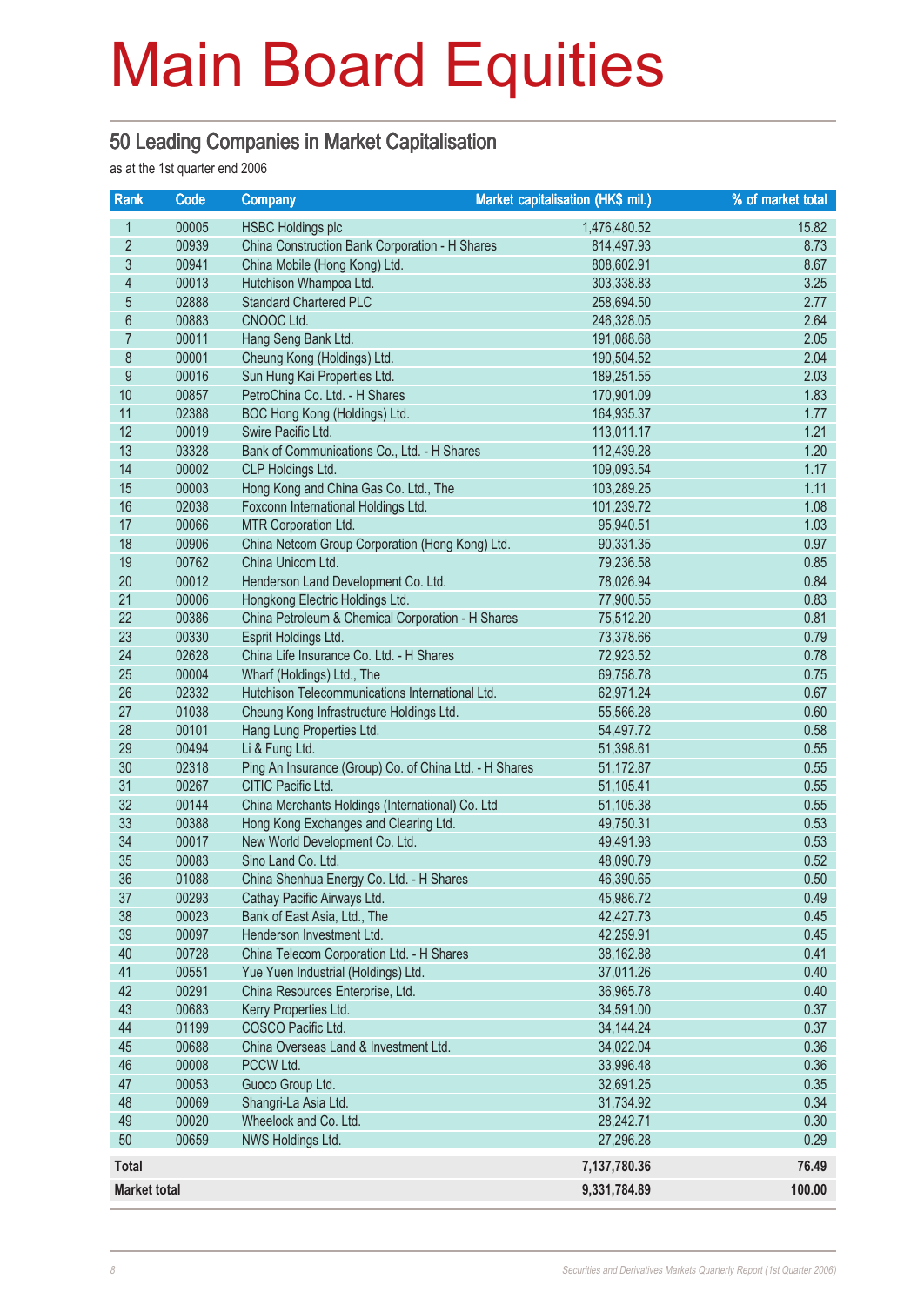#### Short Selling (value)

|      |    | Short selling turnover (HK\$ mil.) | Equity turnover (HK\$ mil.) | % of equity total |
|------|----|------------------------------------|-----------------------------|-------------------|
| 2005 | Q1 | 31,201.00                          | 915,816.33                  | 3.41              |
|      | Q2 | 36.031.28                          | 774,973.82                  | 4.65              |
|      | Q3 | 46.081.50                          | 1,022,082.34                | 4.51              |
|      | Q4 | 34,186.15                          | 874,711.10                  | 3.91              |
| 2006 | Q1 | 70,396.37                          | 1,526,959.89                | 4.61              |

#### Short Selling (share)

|      |                | Short selling turnover (Mil. shs) | Equity turnover (Mil. shs) | % of equity total |
|------|----------------|-----------------------------------|----------------------------|-------------------|
| 2005 | Q1             | 3,616.14                          | 573,722.80                 | 0.63              |
|      | Q <sub>2</sub> | 4.003.26                          | 262,762.37                 | 1.52              |
|      | Q3             | 5.042.44                          | 284,688.60                 | 1.77              |
|      | Q4             | 3.485.75                          | 236,651.26                 | 1.47              |
| 2006 | Q1             | 8,217.68                          | 446,859.71                 | 1.84              |

#### New Listing Companies Statistics

|      |    | No. of newly listed companies | Funds raised (HK\$ mil.) |
|------|----|-------------------------------|--------------------------|
| 2005 | Q1 |                               | 6,084.36                 |
|      | Q2 | 14                            | 59,041.03                |
|      | Q3 |                               | 4,068.68                 |
|      | Q4 | 29                            | 95,791.29                |
| 2006 | Q1 | 12                            | 11,694.58                |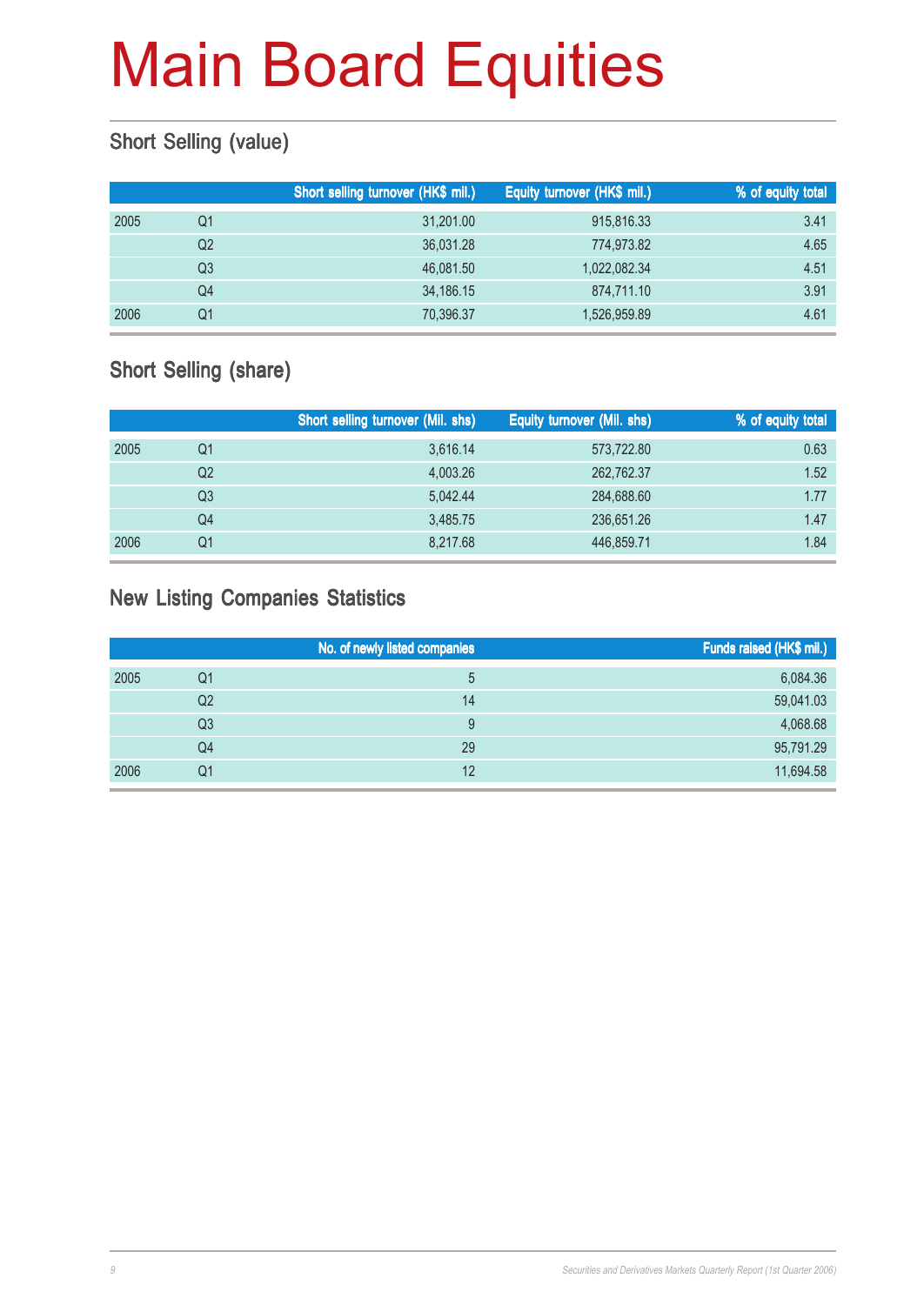#### Newly Listed Companies

for 1st quarter 2006

| Code  | <b>Company name</b>                                  | <b>Listing date</b> | No. of issued shares | Funds raised (HK\$ mil.) |
|-------|------------------------------------------------------|---------------------|----------------------|--------------------------|
| 02398 | Good Friend International Holdings Inc.              | 2006/01/11          | 280,000,000          | 79.10                    |
| 03330 | Lingbao Gold Co. Ltd. - H Shares                     | 2006/01/12          | 297,274,000          | 989.92                   |
| 00919 | Modern Beauty Salon Holdings Ltd.                    | 2006/02/09          | 720,000,000          | 180.00                   |
| 02788 | Yorkey Optical International (Cayman) Ltd.           | 2006/02/10          | 830,000,000          | 506.00                   |
| 00502 | Pan Sino International Holdings Ltd.                 | 2006/03/01          | 960,000,000          |                          |
| 00457 | O <sub>2</sub> Micro International Ltd.              | 2006/03/02          | 1,953,827,750        |                          |
| 02689 | Nine Dragons Paper (Holdings) Ltd.                   | 2006/03/03          | 4,150,000,000        | 3,910.00                 |
| 00402 | Ming Hing Holdings Ltd.                              | 2006/03/14          | 320,000,000          | 57.60                    |
| 03308 | Golden Eagle Retail Group Ltd.                       | 2006/03/21          | 1,816,875,000        | 1,630.13                 |
| 03323 | China National Building Material Co. Ltd. - H Shares | 2006/03/23          | 752,334,000          | 2,068.92                 |
| 00707 | Co-Prosperity Holdings Ltd.                          | 2006/03/30          | 800,000,000          | 232.00                   |
| 02626 | Hunan Nonferrous Metals Corporation Ltd. - H Shares  | 2006/03/31          | 1,360,610,000        | 2,040.91                 |
| Total |                                                      |                     |                      | 11,694.58                |

#### Delisted Companies

| Company name                                            | <b>Last trading date</b> | <b>Delisted date</b>                                        |
|---------------------------------------------------------|--------------------------|-------------------------------------------------------------|
| Jilin Chemical Industrial Co. Ltd. - H Shares           | 2006/01/17               | 2006/01/23                                                  |
|                                                         | 2006/01/24               | 2006/02/01                                                  |
| New World TMT Ltd.                                      | 2006/02/14               | 2006/02/21                                                  |
| Thai-Asia Fund Ltd., The                                | 2006/01/27               | 2006/03/14                                                  |
| Sinopec Zhenhai Refining & Chemical Co. Ltd. - H Shares | 2006/03/17               | 2006/03/24                                                  |
| China Resources Peoples Telephone Co. Ltd.              | 2006/01/12               | 2006/03/29                                                  |
|                                                         |                          | Thai Asset Fund Ltd., The - Participating Preference Shares |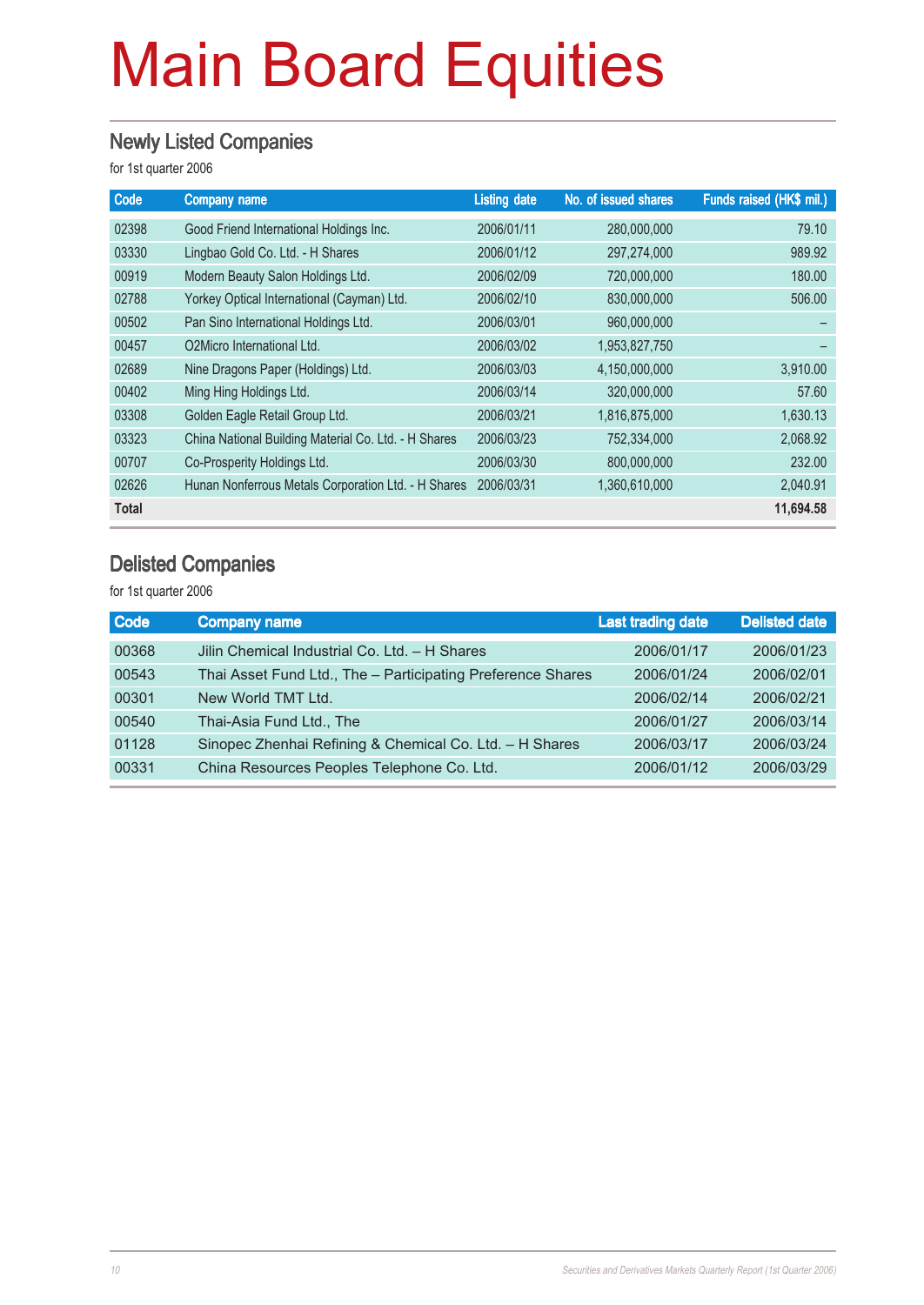#### Company Name Changes

for 1st quarter 2006

| Code  | Old name                                        | New name                                |            | <b>Effective date</b> Adoption date |
|-------|-------------------------------------------------|-----------------------------------------|------------|-------------------------------------|
| 02324 | China Northern Enterprises Investment Fund Ltd. | Sino Katalytics Investment Corporation  | 2005/11/17 | 2006/01/12                          |
| 00062 | Kowloon Motor Bus Holdings Ltd., The            | Transport International Holdings Ltd.   | 2005/11/28 | 2006/01/23                          |
| 00702 | GeoMaxima Energy Holdings Ltd.                  | Genesis Energy Holdings Ltd.            | 2005/12/28 | 2006/01/24                          |
| 00690 | New Spring Holdings Ltd.                        | Uni-Bio Science Group Ltd.              | 2005/12/15 | 2006/02/07                          |
| 00621 | CIG - WH International (Holdings) Ltd.          | Wing Hing International (Holdings) Ltd. | 2005/12/20 | 2006/02/10                          |
| 00059 | renren Holdings Ltd.                            | Skyfame Realty (Holdings) Ltd.          | 2006/02/17 | 2006/03/14                          |

Change of English name only

# Change of Chinese name only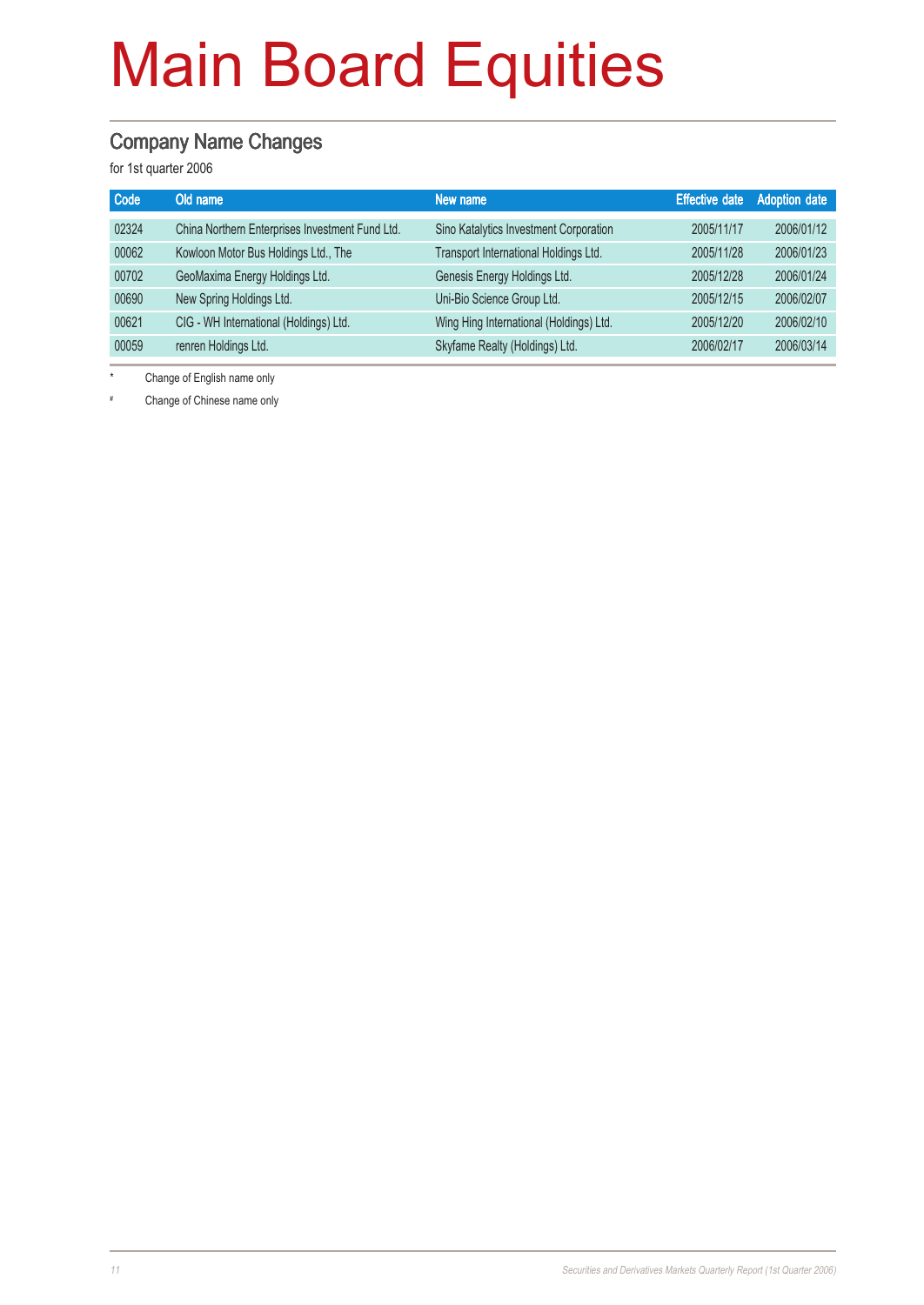#### Bonus Issues / Bonus Warrants

for 1st quarter 2006

| Code  | <b>Company</b>                           | <b>Particulars</b> | Ex-date    |
|-------|------------------------------------------|--------------------|------------|
| 00876 | Wing Lee Holdings Ltd.                   | 1 for 1            | 2006/01/17 |
| 00364 | Huafeng Textile International Group Ltd. | 1 for 20           | 2006/02/16 |

#### Share Split / Consolidation

| <b>Code</b> | <b>Company</b>                                  | <b>Particulars</b>      | <b>Effective date</b> |
|-------------|-------------------------------------------------|-------------------------|-----------------------|
| 00901       | Radford Capital Investment Ltd.                 | Consolidation 2 into 1  | 2006/01/03            |
| 00339       | Earnest Investments Holdings Ltd.               | Consolidation 40 into 1 | 2006/02/02            |
| 00851       | MAE Holdings Ltd.                               | Consolidation 10 into 1 | 2006/02/14            |
| 00752       | Pico Far East Holdings Ltd.                     | Split 1 into 2          | 2006/02/21            |
| 00651       | Wonson International Holdings Ltd.              | Consolidation 5 into 1  | 2006/03/06            |
| 00530       | Fortuna International Holdings Ltd.             | Consolidation 10 into 1 | 2006/03/21            |
| 01051       | Credit Card DNA Security System (Holdings) Ltd. | Consolidation 6 into 1  | 2006/03/30            |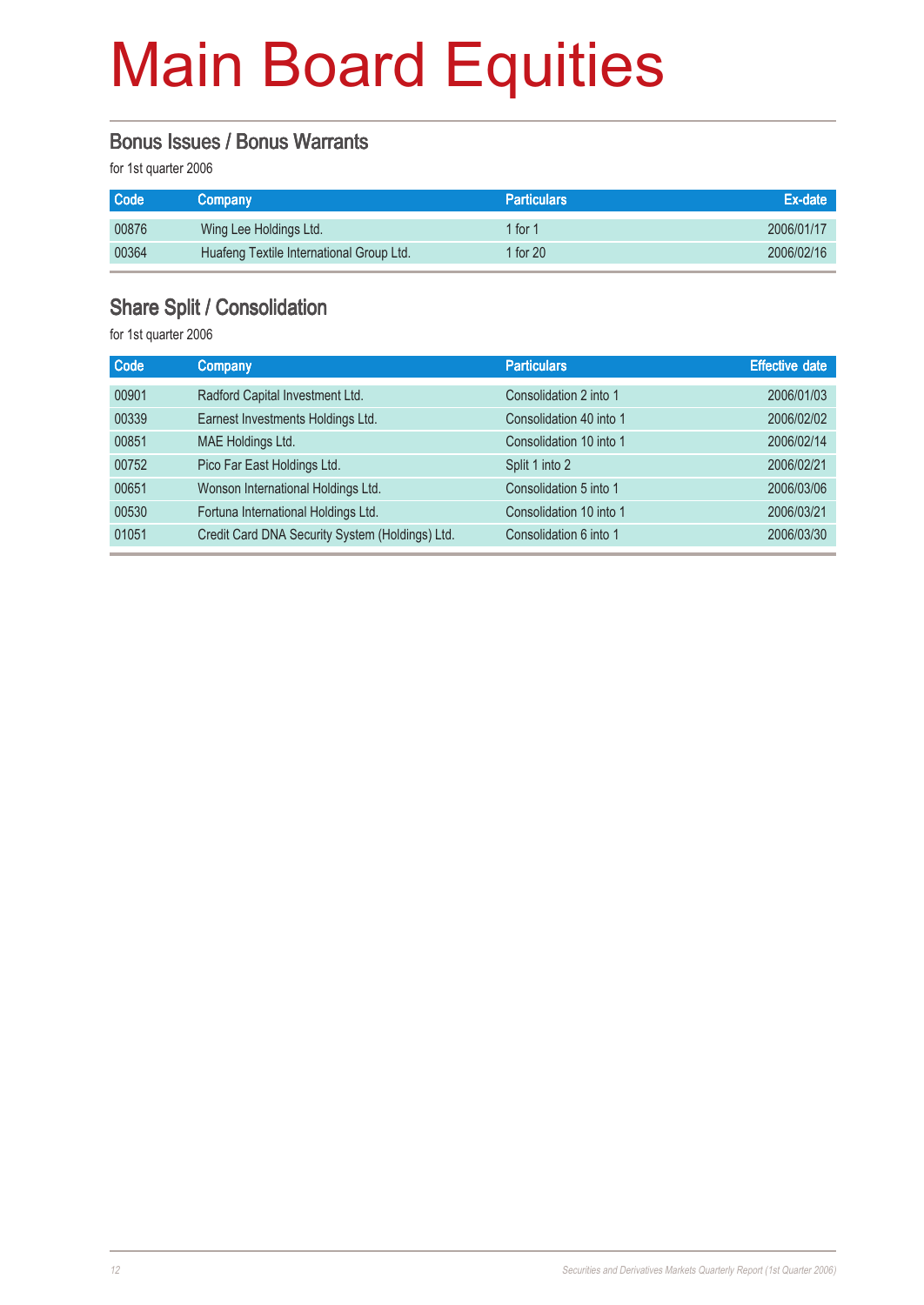#### Rights Issues & Open Offers

| <b>Month</b> | Code  | Company                                    | <b>Ratio</b>                                | Funds raised (HK\$ mil.) |
|--------------|-------|--------------------------------------------|---------------------------------------------|--------------------------|
| Jan          | 00480 | <b>HKR</b> International Ltd.              | Rts 1 for 6 @\$3.80                         | 733.01                   |
| Feb          | 00276 | New World CyberBase Ltd.                   | Rts 2 for 1 @\$0.15                         | 148.46                   |
|              | 02618 | TCL Communication Technology Holdings Ltd. | Open offer 1 for 1 @\$0.20                  | 593.78                   |
|              | 00851 | <b>MAE Holdings Ltd</b>                    | Open offer 1 convertible bond for 1 @\$1.00 |                          |
|              |       |                                            | (after consolidation 10 into 1)             |                          |
| Mar          | 00620 | <b>UDL Holdings Ltd.</b>                   | Rts 12 for 5 @\$0.03                        | 71.22                    |
|              | 00076 | South Sea Petroleum Holdings Ltd.          | Open offer 1 for 2 @\$0.20                  | 65.05                    |
|              | 00339 | Earnest Investments Holdings Ltd.          | Open offer 8 for 1 @\$0.10                  | 7.20                     |
|              | 00439 | Climax International Co. Ltd.              | Rts 1 for 2 @\$0.01                         | 19.77                    |
|              | 00706 | FinTronics Holdings Co. Ltd.               | Rts 1 for 1 @\$0.10                         | 52.86                    |
| <b>Total</b> |       |                                            |                                             | 1,691.35                 |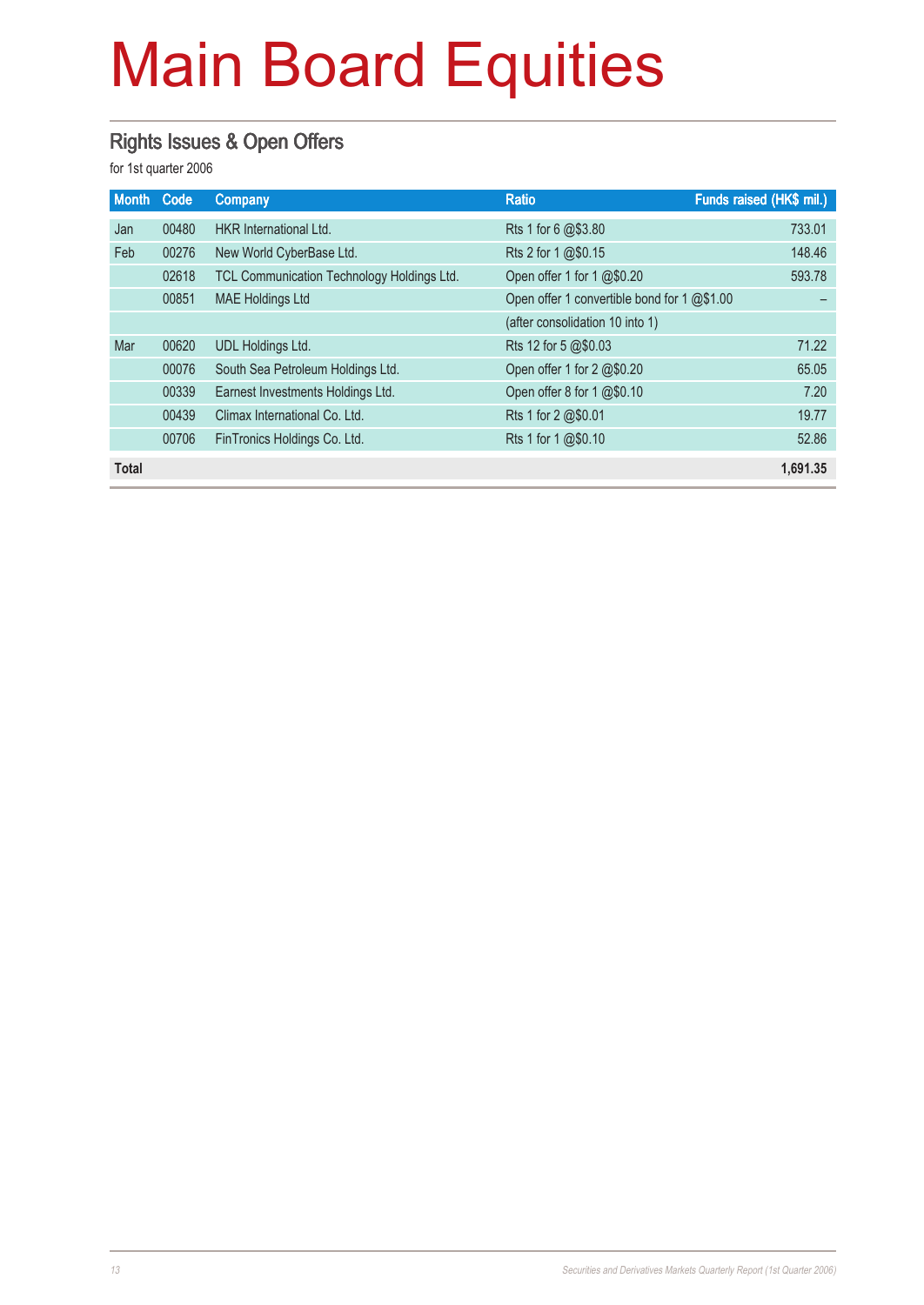#### Placing\*

|              |       |                        | No. of new    | <b>Placing price</b> | <b>Funds raised</b> |
|--------------|-------|------------------------|---------------|----------------------|---------------------|
| <b>Month</b> | Code  | Company                | shares placed | (HK\$)               | (HK\$ mil.)         |
| 2005         |       |                        |               |                      |                     |
| Dec**        | 00273 | <b>WILLIE INT'L</b>    | 438,000,000   | 0.180                | 78.84               |
|              | 00279 | <b>INNER MONGOLIA</b>  | 44,000,000    | 0.670                | 29.48               |
|              | 00307 | <b>TIDETIME SUN</b>    | 67,232,000    | 0.150                | 10.08               |
|              | 01168 | <b>SINOLINK HOLD</b>   | 280,000,000   | 1.950                | 546.00              |
|              | 02369 | <b>CHINA WIRELESS</b>  | 40,000,000    | 1.050                | 42.00               |
|              | 00318 | <b>VONGROUP</b>        | 11,045,000    | 1.500                | 16.57               |
|              | 00996 | <b>CRM GROUP</b>       | 100,000,000   | 0.450                | 45.00               |
| 2006         |       |                        |               |                      |                     |
| Jan          | 02038 | <b>FIH</b>             | 4,640,000     | 12.500               | 58.00               |
|              | 00214 | <b>ASIA ORIENT</b>     | 16,000,000    | 1.850                | 29.60               |
|              | 02324 | <b>SINO KATALYTICS</b> | 10,500,000    | 0.700                | 7.35                |
|              | 00017 | NEW WORLD DEV          | 107,000,000   | 11.500               | 1,230.50            |
|              | 00901 | RADFORD CAPITAL        | 150,000,000   | 0.150                | 22.50               |
|              | 02369 | <b>CHINA WIRELESS</b>  | 40,000,000    | 1.220                | 48.80               |
|              | 00384 | <b>CHINA GAS HOLD</b>  | 210,000,000   | 1.185                | 248.85              |
|              | 00397 | <b>STARBOW</b>         | 176,580,000   | 0.038                | 6.71                |
| Feb          | 01109 | CHINA RES LAND         | 300,000,000   | 3.725                | 1,117.50            |
|              | 00855 | <b>CHINA WATER</b>     | 107,700,000   | 0.420                | 45.23               |
|              | 01129 | <b>SKY HAWK COMP</b>   | 250,000,000   | 0.110                | 27.50               |
|              | 00304 | <b>PEACE MARK</b>      | 90,000,000    | 3.250                | 292.50              |
|              | 01168 | <b>SINOLINK HOLD</b>   | 189,456,448   | 2.340                | 443.33              |
|              | 00082 | YANION INT'L           | 124,330,000   | 0.235                | 29.22               |
|              | 00850 | <b>WING SHING INTL</b> | 60,000,000    | 0.165                | 9.90                |
|              | 00384 | CHINA GAS HOLD         | 2,000,000     | 1.128                | 2.26                |
|              | 00397 | <b>STARBOW</b>         | 100,000,000   | 0.038                | 3.80                |
|              | 00372 | <b>ITC CORPORATION</b> | 214,400,000   | 0.720                | 154.37              |
|              | 00563 | NEO-CHINA GROUP        | 496,720,000   | 0.890                | 442.08              |
|              | 00913 | UNITY INV HOLD         | 250,000,000   | 0.140                | 35.00               |
|              | 02300 | <b>VISION GRANDE</b>   | 16,670,000    | 4.200                | 70.01               |
|              | 02300 | <b>VISION GRANDE</b>   | 96,000,000    | 2.500                | 240.00              |
|              | 00539 | <b>VICTORY CITY</b>    | 60,000,000    | 2.930                | 175.80              |
| Mar          | 00838 | <b>EVA HOLDINGS</b>    | 80,000,000    | 1.380                | 110.40              |
|              | 00269 | <b>SEAPOWER RESI</b>   | 195,312,500   | 0.128                | 25.00               |
|              | 02324 | <b>SINO KATALYTICS</b> | 17,300,000    | 0.750                | 12.98               |
|              | 00855 | <b>CHINA WATER</b>     | 137,600,000   | 0.960                | 132.10              |
|              | 00370 | <b>CHINA BEST</b>      | 483,000,000   | 0.109                | 52.65               |
| Total        |       |                        |               |                      | 5,841.90            |

Due to the reporting time-lag, placing figures for the quarter are provisional.

\*\* Supplementary information update for previous quarters.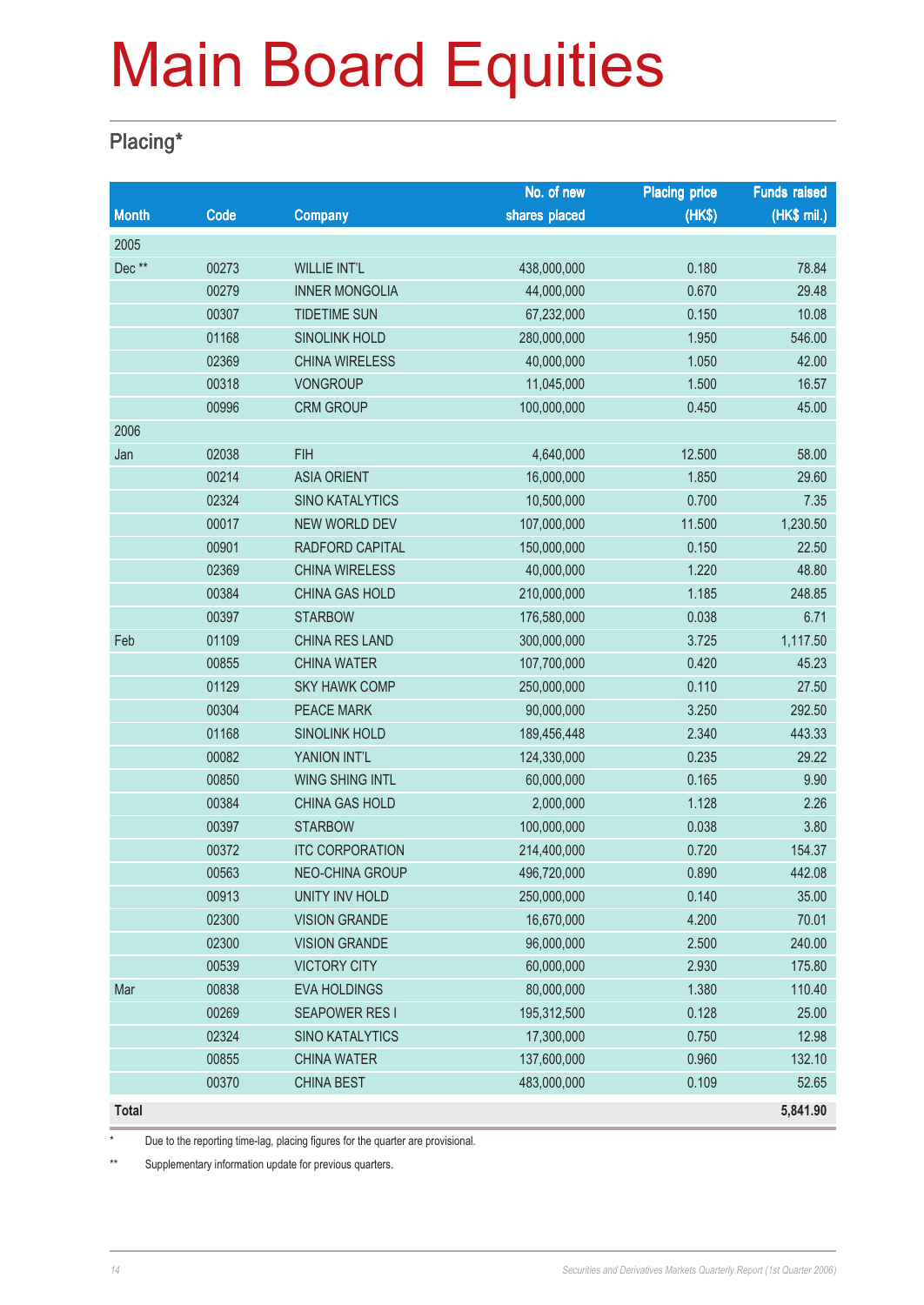#### Warrant Trading Statistics

|      |                | <b>Equity wts</b><br>(HK\$ mil.) | <b>Derivative wts</b><br>(HK\$ mil.) | <b>Total</b><br>(HK\$ mil.) |
|------|----------------|----------------------------------|--------------------------------------|-----------------------------|
| 2005 | Q1             | 1.045.79                         | 160,375.18                           | 161,420.97                  |
|      | Q <sub>2</sub> | 597.94                           | 169,086.62                           | 169,684.56                  |
|      | Q <sub>3</sub> | 471.64                           | 282,999.55                           | 283,471.19                  |
|      | Q <sub>4</sub> | 167.88                           | 244,145.28                           | 244,313.16                  |
| 2006 | Q <sub>1</sub> | 527.28                           | 376,960.34                           | 377,487.62                  |

#### Warrant Market Value

|      |                |               | <b>Equity wts</b> |               | <b>Derivative wts</b> |           | <b>Total</b> |
|------|----------------|---------------|-------------------|---------------|-----------------------|-----------|--------------|
|      |                | <b>Number</b> | (HK\$ mil.)       | <b>Number</b> | (HK\$ mil.)           | Total no. | (HK\$ mil.)  |
| 2005 | Q1             | 33            | 3.194.29          | 867           | 49.917.48             | 900       | 53,111.76    |
|      | Q <sub>2</sub> | 26            | 2,499.05          | 927           | 67,123.72             | 953       | 69,622.76    |
|      | Q3             | 27            | 1.603.62          | 1.192         | 139,464.18            | 1.219     | 141,067.81   |
|      | Q4             | 27            | 1,156.84          | 1.304         | 98,490.16             | 1.331     | 99,646.99    |
| 2006 | Q1             | 26            | 1,884.97          | 1.366         | 168,304.43            | 1,392     | 170,189.40   |

#### New Listing Statistics – Warrants

|      |                | No. of newly listed<br>equity wts | No. of newly listed<br>derivative wts | <b>Amount raised</b><br>(HK\$ mil.) |
|------|----------------|-----------------------------------|---------------------------------------|-------------------------------------|
|      |                |                                   |                                       |                                     |
| 2005 | Q1             | 4                                 | 303                                   | 33,222.25                           |
|      | Q <sub>2</sub> | っ                                 | 376                                   | 35,705.01                           |
|      | Q3             | 5                                 | 559                                   | 52,123.22                           |
|      | Q4             |                                   | 444                                   | 33,880.97                           |
| 2006 | Q1             | ∩                                 | 546                                   | 45,716.82                           |

#### Newly Listed Equity Warrants

|              |                                                       | Initial issued |                     |               | <b>Amount raised</b> |
|--------------|-------------------------------------------------------|----------------|---------------------|---------------|----------------------|
| Code         | <b>Equity warrants</b>                                | amount (HK\$)  | <b>Listing date</b> | <b>Expiry</b> | (HK\$ mil.)          |
| 00441        | Century City International Holdings Ltd Warrants 2011 | 328,335,479    | 2006/01/20          | 2011/01/11    |                      |
| 00564        | Champion Technology Holdings Ltd Warrants 2007        | 298,427,540    | 2006/030/1          | 2007/02/26    |                      |
| <b>Total</b> |                                                       |                |                     |               |                      |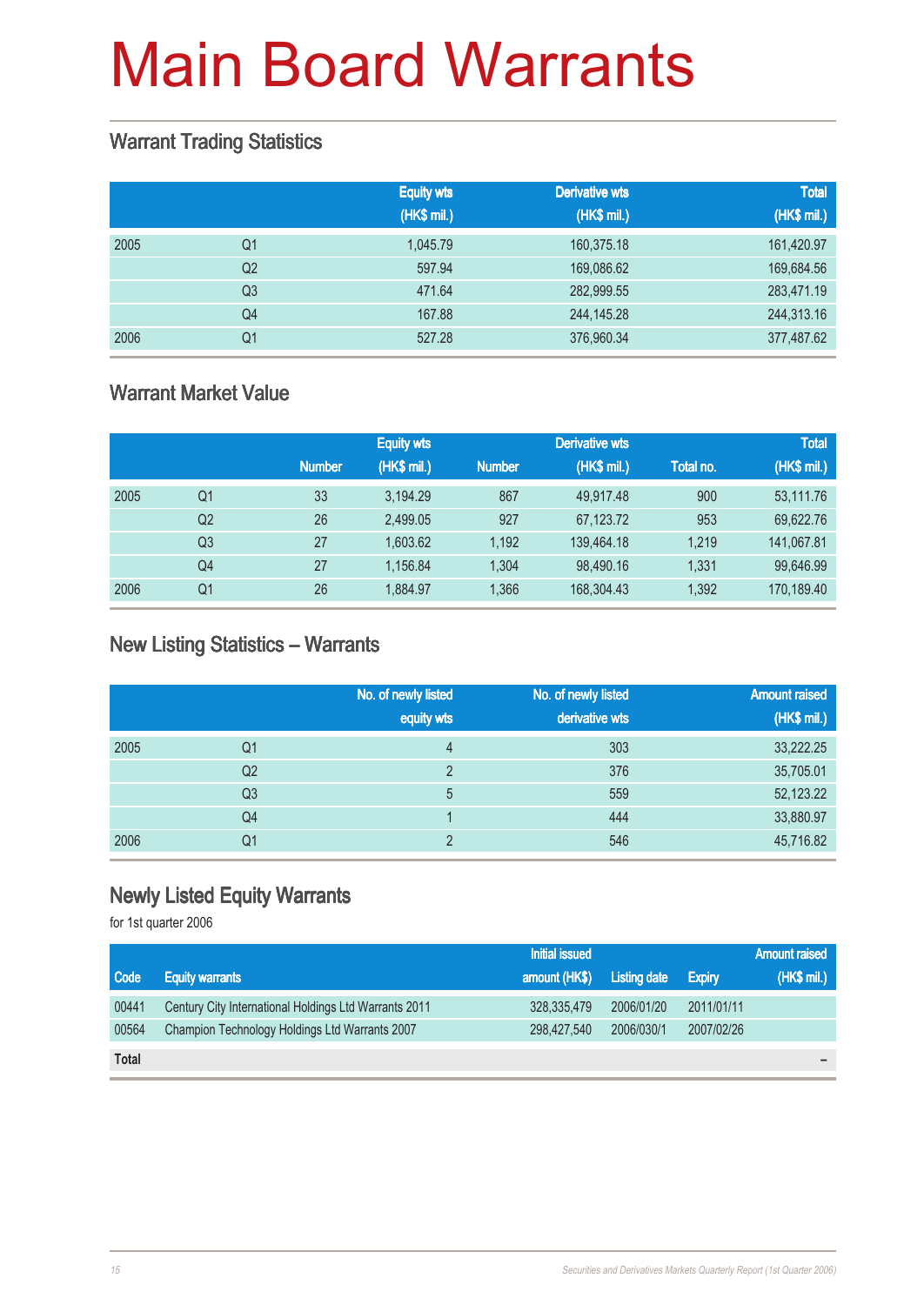#### Newly Listed Derivative Warrants

|         |                                                              |               |                     |               | <b>Amount</b> |
|---------|--------------------------------------------------------------|---------------|---------------------|---------------|---------------|
|         |                                                              | No. of        |                     |               | raised        |
| Code    | <b>Derivative warrants</b>                                   | issue (units) | <b>Listing date</b> | <b>Expiry</b> | (HK\$ mil.)   |
| 09677 # | Credit Suisse - SMIC European Warrants Nov 2006              | 200,000,000   | 2006/01/03          | 2006/11/08    | 23.40         |
| 02231   | SGA Societe Generale Acceptance N.V. - BOCom Eur Wt Jul 06 A | 392,000,000   | 2006/01/03          | 2006/07/03    | 99.96         |
| 02232   | SGA Societe Generale Acceptance N.V. - CCB Eur Wt Aug 2006 A | 400,000,000   | 2006/01/03          | 2006/08/21    | 100.00        |
| 02233   | Goldman Sachs SP (Asia) - Cheung Kong Euro Wts Jul 2006 A    | 56,200,000    | 2006/01/04          | 2006/07/10    | 50.02         |
| 02234   | Goldman Sachs SP (Asia) - Cheung Kong Euro Wts Jul 2006 B    | 96,200,000    | 2006/01/04          | 2006/07/10    | 50.02         |
| 02235   | Goldman Sachs SP (Asia) - Cheung Kong European Wts Oct 2006  | 59,000,000    | 2006/01/04          | 2006/10/09    | 50.15         |
| 02237   | Goldman Sachs SP (Asia) - Cheung Kong Euro Put Wts Jul 2006  | 81,000,000    | 2006/01/04          | 2006/07/10    | 50.22         |
| 02238   | ABN AMRO Bank N.V. - BankComm European Warrants Jul 2006 A   | 180,000,000   | 2006/01/05          | 2006/07/10    | 46.80         |
| 02239   | ABN AMRO Bank N.V. - CNOOC European Warrants Jul 2006        | 120,000,000   | 2006/01/05          | 2006/07/06    | 50.40         |
| 02240   | ABN AMRO Bank N.V. - HSBC European Warrants Aug 2006 A       | 60,000,000    | 2006/01/05          | 2006/08/29    | 32.10         |
| 02241   | ABN AMRO Bank N.V. - HSBC European Warrants Aug 2006 B       | 60,000,000    | 2006/01/05          | 2006/08/28    | 24.00         |
| 02245   | BNP Paribas Arbit Issu B.V. - China Life Euro Wts Jul 2006   | 180,000,000   | 2006/01/05          | 2006/07/05    | 82.80         |
| 09978 # | ABN AMRO Bank N.V. - CC Bank European Warrants Jun 2006      | 150,000,000   | 2006/01/05          | 2006/06/05    | 33.30         |
| 02236   | Macquarie Bank Ltd. - NWD European Warrants Feb 2007         | 288,000,000   | 2006/01/05          | 2007/02/28    | 72.29         |
| 02242   | Macquarie Bank Ltd. - Sinopec European Put Warrants Sep 2006 | 100,000,000   | 2006/01/05          | 2006/09/29    | 25.30         |
| 02243   | Macquarie Bank Ltd. - CNOOC European Put Warrants Sep 2006   | 100,000,000   | 2006/01/05          | 2006/09/29    | 34.50         |
| 02244   | Macquarie Bank Ltd. - PetroChina European Put Wts Sep 2006   | 100,000,000   | 2006/01/05          | 2006/09/29    | 36.20         |
| 02252   | ABN AMRO Bank N.V. - CC Bank European Warrants Sep 2006 C    | 250,000,000   | 2006/01/06          | 2006/09/29    | 62.50         |
| 02246   | Deutsche Bank AG - China Life European Warrants Jul 2006 B   | 200,000,000   | 2006/01/06          | 2006/07/17    | 96.00         |
| 02247   | Deutsche Bank AG - China Life European Warrants Oct 2006 A   | 200,000,000   | 2006/01/06          | 2006/10/13    | 104.00        |
| 02248   | SGA Societe Generale Acceptance N.V. - C Life Eu Wt Aug 06 B | 244,000,000   | 2006/01/06          | 2006/08/07    | 100.04        |
| 02249   | SGA Societe Generale Acceptance N.V. - Sinopec Eu Wt Jul 06B | 350,000,000   | 2006/01/06          | 2006/07/10    | 99.75         |
| 02250   | SGA Societe Generale Acceptance N.V. - CNOOC Eur Wt Jul 06 A | 286,000,000   | 2006/01/06          | 2006/07/10    | 100.10        |
| 02251   | SGA Societe Generale Acceptance N.V. - CNOOC Eu Wt Oct 06 A  | 233,000,000   | 2006/01/06          | 2006/10/03    | 100.19        |
| 02259   | BNP Paribas Arbit Issu B.V. - BOC HK European Wts Aug 2006   | 200,000,000   | 2006/01/09          | 2006/08/30    | 78.20         |
| 02253   | Deutsche Bank AG - Nikkei 225 Index European Wts Sep 2006 B  | 100,000,000   | 2006/01/09          | 2006/09/07    | 33.50         |
| 02254   | HK Bank - China Life European Warrants Jul 2006              | 150,000,000   | 2006/01/09          | 2006/07/10    | 57.00         |
| 02255   | SGA Societe Generale Acceptance N.V. - BOCom Eur Wt Jul 06 B | 400,000,000   | 2006/01/09          | 2006/07/11    | 100.00        |
| 02256   | SGA Societe Generale Acceptance N.V. - C Mob Eur Wt Jul 2006 | 274,000,000   | 2006/01/09          | 2006/07/11    | 100.01        |
| 02257   | SGA Societe Generale Acceptance N.V. - Hua P Eur Wt Jul 2006 | 328,000,000   | 2006/01/09          | 2006/07/31    | 100.04        |
| 02258   | SGA Societe Generale Acceptance N.V. - Hua P Eur Wt Sep 2006 | 364,000,000   | 2006/01/09          | 2006/09/25    | 100.10        |
| 09983#  | Credit Suisse - China Construct Bank European Wts Jun 2006 A | 250,000,000   | 2006/01/10          | 2006/06/28    | 145.00        |
| 02260   | SGA Societe Generale Acceptance N.V. - HSI Eur Wt Jul 2006 A | 393,000,000   | 2006/01/10          | 2006/07/28    | 100.22        |
| 02264   | SGA Societe Generale Acceptance N.V. - HSI Eu Put Wt Jul 06D | 370,000,000   | 2006/01/10          | 2006/07/28    | 99.90         |
| 02261   | KBC Fin Products Int'l Ltd. - China Life Euro Wts Sep 2006 A | 188,000,000   | 2006/01/10          | 2006/09/05    | 73.32         |
| 02262   | KBC Fin Products Int'l Ltd. - CNOOC European Wts Jul 2006 B  | 268,000,000   | 2006/01/10          | 2006/07/10    | 69.68         |
| 02263   | KBC Fin Products Int'l Ltd. - PetroChina Euro Wts Jul 2006 B | 128,000,000   | 2006/01/10          | 2006/07/10    | 74.88         |
| 02271   | ABN AMRO Bank N.V. - Gold European Warrants Sep 2006         | 160,000,000   | 2006/01/11          | 2006/09/29    | 41.60         |
| 02265   | Deutsche Bank AG - CC Bank European Warrants Sep 2006        | 100,000,000   | 2006/01/11          | 2006/09/12    | 25.00         |
| 02268   | Fortis Bank S.A./N.V. - HKEx European Warrants Aug 2006      | 60,000,000    | 2006/01/11          | 2006/08/10    | 15.60         |
| 02269   | Fortis Bank S.A./N.V. - PetroChina European Wts Aug 2006     | 36,000,000    | 2006/01/11          | 2006/08/10    | 10.01         |
| 02270   | Fortis Bank S.A./N.V. - Swire Pac A European Wts Jul 2006    | 30,000,000    | 2006/01/11          | 2006/07/14    | 10.74         |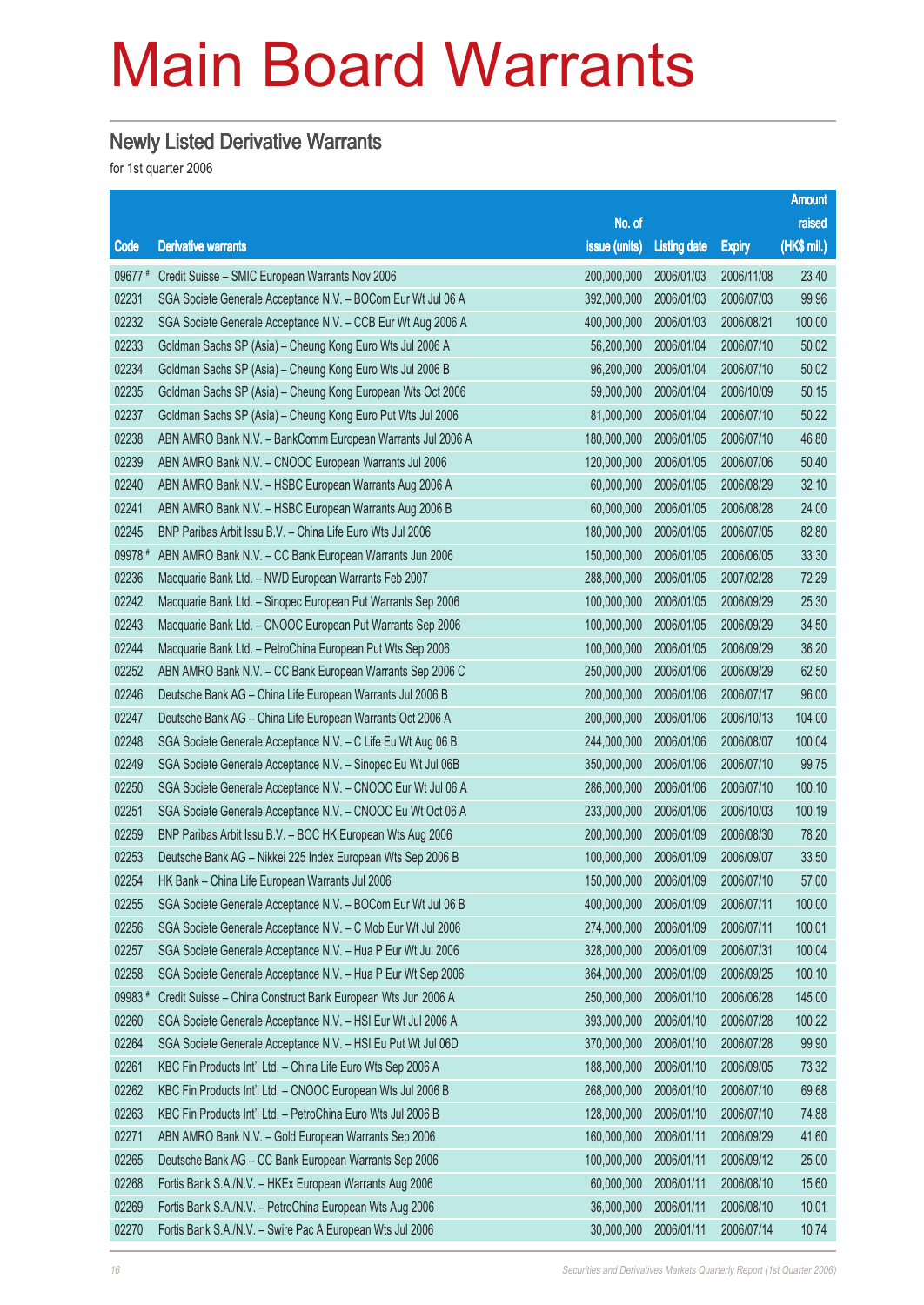|         |                                                              |               |                     |               | <b>Amount</b> |
|---------|--------------------------------------------------------------|---------------|---------------------|---------------|---------------|
|         |                                                              | No. of        |                     |               | raised        |
| Code    | <b>Derivative warrants</b>                                   | issue (units) | <b>Listing date</b> | <b>Expiry</b> | (HK\$ mil.)   |
| 02274   | KBC Fin Products Int'l Ltd. - CCB European Wts Jul 2006 A    | 288,000,000   | 2006/01/11          | 2006/07/11    | 98.50         |
| 02275   | KBC Fin Products Int'l Ltd. - CCB European Wts Oct 2006 A    | 400,000,000   | 2006/01/11          | 2006/10/03    | 100.00        |
| 02276   | KBC Fin Products Int'l Ltd. - Ping An European Wts Dec 2006  | 288,000,000   | 2006/01/11          | 2006/12/01    | 72.00         |
| 02273   | KBC Fin Products Int'l Ltd. - BankComm European Wts Jul 2006 | 400,000,000   | 2006/01/11          | 2006/07/14    | 100.00        |
| 02272   | KBC Fin Products Int'l Ltd. - HSCEI European Wts Jul 2006    | 400,000,000   | 2006/01/11          | 2006/07/28    | 100.00        |
| 02277   | KBC Fin Products Int'l Ltd. - HSCEI Euro Put Wts Jul 2006 A  | 388,000,000   | 2006/01/11          | 2006/07/28    | 98.94         |
| 02266   | Macquarie Bank Ltd. - CCB European Warrants Sep 2006         | 200,000,000   | 2006/01/11          | 2006/09/11    | 50.20         |
| 02267   | Macquarie Bank Ltd. - China Life European Wts Jul 2006 A     | 200,000,000   | 2006/01/11          | 2006/07/31    | 96.20         |
| 02282   | Citigroup Global Mkt H Inc. - Hutchison Euro Wts Jul 2006    | 200,000,000   | 2006/01/12          | 2006/07/28    | 78.60         |
| 02279   | Goldman Sachs SP (Asia) - Hutchison European Wts Jul 2006    | 78,000,000    | 2006/01/12          | 2006/07/17    | 49.92         |
| 02280   | Goldman Sachs SP (Asia) - Hutchison European Wts Aug 2006    | 106,000,000   | 2006/01/12          | 2006/08/07    | 49.82         |
| 02281   | Goldman Sachs SP (Asia) - Hutchison European Wts Oct 2006    | 52,000,000    | 2006/01/12          | 2006/10/09    | 49.92         |
| 02283   | Goldman Sachs SP (Asia) - Hutchison Euro Put Wts Jul 2006    | 125,000,000   | 2006/01/12          | 2006/07/17    | 50.00         |
| 02278   | HK Bank - HKEx European Warrants Aug 2006                    | 88,000,000    | 2006/01/12          | 2006/08/04    | 38.72         |
| 09289 # | ABN AMRO Bank N.V. - BankComm European Warrants Apr 2006     | 200,000,000   | 2006/01/12          | 2006/04/18    | 83.00         |
| 02284   | Fortis Bank S.A./N.V. - Sinopec Corp European Wts Jul 2006   | 46,000,000    | 2006/01/13          | 2006/07/14    | 12.28         |
| 02285   | SGA Societe Generale Acceptance N.V. - BOCom Eur Wt Aug 06 B | 328,000,000   | 2006/01/13          | 2006/08/28    | 100.04        |
| 02286   | SGA Societe Generale Acceptance N.V. - CCB Euro Wts Nov 2006 | 400,000,000   | 2006/01/13          | 2006/11/27    | 100.00        |
| 02287   | SGA Societe Generale Acceptance N.V. - HSI Eur Wt Jul 2006 B | 400,000,000   | 2006/01/13          | 2006/07/28    | 100.00        |
| 02288   | SGA Societe Generale Acceptance N.V. - Ping An Eur Wt Apr 07 | 400,000,000   | 2006/01/13          | 2007/04/23    | 100.00        |
| 09633#  | SGA Societe Generale Acceptance N.V. - HSI Eu Put Wt Mar 06D | 400,000,000   | 2006/01/13          | 2006/03/30    | 40.40         |
| 02292   | ABN AMRO Bank N.V. - BankComm European Warrants Jul 2006 B   | 180,000,000   | 2006/01/16          | 2006/07/17    | 48.60         |
| 02293   | ABN AMRO Bank N.V. - CC Bank European Warrants Aug 2006 A    | 250,000,000   | 2006/01/16          | 2006/08/02    | 63.75         |
| 02294   | ABN AMRO Bank N.V. - CC Bank European Warrants Oct 2006 A    | 250,000,000   | 2006/01/16          | 2006/10/10    | 70.00         |
| 02295   | ABN AMRO Bank N.V. - Hutchison European Warrants Jul 2006    | 95,000,000    | 2006/01/16          | 2006/07/27    | 38.00         |
| 04446   | BNP Paribas Arbit Issu B.V. - HSI European Warrants Jul 2006 | 400,000,000   | 2006/01/16          | 2006/07/28    | 100.80        |
| 04450   | BNP Paribas Arbit Issu B.V. - HSI European Put Wts Jul 2006  | 400,000,000   | 2006/01/16          | 2006/07/28    | 100.80        |
| 04447   | BNP Paribas Arbit Issu B.V. - CC Bank European Wts Sep 2006A | 350,000,000   | 2006/01/16          | 2006/09/29    | 88.20         |
| 02289   | BNP Paribas Arbit Issu B.V. - HSBC European Wts Dec 2006     | 400,000,000   | 2006/01/16          | 2006/12/28    | 144.00        |
| 02291   | BOCI Asia Ltd. - HK Gas European Warrants Sep 2006           | 30,000,000    | 2006/01/16          | 2006/09/29    | 33.00         |
| 02290   | BOCI Asia Ltd. - Foxconn European Warrants Aug 2006          | 700,000,000   | 2006/01/16          | 2006/08/25    | 210.00        |
| 04443   | Deutsche Bank AG - BankComm European Warrants Jul 2006 B     | 100,000,000   | 2006/01/16          | 2006/07/19    | 26.00         |
| 04445   | Deutsche Bank AG - HSI European Warrants Aug 2006 A          | 200,000,000   | 2006/01/16          | 2006/08/30    | 50.00         |
| 04456   | KBC Fin Products Int'l Ltd. - CCB Euro Put Wts Aug 2006 A    | 388,000,000   | 2006/01/16          | 2006/08/08    | 97.00         |
| 04457   | KBC Fin Products Int'l Ltd. - Ch Mob Eur Put Wt Jul 2006 B   | 248,000,000   | 2006/01/16          | 2006/07/27    | 98.21         |
| 04455   | KBC Fin Products Int'l Ltd. - HWL European Warrants Jul 2006 | 208,000,000   | 2006/01/16          | 2006/07/17    | 79.87         |
| 04452   | KBC Fin Products Int'l Ltd. - China Life Euro Wts Jul 2006 B | 188,000,000   | 2006/01/16          | 2006/07/24    | 81.22         |
| 04454   | KBC Fin Products Int'l Ltd. - Ch Telecom Eur Wts Jul 2006    | 288,000,000   | 2006/01/16          | 2006/07/17    | 77.76         |
| 04451   | KBC Fin Products Int'l Ltd. - China Mobile Euro Wts Aug 2006 | 368,000,000   | 2006/01/16          | 2006/08/01    | 96.05         |
| 04453   | KBC Fin Products Int'l Ltd. - Sinopec Euro Wts Jul 2006 C    | 368,000,000   | 2006/01/16          | 2006/07/24    | 95.68         |
| 04441   | KBC Fin Products Int'l Ltd. - HSI Euro Put Wts Jul 2006 B    | 388,000,000   | 2006/01/16          | 2006/07/28    | 98.94         |
| 04442   | KBC Fin Products Int'l Ltd. - HSI Euro Put Wts Jul 2006 C    | 388,000,000   | 2006/01/16          | 2006/07/28    | 98.94         |
| 02299   | KBC Fin Products Int'l Ltd. - HSI Euro Put Wts Jul 2006 A    | 400,000,000   | 2006/01/16          | 2006/07/28    | 100.00        |
| 02297   | KBC Fin Products Int'l Ltd. - HSCEI Euro Put Wts Jul 2006 C  | 388,000,000   | 2006/01/16          | 2006/07/28    | 98.55         |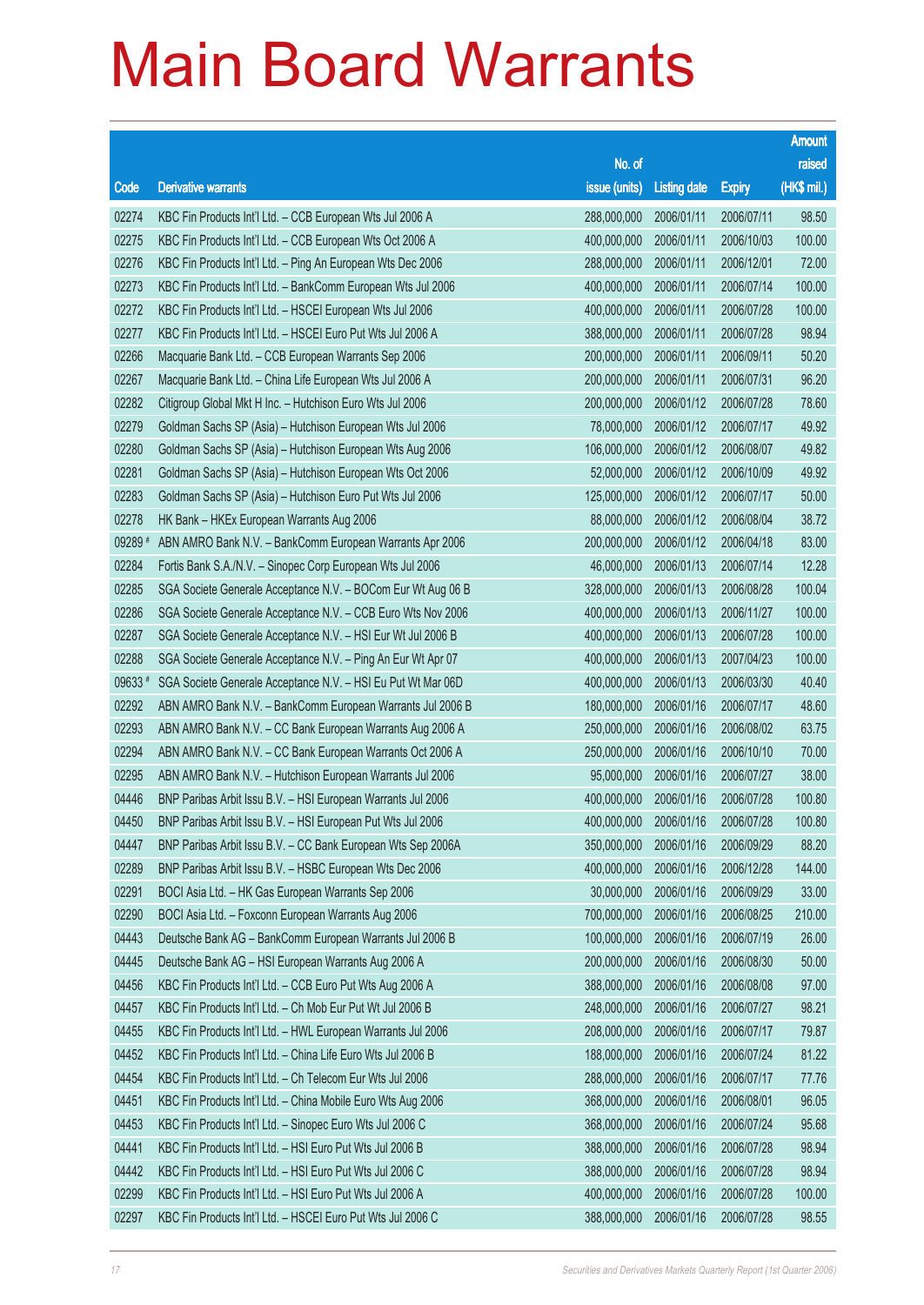|         |                                                              |               |                     |               | <b>Amount</b> |
|---------|--------------------------------------------------------------|---------------|---------------------|---------------|---------------|
|         |                                                              | No. of        |                     |               | raised        |
| Code    | <b>Derivative warrants</b>                                   | issue (units) | <b>Listing date</b> | <b>Expiry</b> | (HK\$ mil.)   |
| 02298   | KBC Fin Products Int'l Ltd. - HSCEI Euro Put Wts Jul 2006 D  | 400,000,000   | 2006/01/16          | 2006/07/28    | 100.00        |
| 02296   | KBC Fin Products Int'l Ltd. - HSCEI Euro Put Wts Jul 2006 B  | 400,000,000   | 2006/01/16          | 2006/07/28    | 100.00        |
| 04448   | Macquarie Bank Ltd. - BOCom European Warrants Jul 2006       | 100,000,000   | 2006/01/16          | 2006/07/31    | 33.10         |
| 04449   | Macquarie Bank Ltd. - China Life European Wts Jul 2006 B     | 250,000,000   | 2006/01/16          | 2006/07/31    | 141.25        |
| 09721#  | SGA Societe Generale Acceptance N.V. - HSI Eu Put Wt Apr 06B | 400,000,000   | 2006/01/16          | 2006/04/27    | 33.20         |
| 04479   | BNP Paribas Arbit Issu B.V. - HSCEI European Wts Aug 2006    | 300,000,000   | 2006/01/17          | 2006/08/30    | 75.00         |
| 04484   | BNP Paribas Arbit Issu B.V. - HSCEI Euro Put Wts Aug 2006    | 300,000,000   | 2006/01/17          | 2006/08/30    | 75.00         |
| 04477   | BOCI Asia Ltd. - Cheung Kong European Warrants Jan 2007      | 300,000,000   | 2006/01/17          | 2007/01/12    | 189.00        |
| 04478   | BOCI Asia Ltd. - Shanghai Ind European Warrants Oct 2006     | 100,000,000   | 2006/01/17          | 2006/10/27    | 25.00         |
| 09708 # | Deutsche Bank AG - HSI European Put Warrants Apr 2006 B      | 200,000,000   | 2006/01/17          | 2006/04/27    | 15.00         |
| 09702 # | ABN AMRO Bank N.V. - Gold European Put Warrants Jun 2006 A   | 180,000,000   | 2006/01/17          | 2006/06/30    | 10.26         |
| 04459   | Macquarie Bank Ltd. - Cheung Kong European Warrants Jul 2006 | 200,000,000   | 2006/01/17          | 2006/07/31    | 92.20         |
| 04460   | Macquarie Bank Ltd. - China Mobile European Wts Jul 2006     | 300,000,000   | 2006/01/17          | 2006/07/31    | 82.80         |
| 04462   | Macquarie Bank Ltd. - China Unicom European Wts Jul 2006     | 50,000,000    | 2006/01/17          | 2006/07/31    | 22.25         |
| 04463   | Macquarie Bank Ltd. - HKEx European Warrants Jul 2006        | 100,000,000   | 2006/01/17          | 2006/07/31    | 29.30         |
| 04458   | Macquarie Bank Ltd. - CHALCO European Warrants Jul 2006      | 100,000,000   | 2006/01/17          | 2006/07/31    | 37.60         |
| 04461   | Macquarie Bank Ltd. - China Telecom European Wts Dec 2006    | 150,000,000   | 2006/01/17          | 2006/12/29    | 38.40         |
| 04465   | Macquarie Bank Ltd. - PetroChina European Warrants Jul 2006  | 200,000,000   | 2006/01/17          | 2006/07/31    | 78.20         |
| 04466   | Macquarie Bank Ltd. - Ping An European Warrants Sep 2007     | 100,000,000   | 2006/01/17          | 2007/09/28    | 25.90         |
| 04468   | Macquarie Bank Ltd. - SH Petrochemical European Wts Oct 2006 | 100,000,000   | 2006/01/17          | 2006/10/31    | 26.80         |
| 04464   | Macquarie Bank Ltd. - PCCW European Warrants Sep 2006        | 100,000,000   | 2006/01/17          | 2006/09/29    | 31.40         |
| 04467   | Macquarie Bank Ltd. - Wharf European Warrants Nov 2006       | 100,000,000   | 2006/01/17          | 2006/11/30    | 25.80         |
| 04469   | Macquarie Bank Ltd. - SHK Ppt European Warrants Jul 2006     | 150,000,000   | 2006/01/17          | 2006/07/31    | 57.90         |
| 04471   | Macquarie Bank Ltd. - HSI European Warrants Jul 2006         | 388,000,000   | 2006/01/17          | 2006/07/28    | 98.55         |
| 04470   | Macquarie Bank Ltd. - HSCEI European Warrants Sep 2006 C     | 188,000,000   | 2006/01/17          | 2006/09/28    | 47.94         |
| 04474   | Macquarie Bank Ltd. - HSCEI European Put Warrants Sep 2006 D | 188,000,000   | 2006/01/17          | 2006/09/28    | 47.75         |
| 04473   | SGA Societe Generale Acceptance N.V. - BOCHK Eur Wt Aug 2006 | 152,000,000   | 2006/01/17          | 2006/08/07    | 100.32        |
| 04472   | SGA Societe Generale Acceptance N.V. - HSI Eur Wt Jul 2006 C | 400,000,000   | 2006/01/17          | 2006/07/28    | 100.00        |
| 04476   | SGA Societe Generale Acceptance N.V. - HSI Eu Put Wt Jul 06E | 351,000,000   | 2006/01/17          | 2006/07/28    | 100.04        |
| 04475   | SGA Societe Generale Acceptance N.V. - HWL Euro Wts Jul 2006 | 250,000,000   | 2006/01/17          | 2006/07/24    | 100.00        |
| 04481   | ABN AMRO Bank N.V. - HSI European Warrants Jul 2006          | 160,000,000   | 2006/01/18          | 2006/07/28    | 40.00         |
| 04486   | ABN AMRO Bank N.V. - HSI European Put Warrants Jul 2006      | 200,000,000   | 2006/01/18          | 2006/07/28    | 50.00         |
| 04483   | ABN AMRO Bank N.V. - China Life European Warrants Jul 2006   | 100,000,000   | 2006/01/18          | 2006/07/27    | 57.00         |
| 04485   | ABN AMRO Bank N.V. - HSBC European Warrants Sep 2006 A       | 58,000,000    | 2006/01/18          | 2006/09/11    | 21.17         |
| 04487   | ABN AMRO Bank N.V. - SHK Ppt European Warrants Jul 2006      | 95,000,000    | 2006/01/18          | 2006/07/27    | 44.65         |
| 04480   | Macquarie Bank Ltd. - HSBC European Put Warrants Jul 2006    | 100,000,000   | 2006/01/18          | 2006/07/31    | 26.80         |
| 04488   | KBC Fin Products Int'l Ltd. - BankComm Euro Wts Aug 2006 A   | 388,000,000   | 2006/01/18          | 2006/08/01    | 97.00         |
| 04491   | KBC Fin Products Int'l Ltd. - HSBC European Put Wts Jul 2006 | 288,000,000   | 2006/01/19          | 2006/07/19    | 86.40         |
| 04492   | KBC Fin Products Int'l Ltd. - SHK Ppt Euro Put Wts Jul 2006  | 208,000,000   | 2006/01/19          | 2006/07/19    | 74.88         |
| 04490   | KBC Fin Products Int'l Ltd. - BOCHK European Wts Jul 2006    | 288,000,000   | 2006/01/19          | 2006/07/19    | 80.64         |
| 09379 # | Macquarie Bank Ltd. - HSI European Put Warrants Mar 2006 E   | 600,000,000   | 2006/01/19          | 2006/03/30    | 48.00         |
| 04501   | ABN AMRO Bank N.V. - BOC HK European Warrants Nov 2007       | 450,000,000   | 2006/01/20          | 2007/11/23    | 112.50        |
| 04493   | Deutsche Bank AG - HSI European Put Warrants Jul 2006        | 200,000,000   | 2006/01/20          | 2006/07/28    | 50.00         |
| 04494   | Deutsche Bank AG - HSI European Warrants Aug 2006 B          | 200,000,000   | 2006/01/20          | 2006/08/30    | 50.00         |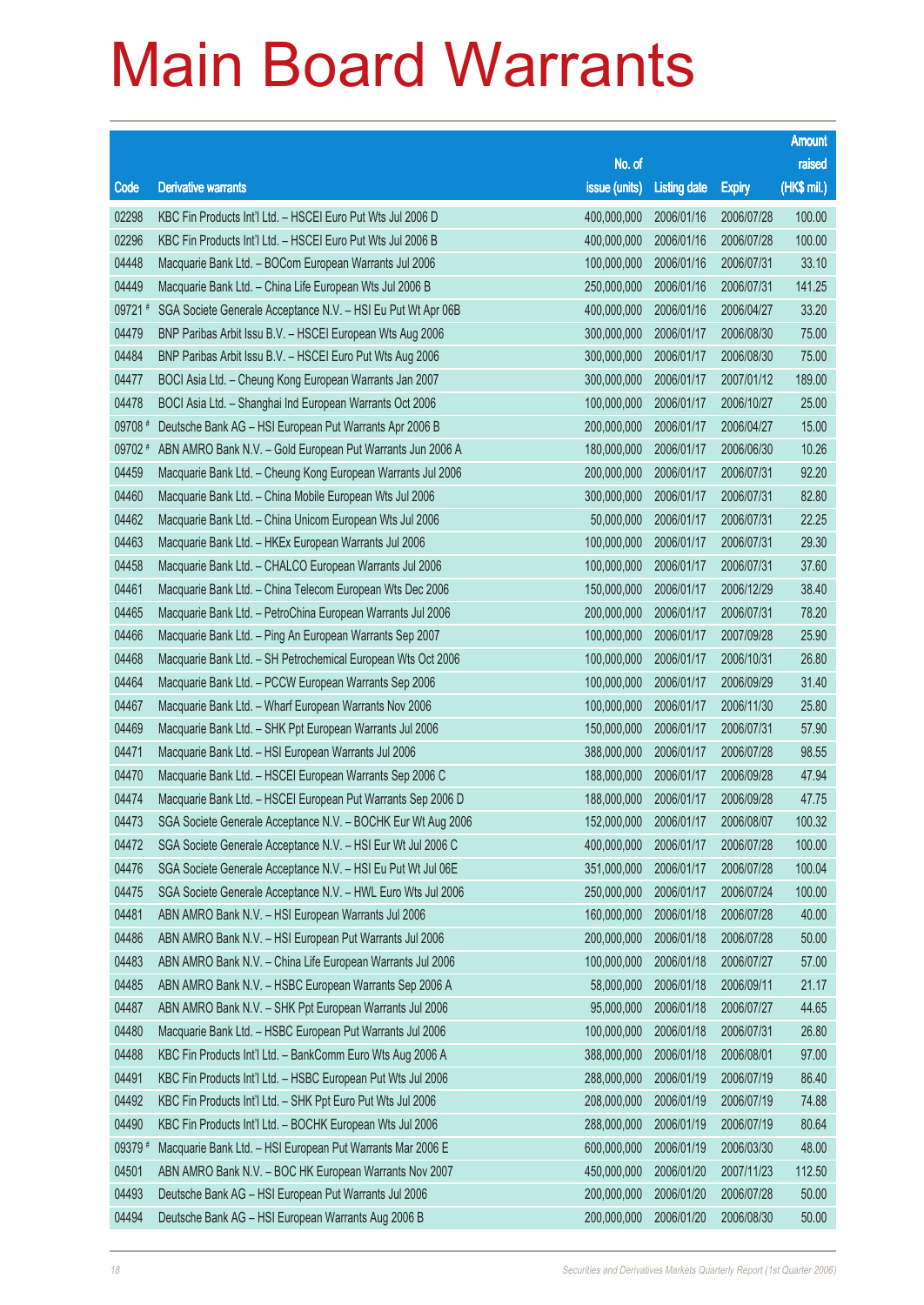|         |                                                              |               |                       |               | <b>Amount</b> |
|---------|--------------------------------------------------------------|---------------|-----------------------|---------------|---------------|
|         |                                                              | No. of        |                       |               | raised        |
| Code    | <b>Derivative warrants</b>                                   | issue (units) | <b>Listing date</b>   | <b>Expiry</b> | (HK\$ mil.)   |
| 04498   | Deutsche Bank AG - HSI European Put Warrants Aug 2006        | 200,000,000   | 2006/01/20            | 2006/08/30    | 50.00         |
| 09570 # | ABN AMRO Bank N.V. - Hutchison European Warrants Apr 2006    | 100,000,000   | 2006/01/20            | 2006/04/06    | 25.50         |
| 04502   | Macquarie Bank Ltd. - Sinopec European Warrants Jul 2006 B   | 150,000,000   | 2006/01/20            | 2006/07/31    | 45.90         |
| 04500   | SGA Societe Generale Acceptance N.V. - N 225 Eur Wt Sep 2006 | 385,000,000   | 2006/01/20            | 2006/09/08    | 100.10        |
| 04504   | SGA Societe Generale Acceptance N.V. - N 225 Eu Put Wt Sep06 | 370,000,000   | 2006/01/20            | 2006/09/08    | 99.90         |
| 04495   | SGA Societe Generale Acceptance N.V. - C Life Eu Wt Aug 06 C | 167,000,000   | 2006/01/20            | 2006/08/28    | 100.20        |
| 04497   | SGA Societe Generale Acceptance N.V. - HSBC Euro Wt Aug 2006 | 256,000,000   | 2006/01/20            | 2006/08/28    | 99.84         |
| 04499   | SGA Societe Generale Acceptance N.V. - SHK P Eur Wt Jul 2006 | 233,000,000   | 2006/01/20            | 2006/07/24    | 100.19        |
| 04496   | SGA Societe Generale Acceptance N.V. - HSI Eu Put Wt Jul 06F | 313,000,000   | 2006/01/20            | 2006/07/28    | 100.16        |
| 04506   | KBC Fin Products Int'l Ltd. - HSI European Wts Jul 2006 D    | 400,000,000   | 2006/01/20            | 2006/07/28    | 100.00        |
| 04507   | KBC Fin Products Int'l Ltd. - HSI European Wts Jul 2006 E    | 400,000,000   | 2006/01/20            | 2006/07/28    | 100.00        |
| 04508   | KBC Fin Products Int'l Ltd. - PetroChina Euro Wts Jul 2006 C | 208,000,000   | 2006/01/20            | 2006/07/20    | 76.96         |
| 04505   | KBC Fin Products Int'l Ltd. - CCB European Wts Oct 2006 B    | 388,000,000   | 2006/01/20            | 2006/10/16    | 97.00         |
| 04503   | KBC Fin Products Int'l Ltd. - CCB European Wts Jul 2006 B    | 400,000,000   | 2006/01/20            | 2006/07/20    | 100.00        |
| 04521   | ABN AMRO Bank N.V. - Sinopec Corp European Warrants Jul 2006 | 100,000,000   | 2006/01/23            | 2006/07/27    | 31.00         |
| 04522   | ABN AMRO Bank N.V. - PetroChina European Warrants Jul 2006   | 100,000,000   | 2006/01/23            | 2006/07/28    | 45.50         |
| 04523   | ABN AMRO Bank N.V. - Link REIT European Warrants Aug 2006    | 300,000,000   | 2006/01/23            | 2006/08/25    | 75.00         |
| 04509   | BNP Paribas Arbit Issu B.V. - Link REIT Euro Wts Jul 2006    | 350,000,000   | 2006/01/23            | 2006/07/24    | 87.50         |
| 04533   | Calyon Fin P (G) Ltd. - Link REIT European Warrants Jul 2006 | 300,000,000   | 2006/01/23            | 2006/07/24    | 75.90         |
| 04528   | Calyon Fin P (G) Ltd. - HSI European Put Warrants Jul 2006 E | 200,000,000   | 2006/01/23            | 2006/07/28    | 50.00         |
| 04529   | Calyon Fin P (G) Ltd. - HSI European Put Warrants Jul 2006 F | 200,000,000   | 2006/01/23            | 2006/07/28    | 50.00         |
| 04524   | Calyon Fin P (G) Ltd. - HSI European Warrants Jul 2006 A     | 200,000,000   | 2006/01/23            | 2006/07/28    | 50.00         |
| 04525   | Calyon Fin P (G) Ltd. - HSI European Warrants Jul 2006 B     | 200,000,000   | 2006/01/23            | 2006/07/28    | 50.00         |
| 04526   | Calyon Fin P (G) Ltd. - HSI European Warrants Jul 2006 C     | 200,000,000   | 2006/01/23            | 2006/07/28    | 50.00         |
| 04527   | Calyon Fin P (G) Ltd. - HSI European Warrants Jul 2006 D     | 200,000,000   | 2006/01/23            | 2006/07/28    | 50.00         |
| 04537   | CC Rabobank B.A. - Link REIT European Warrants Jan 2007      | 80,000,000    | 2006/01/23            | 2007/01/18    | 20.00         |
| 04534   | CC Rabobank B.A. - HSBC European Warrants Dec 2006           |               | 80,000,000 2006/01/23 | 2006/12/18    | 32.00         |
| 04536   | CC Rabobank B.A. - Hutchison European Warrants Oct 2006      | 80,000,000    | 2006/01/23            | 2006/10/18    | 51.20         |
| 04538   | CC Rabobank B.A. - MTRC European Warrants Apr 2007           | 80,000,000    | 2006/01/23            | 2007/04/18    | 20.00         |
| 04532   | Goldman Sachs SP (Asia) - Link REIT European Wts Aug 2006    | 200,000,000   | 2006/01/23            | 2006/08/28    | 50.00         |
| 04531   | Goldman Sachs SP (Asia) - HSI European Warrants Aug 2006     | 200,000,000   | 2006/01/23            | 2006/08/30    | 50.00         |
| 04535   | Goldman Sachs SP (Asia) - HSI European Put Warrants Aug 2006 | 200,000,000   | 2006/01/23            | 2006/08/30    | 50.00         |
| 04515   | J P Morgan Int'l Der. Ltd. - Link REIT European Wts Jul 2007 | 400,000,000   | 2006/01/23            | 2007/07/12    | 100.00        |
| 04510   | J P Morgan Int'l Der. Ltd. - CSCL European Warrants Nov 2006 | 360,000,000   | 2006/01/23            | 2006/11/13    | 100.80        |
| 04511   | J P Morgan Int'l Der. Ltd. - Ch Ship Dev Euro Wts Aug 2006   | 265,000,000   | 2006/01/23            | 2006/08/14    | 100.70        |
| 04513   | J P Morgan Int'l Der. Ltd. - JX Copper Euro Wts Aug 2006 B   | 265,000,000   | 2006/01/23            | 2006/08/14    | 100.70        |
| 04512   | J P Morgan Int'l Der. Ltd. - HKEx European Warrants Sep 2006 | 400,000,000   | 2006/01/23            | 2006/09/28    | 100.00        |
| 04514   | J P Morgan Int'l Der. Ltd. - Lenovo European Wts Aug 2006    | 350,000,000   | 2006/01/23            | 2006/08/28    | 112.00        |
| 02109 # | CC Rabobank B.A. - CC Bank European Warrants Dec 2006        | 100,000,000   | 2006/01/23            | 2006/12/08    | 26.50         |
| 04519   | SGA Societe Generale Acceptance N.V. - Link REIT Eu Wt Nov06 | 400,000,000   | 2006/01/23            | 2006/11/13    | 100.00        |
| 04517   | SGA Societe Generale Acceptance N.V. - HSI Eur Wt Jul 2006 G | 400,000,000   | 2006/01/23            | 2006/07/28    | 100.00        |
| 04516   | SGA Societe Generale Acceptance N.V. - KOSPI 200 Eu Wt Sep06 | 385,000,000   | 2006/01/23            | 2006/09/15    | 100.10        |
| 04520   | SGA Societe Generale Acceptance N.V. - KS200 Eu Put Wt Sep06 | 370,000,000   | 2006/01/23            | 2006/09/15    | 99.90         |
| 04530   | UBS AG - Link REIT European Warrants Jan 2007                | 100,000,000   | 2006/01/23            | 2007/01/16    | 26.00         |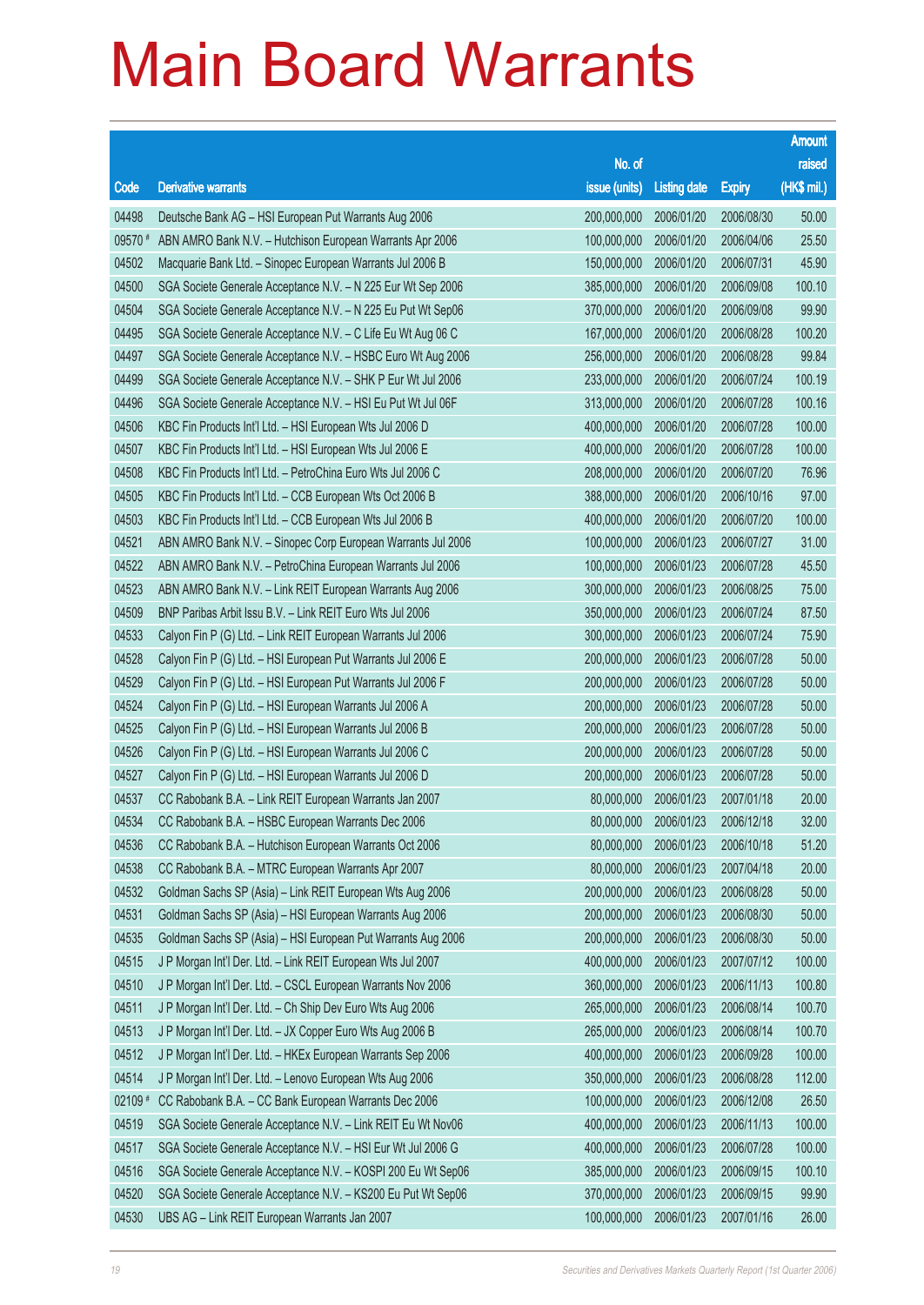|         |                                                              |                        |                     |               | <b>Amount</b> |
|---------|--------------------------------------------------------------|------------------------|---------------------|---------------|---------------|
|         |                                                              | No. of                 |                     |               | raised        |
| Code    | <b>Derivative warrants</b>                                   | issue (units)          | <b>Listing date</b> | <b>Expiry</b> | (HK\$ mil.)   |
| 04539   | SGA Societe Generale Acceptance N.V. - HSCEI Eur Wt Jul 2006 | 400,000,000            | 2006/01/24          | 2006/07/28    | 100.00        |
| 04543   | SGA Societe Generale Acceptance N.V. - HSCEI Eu Put Wt Jul06 | 392,000,000            | 2006/01/24          | 2006/07/28    | 99.96         |
| 04545   | BNP Paribas Arbit Issu B.V. - China Mobile Euro Wts Jul 2006 | 200,000,000            | 2006/01/25          | 2006/07/25    | 54.00         |
| 04546   | BNP Paribas Arbit Issu B.V. - Sinopec Corp Euro Wts Sep 2006 | 300,000,000            | 2006/01/25          | 2006/09/29    | 123.00        |
| 04547   | BNP Paribas Arbit Issu B.V. - PetroChina Euro Wts Jul 2006   | 300,000,000            | 2006/01/25          | 2006/07/25    | 120.00        |
| 04540   | Deutsche Bank AG - Cheung Kong European Put Wts Jul 2006     | 100,000,000            | 2006/01/25          | 2006/07/28    | 45.00         |
| 04541   | Deutsche Bank AG - Hutchison European Put Warrants Jul 2006  | 100,000,000            | 2006/01/25          | 2006/07/28    | 41.20         |
| 04542   | Deutsche Bank AG - PetroChina European Warrants Jul 2006 B   | 200,000,000            | 2006/01/25          | 2006/07/25    | 70.00         |
| 09169#  | ABN AMRO Bank N.V. - BOC HK European Warrants Mar 2006       | 105,000,000            | 2006/01/25          | 2006/03/10    | 10.08         |
| 04548   | SGA Societe Generale Acceptance N.V. - CCB Eur Wt Jul 2006 B | 400,000,000            | 2006/01/25          | 2006/07/25    | 100.00        |
| 04549   | SGA Societe Generale Acceptance N.V. - Ch Tel Eu Wt Jul 2006 | 400,000,000            | 2006/01/25          | 2006/07/25    | 100.00        |
| 04550   | SGA Societe Generale Acceptance N.V. - CNOOC Eur Wt Jul 06 B | 200,000,000            | 2006/01/25          | 2006/07/25    | 100.00        |
| 04552   | MSDW Asia Sec Products LLC - HSI European Put Wts Sep 2006   | 400,000,000            | 2006/01/25          | 2006/09/28    | 100.00        |
| 04553   | SGA Societe Generale Acceptance N.V. - PetCh Eur Wt Aug 2006 | 235,000,000            | 2006/01/26          | 2006/08/08    | 99.88         |
| 04555   | KBC Fin Products Int'l Ltd. - PetroChina Euro Wts Jul 2006 D | 288,000,000            | 2006/01/26          | 2006/07/27    | 95.04         |
| 04554   | KBC Fin Products Int'l Ltd. - Sinopec Euro Wts Jul 2006 D    | 308,000,000            | 2006/01/26          | 2006/07/27    | 84.08         |
| 02293 # | ABN AMRO Bank N.V. - CC Bank European Warrants Aug 2006 A    | 250,000,000            | 2006/01/26          | 2006/08/02    | 49.75         |
| 04575   | ABN AMRO Bank N.V. - CC Bank European Warrants Nov 2006      | 300,000,000            | 2006/01/27          | 2006/11/17    | 75.00         |
| 04556   | Deutsche Bank AG - CC Bank European Warrants Oct 2006 A      | 100,000,000            | 2006/01/27          | 2006/10/03    | 25.00         |
| 04572   | J P Morgan Int'l Der. Ltd. - Link REIT European Wts Nov 2006 | 400,000,000            | 2006/01/27          | 2006/11/13    | 100.00        |
| 04560   | J P Morgan Int'l Der. Ltd. - CHALCO European Wts Aug 2006    | 300,000,000            | 2006/01/27          | 2006/08/25    | 114.00        |
| 04561   | J P Morgan Int'l Der. Ltd. - Bank Comm Euro Wts Oct 2006 A   | 400,000,000            | 2006/01/27          | 2006/10/31    | 112.00        |
| 04571   | J P Morgan Int'l Der. Ltd. - CC Bank European Wts Oct 2006 A | 400,000,000            | 2006/01/27          | 2006/10/03    | 100.00        |
| 04573   | J P Morgan Int'l Der. Ltd. - Maanshan Iron Euro Wts Dec 2006 | 400,000,000            | 2006/01/27          | 2006/12/28    | 100.00        |
| 04574   | J P Morgan Int'l Der. Ltd. - PICC European Warrants Dec 2006 | 400,000,000            | 2006/01/27          | 2006/12/29    | 100.00        |
| 04558   | Macquarie Bank Ltd. - BOCHK European Warrants Jul 2006 B     | 200,000,000            | 2006/01/27          | 2006/07/31    | 54.60         |
| 04559   | Macquarie Bank Ltd. - Link REIT European Warrants Aug 2006 A | 200,000,000 2006/01/27 |                     | 2006/08/30    | 51.20         |
| 04578   | KBC Fin Products Int'l Ltd. - CCB European Wts Nov 2006 A    | 388,000,000            | 2006/02/01          | 2006/11/01    | 97.39         |
| 04577   | Deutsche Bank AG - KOSPI 200 European Warrants Dec 2006      | 50,000,000             | 2006/02/01          | 2006/12/14    | 13.65         |
| 04581   | Deutsche Bank AG - KOSPI 200 European Put Warrants Dec 2006  | 50,000,000             | 2006/02/01          | 2006/12/14    | 12.85         |
| 04576   | Deutsche Bank AG - China Life European Warrants Aug 2006 A   | 100,000,000            | 2006/02/01          | 2006/08/01    | 43.00         |
| 04582   | ABN AMRO Bank N.V. - Hutchison European Warrants Aug 2006    | 98,000,000             | 2006/02/02          | 2006/08/02    | 64.68         |
| 04583   | J P Morgan Int'l Der. Ltd. - BOC HK European Wts Oct 2006    | 263,000,000            | 2006/02/02          | 2006/10/10    | 99.94         |
| 04584   | J P Morgan Int'l Der. Ltd. - Sinopec Corp Euro Wts Oct 2006  | 333,000,000            | 2006/02/02          | 2006/10/17    | 99.90         |
| 04585   | J P Morgan Int'l Der. Ltd. - CITIC Pacific Euro Wts Sep 2006 | 147,000,000            | 2006/02/02          | 2006/09/29    | 99.96         |
| 04586   | J P Morgan Int'l Der. Ltd. - CNOOC European Wts Oct 2006     | 208,000,000            | 2006/02/02          | 2006/10/24    | 99.84         |
| 04579   | Macquarie Bank Ltd. - CNOOC European Warrants Aug 2006       | 100,000,000            | 2006/02/02          | 2006/08/07    | 38.30         |
| 04580   | Macquarie Bank Ltd. - Jiangxi Copper European Wts Aug 2006   | 100,000,000            | 2006/02/02          | 2006/08/14    | 35.20         |
| 04587   | ABN AMRO Bank N.V. - Oil Future European Warrants Aug 2006   | 60,000,000             | 2006/02/03          | 2006/08/23    | 16.20         |
| 04591   | ABN AMRO Bank N.V. - Oil Future European Put Wts Aug 2006    | 60,000,000             | 2006/02/03          | 2006/08/23    | 16.20         |
| 09710 # | Deutsche Bank AG - Hutchison European Warrants Jun 2006 A    | 200,000,000            | 2006/02/03          | 2006/06/05    | 43.80         |
| 04589   | ABN AMRO Bank N.V. - Cheung Kong European Put Wts Aug 2006   | 85,000,000             | 2006/02/06          | 2006/08/08    | 33.15         |
| 04592   | ABN AMRO Bank N.V. - CC Bank European Put Warrants Sep 2006  | 250,000,000            | 2006/02/06          | 2006/09/29    | 62.50         |
| 04588   | ABN AMRO Bank N.V. - CNOOC European Warrants Aug 2006        | 100,000,000            | 2006/02/06          | 2006/08/10    | 59.00         |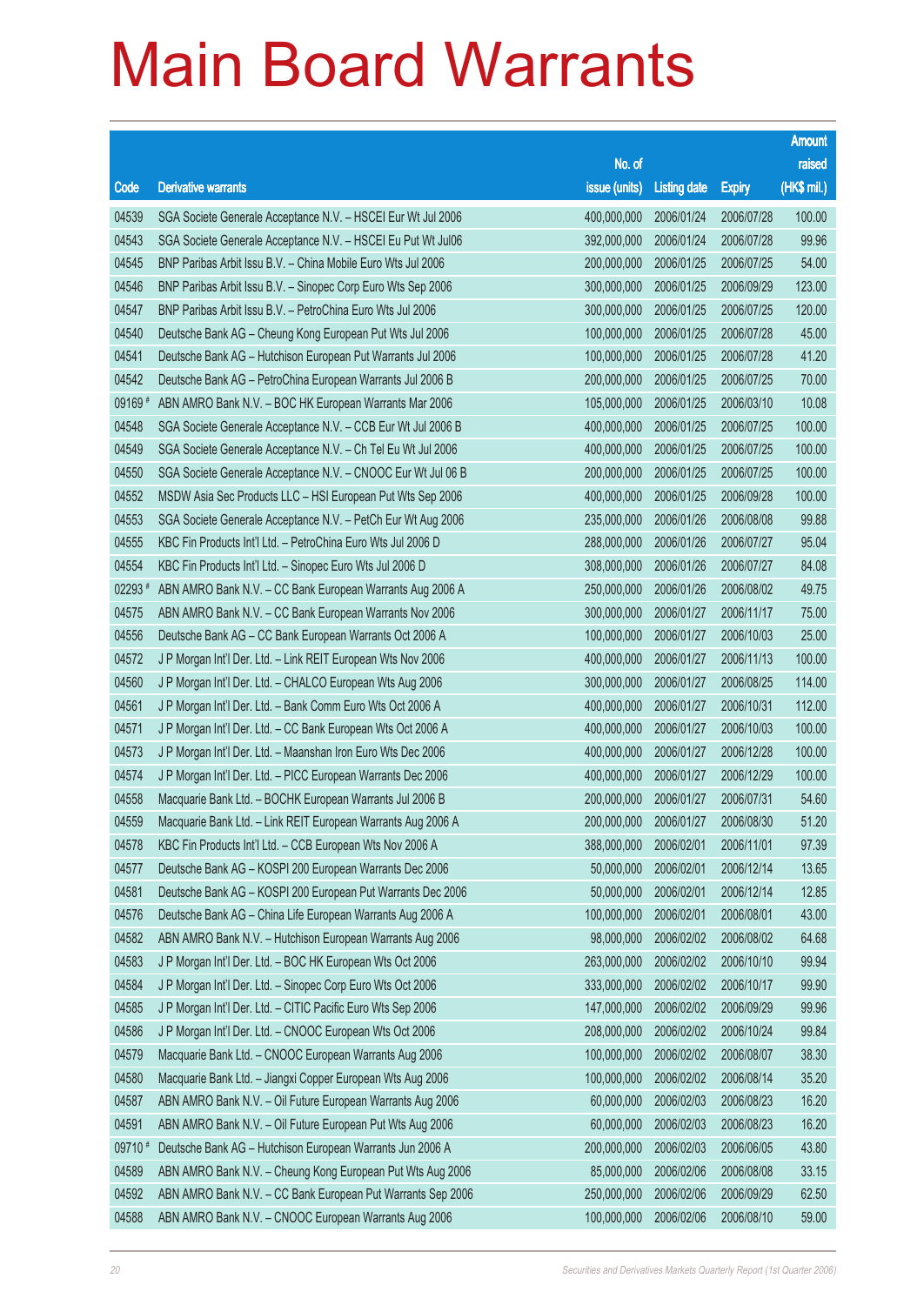|         |                                                              |                        |                     |               | <b>Amount</b> |
|---------|--------------------------------------------------------------|------------------------|---------------------|---------------|---------------|
|         |                                                              | No. of                 |                     |               | raised        |
| Code    | <b>Derivative warrants</b>                                   | issue (units)          | <b>Listing date</b> | <b>Expiry</b> | (HK\$ mil.)   |
| 04590   | ABN AMRO Bank N.V. - Hutchison European Put Wts Aug 2006     | 95,000,000             | 2006/02/06          | 2006/08/08    | 40.85         |
| 02265   | Deutsche Bank AG - CC Bank European Warrants Sep 2006        | 100,000,000            | 2006/02/06          | 2006/09/12    | 29.00         |
| 04597   | Macquarie Bank Ltd. - CCB European Warrants Nov 2006         | 400,000,000            | 2006/02/07          | 2006/11/30    | 103.60        |
| 04599   | ABN AMRO Bank N.V. - Sinopec Corp European Warrants Aug 2006 | 150,000,000            | 2006/02/08          | 2006/08/08    | 45.00         |
| 04598   | ABN AMRO Bank N.V. - HSI European Warrants Aug 2006          | 160,000,000            | 2006/02/08          | 2006/08/30    | 40.80         |
| 04602   | ABN AMRO Bank N.V. - HSI European Put Warrants Aug 2006      | 200,000,000            | 2006/02/08          | 2006/08/30    | 51.00         |
| 09639 # | ABN AMRO Bank N.V. - HSI European Warrants Mar 2006          | 340,000,000            | 2006/02/08          | 2006/03/30    | 51.68         |
| 09570 # | ABN AMRO Bank N.V. - Hutchison European Warrants Apr 2006    | 100,000,000            | 2006/02/08          | 2006/04/06    | 14.70         |
| 04610   | UBS AG - Sinopec European Warrants Aug 2006 B                | 100,000,000            | 2006/02/08          | 2006/08/14    | 43.00         |
| 04611   | UBS AG - CNOOC European Warrants Aug 2006 B                  | 100,000,000            | 2006/02/08          | 2006/08/14    | 68.00         |
| 04612   | UBS AG - PetroChina European Warrants Aug 2006               | 100,000,000            | 2006/02/08          | 2006/08/14    | 45.00         |
| 04607   | UBS AG - Bank of Communications European Warrants Aug 2006   | 100,000,000            | 2006/02/08          | 2006/08/14    | 25.00         |
| 04608   | UBS AG - CC Bank European Warrants Oct 2006                  | 100,000,000            | 2006/02/08          | 2006/10/16    | 25.00         |
| 04609   | UBS AG - China Life European Warrants Aug 2006 B             | 100,000,000            | 2006/02/08          | 2006/08/14    | 53.00         |
| 04606   | Macquarie Bank Ltd. - CNOOC European Put Warrants Aug 2006   | 100,000,000            | 2006/02/08          | 2006/08/14    | 31.80         |
| 04601   | Macquarie Bank Ltd. - PetroChina European Warrants Aug 2006  | 200,000,000            | 2006/02/08          | 2006/08/08    | 60.20         |
| 04605   | Macquarie Bank Ltd. - PetroChina European Put Wts Aug 2006   | 100,000,000            | 2006/02/08          | 2006/08/08    | 38.40         |
| 04600   | Macquarie Bank Ltd. - Sinopec European Warrants Aug 2006     | 100,000,000            | 2006/02/08          | 2006/08/28    | 31.90         |
| 04604   | Macquarie Bank Ltd. - Sinopec European Put Warrants Aug 2006 | 100,000,000            | 2006/02/08          | 2006/08/21    | 29.10         |
| 04603   | Macquarie Bank Ltd. - BankComm European Warrants Aug 2006    | 200,000,000            | 2006/02/08          | 2006/08/31    | 52.20         |
| 04620   | KBC Fin Products Int'l Ltd. - PetroChina Eur Put Wt Aug 2006 | 188,000,000            | 2006/02/08          | 2006/08/14    | 97.76         |
| 04614   | KBC Fin Products Int'l Ltd. - HWL European Put Wts Aug 2006  | 188,000,000            | 2006/02/08          | 2006/08/08    | 69.56         |
| 04616   | KBC Fin Products Int'l Ltd. - CK(H) Euro Put Wts Aug 2006    | 188,000,000            | 2006/02/08          | 2006/08/08    | 62.98         |
| 04618   | KBC Fin Products Int'l Ltd. - HSCEI European Wts Sep 2006 A  | 388,000,000            | 2006/02/08          | 2006/09/28    | 97.39         |
| 04613   | KBC Fin Products Int'l Ltd. - HSCEI Euro Put Wts Sep 2006 C  | 400,000,000            | 2006/02/08          | 2006/09/28    | 100.00        |
| 04619   | KBC Fin Products Int'l Ltd. - HWL European Warrants Aug 2006 | 158,000,000            | 2006/02/08          | 2006/08/09    | 99.07         |
| 04615   | KBC Fin Products Int'l Ltd. - BEA European Warrants Feb 2007 | 288,000,000 2006/02/08 |                     | 2007/02/08    | 75.46         |
| 04617   | KBC Fin Products Int'l Ltd. - CNOOC European Wts Aug 2006 B  | 108,000,000            | 2006/02/08          | 2006/08/08    | 70.20         |
| 04627   | DBS Bank Ltd. - Lenovo European Warrants Sep 2006            | 150,000,000            | 2006/02/09          | 2006/09/29    | 40.80         |
| 04622   | Macquarie Bank Ltd. - BankComm European Put Wts Oct 2006     | 100,000,000            | 2006/02/09          | 2006/10/31    | 25.00         |
| 04623   | Macquarie Bank Ltd. - CCB European Put Warrants Aug 2006     | 200,000,000            | 2006/02/09          | 2006/08/31    | 50.80         |
| 04621   | Macquarie Bank Ltd. - China Life European Wts Aug 2006 A     | 200,000,000            | 2006/02/09          | 2006/08/31    | 115.00        |
| 04625   | Macquarie Bank Ltd. - China Life European Put Wts Aug 2006   | 100,000,000            | 2006/02/09          | 2006/08/18    | 40.70         |
| 04624   | Macquarie Bank Ltd. - HSBC European Warrants Aug 2006        | 300,000,000            | 2006/02/09          | 2006/08/31    | 90.90         |
| 04626   | Macquarie Bank Ltd. - HSCEI European Warrants Sep 2006 E     | 200,000,000            | 2006/02/09          | 2006/09/28    | 50.40         |
| 09695 # | Deutsche Bank AG - China Mobile European Warrants Apr 2006   | 120,000,000            | 2006/02/09          | 2006/04/18    | 10.68         |
| 09679 # | Deutsche Bank AG - HSI European Warrants Apr 2006 C          | 200,000,000            | 2006/02/09          | 2006/04/27    | 15.80         |
| 09376 # | Macquarie Bank Ltd. - HSI European Warrants Mar 2006 D       | 600,000,000            | 2006/02/09          | 2006/03/30    | 28.20         |
| 09790 # | SGA Societe Generale Acceptance N.V. - HWL Eur Wt May 2006 B | 100,000,000            | 2006/02/09          | 2006/05/29    | 42.50         |
| 04637   | ABN AMRO Bank N.V. - Gold European Put Warrants Sep 2006     | 120,000,000            | 2006/02/10          | 2006/09/29    | 33.00         |
| 04634   | ABN AMRO Bank N.V. - China Mobile European Put Wts Sep 2006  | 180,000,000            | 2006/02/10          | 2006/09/21    | 49.50         |
| 04635   | ABN AMRO Bank N.V. - China Telecom European Wts Sep 2006     | 200,000,000            | 2006/02/10          | 2006/09/18    | 52.00         |
| 04636   | ABN AMRO Bank N.V. - PetroChina European Warrants Aug 2006   | 200,000,000            | 2006/02/10          | 2006/08/11    | 70.00         |
| 04628   | BNP Paribas Arbit Issu B.V. - BankComm Euro Wts Aug 2006 B   | 330,000,000            | 2006/02/10          | 2006/08/30    | 97.35         |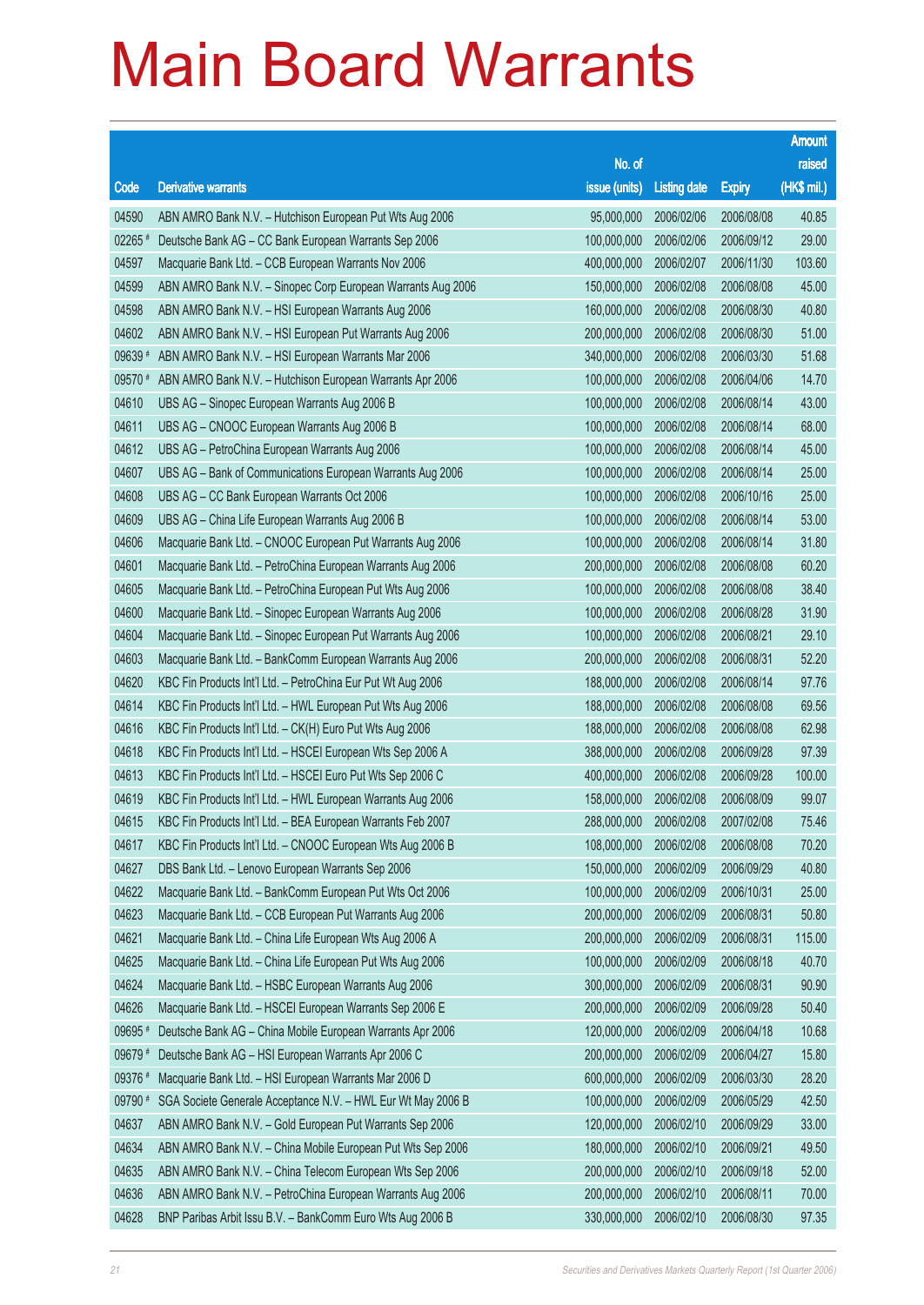|             |                                                              |                        |                     |               | <b>Amount</b> |
|-------------|--------------------------------------------------------------|------------------------|---------------------|---------------|---------------|
|             |                                                              | No. of                 |                     |               | raised        |
| Code        | <b>Derivative warrants</b>                                   | issue (units)          | <b>Listing date</b> | <b>Expiry</b> | (HK\$ mil.)   |
| 04629       | BNP Paribas Arbit Issu B.V. - China Life Euro Wts Aug 2006 B | 180,000,000            | 2006/02/10          | 2006/08/30    | 117.00        |
| 04630       | BNP Paribas Arbit Issu B.V. - Sinopec Corp Euro Wts Aug 2006 | 300,000,000            | 2006/02/10          | 2006/08/30    | 120.00        |
| 04631       | J P Morgan Int'l Der. Ltd. - BankComm Euro Wts Oct 2006 B    | 357,000,000            | 2006/02/10          | 2006/10/03    | 99.96         |
| 04632       | J P Morgan Int'l Der. Ltd. - CNOOC European Wts Feb 2007     | 166,000,000            | 2006/02/10          | 2007/02/28    | 99.60         |
| 04633       | J P Morgan Int'l Der. Ltd. - Yanzhou Coal Euro Wts Feb 2007  | 199,000,000            | 2006/02/10          | 2007/02/28    | 99.50         |
| 04638       | Macquarie Bank Ltd. - CHALCO European Warrants Aug 2006      | 100,000,000            | 2006/02/10          | 2006/08/30    | 56.00         |
| 09677 #     | Credit Suisse - SMIC European Warrants Nov 2006              | 500,000,000            | 2006/02/10          | 2006/11/08    | 124.00        |
| 04640       | KBC Fin Products Int'l Ltd. - China Life Euro Wts Aug 2006 A | 188,000,000            | 2006/02/13          | 2006/08/14    | 94.00         |
| 04639       | KBC Fin Products Int'l Ltd. - BankComm Euro Wts Aug 2006 B   | 288,000,000            | 2006/02/13          | 2006/08/16    | 80.64         |
| 04642       | KBC Fin Products Int'l Ltd. - SHK Ppt Euro Wts Aug 2006 B    | 168,000,000            | 2006/02/13          | 2006/08/14    | 98.45         |
| 04641       | KBC Fin Products Int'l Ltd. - Ch Mobile Euro Put Wt Sep 2006 | 288,000,000            | 2006/02/13          | 2006/09/15    | 72.86         |
| 04645       | BOCI Asia Ltd. - China Life European Warrants Nov 2006       | 90,000,000             | 2006/02/14          | 2006/11/10    | 90.00         |
| 04646       | BOCI Asia Ltd. - Foxconn European Warrants Sep 2006          | 700,000,000            | 2006/02/14          | 2006/09/08    | 189.00        |
| 04643       | Deutsche Bank AG - Hutchison European Warrants Aug 2006 B    | 100,000,000            | 2006/02/14          | 2006/08/18    | 56.00         |
| 04647       | Macquarie Bank Ltd. - China Life European Wts Aug 2006 B     | 200,000,000            | 2006/02/14          | 2006/08/31    | 113.20        |
| 09896 #     | ABN AMRO Bank N.V. - Hutchison European Warrants May 2006    | 200,000,000            | 2006/02/14          | 2006/05/25    | 65.00         |
| 04576 #     | Deutsche Bank AG - China Life European Warrants Aug 2006 A   | 100,000,000            | 2006/02/14          | 2006/08/01    | 66.00         |
| 04651       | Deutsche Bank AG - DJIA European Warrants Dec 2006           | 50,000,000             | 2006/02/15          | 2006/12/15    | 12.50         |
| 04655       | Deutsche Bank AG - DJIA European Put Warrants Dec 2006       | 50,000,000             | 2006/02/15          | 2006/12/15    | 12.50         |
| 04648       | Deutsche Bank AG - HSCEI European Warrants Aug 2006          | 200,000,000            | 2006/02/15          | 2006/08/30    | 50.00         |
| 04649       | Deutsche Bank AG - CC Bank European Warrants Nov 2006 A      | 100,000,000            | 2006/02/15          | 2006/11/21    | 25.00         |
| 04650       | Deutsche Bank AG - China Life European Warrants Aug 2006 B   | 100,000,000            | 2006/02/15          | 2006/08/28    | 68.00         |
| 04653       | Deutsche Bank AG - HSCEI European Put Warrants Aug 2006      | 200,000,000            | 2006/02/15          | 2006/08/30    | 50.00         |
| $02293$ $*$ | ABN AMRO Bank N.V. - CC Bank European Warrants Aug 2006 A    | 300,000,000            | 2006/02/15          | 2006/08/02    | 90.00         |
| 09279 #     | Credit Suisse - PetroChina European Put Warrants Jul 2006    | 200,000,000            | 2006/02/15          | 2006/07/13    | 54.00         |
| 04556 #     | Deutsche Bank AG - CC Bank European Warrants Oct 2006 A      | 100,000,000            | 2006/02/15          | 2006/10/03    | 29.00         |
| 02184 #     | SGA Societe Generale Acceptance N.V. - HSI Eu Put Wt Jun 06D | 350,000,000 2006/02/15 |                     | 2006/06/29    | 61.95         |
| 04658       | Credit Suisse - Cheung Kong European Warrants Dec 2006       | 250,000,000            | 2006/02/16          | 2006/12/08    | 153.50        |
| 04659       | Credit Suisse - China Mobile European Warrants Sep 2006      | 250,000,000            | 2006/02/16          | 2006/09/18    | 83.75         |
| 04660       | Credit Suisse - Hutchison European Warrants Oct 2006         | 250,000,000            | 2006/02/16          | 2006/10/18    | 167.50        |
| 04661       | Credit Suisse - PetroChina European Warrants Oct 2006 C      | 250,000,000            | 2006/02/16          | 2006/10/18    | 156.75        |
| 04657       | Deutsche Bank AG - BankComm European Warrants Oct 2006       | 100,000,000            | 2006/02/16          | 2006/10/10    | 36.00         |
| 04654       | KBC Fin Products Int'l Ltd. - CCB Euro Put Wts Aug 2006 B    | 400,000,000            | 2006/02/16          | 2006/08/16    | 100.00        |
| 04662       | KBC Fin Products Int'l Ltd. - Huaneng European Wts Sep 2006  | 288,000,000            | 2006/02/16          | 2006/09/14    | 75.74         |
| 04664       | UBS AG - CC Bank European Warrants Sep 2006                  | 100,000,000            | 2006/02/16          | 2006/09/25    | 25.00         |
| 04665       | UBS AG - China Mobile European Warrants Aug 2006             | 100,000,000            | 2006/02/16          | 2006/08/28    | 26.00         |
| 04669       | UBS AG - China Mobile European Put Warrants Aug 2006         | 100,000,000            | 2006/02/16          | 2006/08/28    | 25.00         |
| 04667       | UBS AG - China Telecom European Warrants Oct 2006            | 100,000,000            | 2006/02/16          | 2006/10/23    | 26.00         |
| 04668       | UBS AG - Foxconn European Warrants Aug 2006                  | 100,000,000            | 2006/02/16          | 2006/08/28    | 25.00         |
| 04670       | UBS AG - HSCEI European Warrants Aug 2006 B                  | 100,000,000            | 2006/02/16          | 2006/08/30    | 35.00         |
| 04671       | UBS AG - HSCEI European Warrants Aug 2006 C                  | 100,000,000            | 2006/02/16          | 2006/08/30    | 25.00         |
| 04672       | BNP Paribas Arbit Issu B.V. - Link REIT Euro Wts Aug 2006    | 350,000,000            | 2006/02/17          | 2006/08/30    | 89.25         |
| 04677       | Deutsche Bank AG - CC Bank European Put Warrants Aug 2006    | 100,000,000            | 2006/02/17          | 2006/08/18    | 25.00         |
| 04678       | Deutsche Bank AG - China Life European Put Warrants Aug 2006 | 100,000,000            | 2006/02/17          | 2006/08/28    | 48.00         |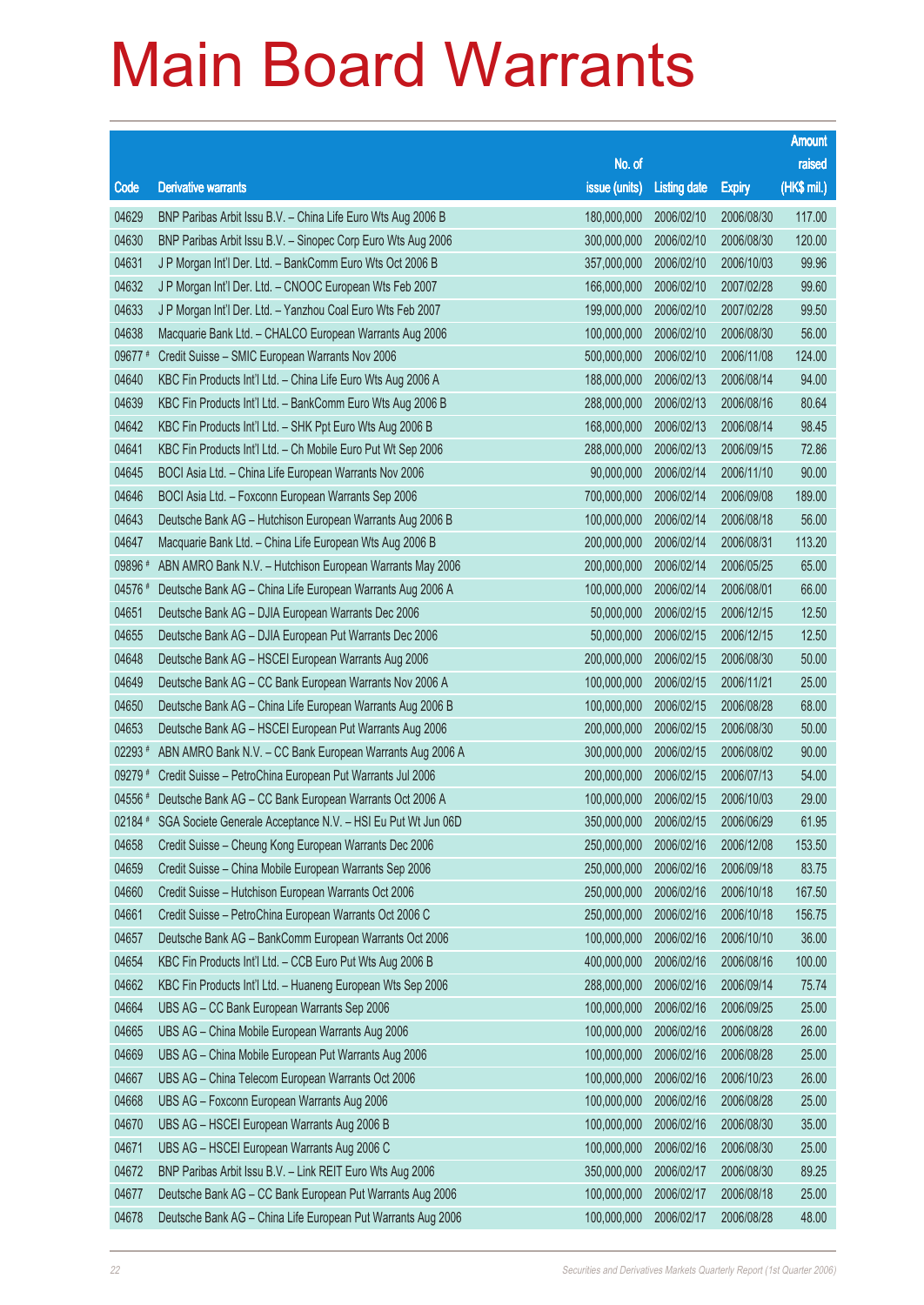|        |                                                              |                        |                     |               | <b>Amount</b> |
|--------|--------------------------------------------------------------|------------------------|---------------------|---------------|---------------|
|        |                                                              | No. of                 |                     |               | raised        |
| Code   | <b>Derivative warrants</b>                                   | issue (units)          | <b>Listing date</b> | <b>Expiry</b> | (HK\$ mil.)   |
| 04679  | KBC Fin Products Int'l Ltd. - CCB European Wts Sep 2006 A    | 400,000,000            | 2006/02/17          | 2006/09/05    | 100.00        |
| 04680  | KBC Fin Products Int'l Ltd. - HSBC European Wts Sep 2006 D   | 238,000,000            | 2006/02/17          | 2006/09/01    | 99.96         |
| 04689  | ABN AMRO Bank N.V. - CC Bank European Warrants Aug 2006 B    | 450,000,000            | 2006/02/20          | 2006/08/22    | 117.00        |
| 04688  | ABN AMRO Bank N.V. - CC Bank European Warrants Oct 2006 B    | 450,000,000            | 2006/02/20          | 2006/10/20    | 112.50        |
| 04692  | ABN AMRO Bank N.V. - CC Bank European Put Warrants Oct 2006  | 100,000,000            | 2006/02/20          | 2006/10/13    | 25.00         |
| 04681  | Fortis Bank S.A./N.V. - China Netcom European Wts Sep 2006   | 16,000,000             | 2006/02/20          | 2006/09/01    | 12.59         |
| 04682  | Fortis Bank S.A./N.V. - China Resources Euro Wts Dec 2006    | 120,000,000            | 2006/02/20          | 2006/12/27    | 30.72         |
| 04683  | Fortis Bank S.A./N.V. - Denway Motors European Wts Oct 2006  | 60,000,000             | 2006/02/20          | 2006/10/16    | 19.50         |
| 04684  | Fortis Bank S.A./N.V. - HKEx European Warrants Nov 2006      | 58,000,000             | 2006/02/20          | 2006/11/16    | 14.50         |
| 04686  | Fortis Bank S.A./N.V. - Hutchison European Warrants Nov 2006 | 28,000,000             | 2006/02/20          | 2006/11/13    | 13.83         |
| 04687  | Fortis Bank S.A./N.V. - Ping An European Warrants Aug 2006   | 12,000,000             | 2006/02/20          | 2006/08/21    | 11.98         |
| 04695  | KBC Fin Products Int'l Ltd. - CCB European Wts Sep 2006 B    | 368,000,000            | 2006/02/20          | 2006/09/01    | 99.36         |
| 04696  | KBC Fin Products Int'l Ltd. - CCB European Wts Nov 2006 B    | 400,000,000            | 2006/02/20          | 2006/11/01    | 100.00        |
| 04694  | Macquarie Bank Ltd. - CCB European Warrants Aug 2006         | 200,000,000            | 2006/02/20          | 2006/08/31    | 51.00         |
| 04690  | Macquarie Bank Ltd. - China Mobile European Put Wts Sep 2006 | 150,000,000            | 2006/02/20          | 2006/09/11    | 43.05         |
| 04691  | Macquarie Bank Ltd. - HS Bank European Warrants Aug 2006     | 150,000,000            | 2006/02/20          | 2006/08/31    | 40.35         |
| 04693  | Macquarie Bank Ltd. - Link REIT European Warrants Aug 2006 B | 200,000,000            | 2006/02/20          | 2006/08/21    | 50.20         |
| 04697  | Deutsche Bank AG - HSI European Put Warrants Sep 2006 A      | 200,000,000            | 2006/02/21          | 2006/09/28    | 50.00         |
| 04706  | Deutsche Bank AG - CC Bank European Warrants Oct 2006 B      | 100,000,000            | 2006/02/21          | 2006/10/20    | 36.00         |
| 04707  | Deutsche Bank AG - CC Bank European Warrants Nov 2006 B      | 100,000,000            | 2006/02/21          | 2006/11/20    | 29.00         |
| 04698  | SGA Societe Generale Acceptance N.V. - CCB Eur Wt Aug 2006 B | 392,000,000            | 2006/02/21          | 2006/08/21    | 99.96         |
| 04699  | SGA Societe Generale Acceptance N.V. - Ch Life Eu Wt Sep 06  | 132,000,000            | 2006/02/21          | 2006/09/04    | 100.32        |
| 04700  | SGA Societe Generale Acceptance N.V. - Sinopec Eu Wt Aug 06  | 244,000,000            | 2006/02/21          | 2006/08/21    | 100.04        |
| 04704  | SGA Societe Generale Acceptance N.V. - CNOOC Eu Wt Oct 06 B  | 149,000,000            | 2006/02/21          | 2006/10/23    | 99.83         |
| 04705  | Macquarie Bank Ltd. - HK Gas European Warrants Feb 2008      | 200,000,000            | 2006/02/21          | 2008/02/29    | 51.00         |
| 04708  | KBC Fin Products Int'l Ltd. - PetroChina Euro Wts Oct 2006   | 148,000,000            | 2006/02/21          | 2006/10/03    | 90.28         |
| 04521# | ABN AMRO Bank N.V. - Sinopec Corp European Warrants Jul 2006 | 100,000,000 2006/02/21 |                     | 2006/07/27    | 55.00         |
| 04723  | ABN AMRO Bank N.V. - Bank of Comm European Put Wts Sep 2006  | 160,000,000            | 2006/02/22          | 2006/09/12    | 40.00         |
| 04724  | ABN AMRO Bank N.V. - Sinopec Corp European Put Wts Sep 2006  | 100,000,000            | 2006/02/22          | 2006/09/22    | 30.00         |
| 04719  | ABN AMRO Bank N.V. - Bank of Comm European Warrants Sep 2006 | 160,000,000            | 2006/02/22          | 2006/09/08    | 62.40         |
| 04717  | ABN AMRO Bank N.V. - BOC HK European Warrants Sep 2006       | 50,000,000             | 2006/02/22          | 2006/09/12    | 29.00         |
| 04721  | ABN AMRO Bank N.V. - CC Bank European Warrants Sep 2006 D    | 400,000,000            | 2006/02/22          | 2006/09/18    | 108.00        |
| 04720  | ABN AMRO Bank N.V. - Sinopec Corp European Wts Sep 2006 C    | 400,000,000            | 2006/02/22          | 2006/09/04    | 148.00        |
| 04722  | ABN AMRO Bank N.V. - Hutchison European Warrants Oct 2006 A  | 200,000,000            | 2006/02/22          | 2006/10/04    | 136.00        |
| 04710  | BNP Paribas Arbit Issu B.V. - CC Bank Euro Wts Sep 2006 B    | 330,000,000            | 2006/02/22          | 2006/09/28    | 92.40         |
| 04716  | BOCI Asia Ltd. - HK Gas European Warrants Nov 2006           | 40,000,000             | 2006/02/22          | 2006/11/17    | 50.00         |
| 04715  | BOCI Asia Ltd. - ASM Pac European Warrants Sep 2006          | 100,000,000            | 2006/02/22          | 2006/09/15    | 40.00         |
| 04709  | Macquarie Bank Ltd. - Swire Pac A European Warrants Sep 2006 | 100,000,000            | 2006/02/22          | 2006/09/28    | 28.70         |
| 04725  | Macquarie Bank Ltd. - BankComm European Warrants Sep 2006    | 200,000,000            | 2006/02/22          | 2006/09/29    | 66.40         |
| 04726  | Macquarie Bank Ltd. - CCB European Warrants Oct 2006         | 400,000,000            | 2006/02/22          | 2006/10/31    | 112.00        |
| 04711  | SGA Societe Generale Acceptance N.V. - BOCom Eu Wt Aug 06 C  | 278,000,000            | 2006/02/22          | 2006/08/22    | 100.08        |
| 04712  | SGA Societe Generale Acceptance N.V. - CK(H) Eur Wt Aug 2006 | 217,000,000            | 2006/02/22          | 2006/08/22    | 99.82         |
| 04713  | SGA Societe Generale Acceptance N.V. - HWL Euro Wts Aug 2006 | 235,000,000            | 2006/02/22          | 2006/08/22    | 99.88         |
| 04714  | SGA Societe Generale Acceptance N.V. - SHK P Eu Wt Aug 2006  | 256,000,000            | 2006/02/22          | 2006/08/28    | 99.84         |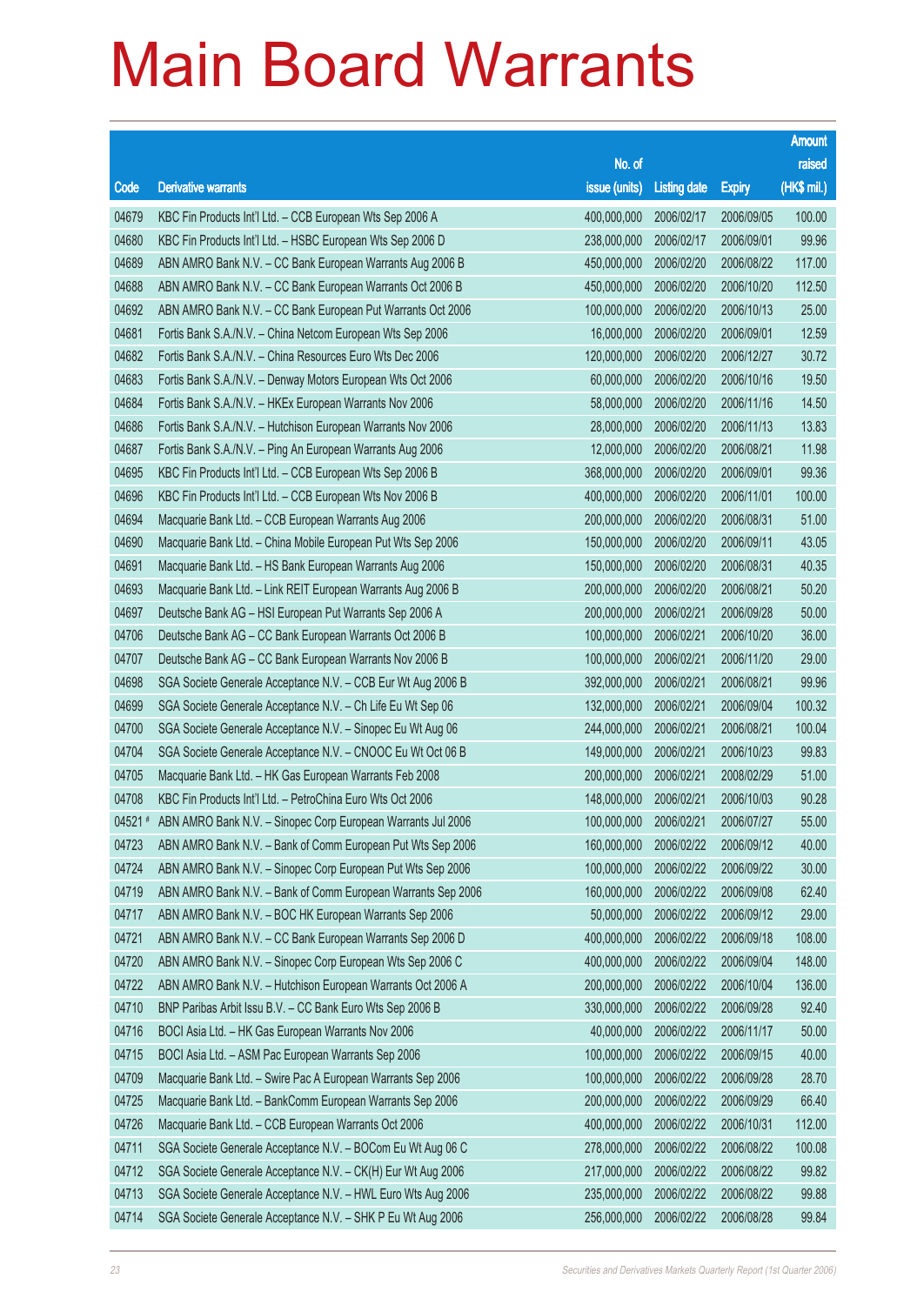|           |                                                              |                        |                     |               | <b>Amount</b> |
|-----------|--------------------------------------------------------------|------------------------|---------------------|---------------|---------------|
|           |                                                              | No. of                 |                     |               | raised        |
| Code      | <b>Derivative warrants</b>                                   | issue (units)          | <b>Listing date</b> | <b>Expiry</b> | (HK\$ mil.)   |
| 04729     | KBC Fin Products Int'l Ltd. - HSCEI European Wts Sep 2006 B  | 400,000,000            | 2006/02/22          | 2006/09/28    | 100.00        |
| 04728     | KBC Fin Products Int'l Ltd. - Sinopec Euro Wts Aug 2006 B    | 308,000,000            | 2006/02/22          | 2006/08/22    | 77.00         |
| 04727     | KBC Fin Products Int'l Ltd. - China Life Euro Wts Aug 2006 B | 168,000,000            | 2006/02/22          | 2006/08/22    | 89.04         |
| 09562 #   | SGA Societe Generale Acceptance N.V. - HSI Eu Put Wt Mar 06B | 400,000,000            | 2006/02/22          | 2006/03/30    | 65.60         |
| 04745     | Credit Suisse - Bank of Comm European Warrants Feb 2007      | 200,000,000            | 2006/02/23          | 2007/02/08    | 155.00        |
| 04746     | Credit Suisse - China Life European Warrants Feb 2007 A      | 200,000,000            | 2006/02/23          | 2007/02/08    | 181.80        |
| 04747     | Credit Suisse - Sinopec Corp European Warrants Mar 2007      | 200,000,000            | 2006/02/23          | 2007/03/08    | 172.80        |
| 04748     | Credit Suisse - China Tel European Warrants Mar 2007         | 200,000,000            | 2006/02/23          | 2007/03/28    | 107.00        |
| 04730     | HK Bank - China Life European Warrants Sep 2006              | 80,000,000             | 2006/02/23          | 2006/09/29    | 46.40         |
| 04744     | HK Bank - PetroChina European Warrants Aug 2006              | 90,000,000             | 2006/02/23          | 2006/08/25    | 36.00         |
| 04749     | KBC Fin Products Int'l Ltd. - BankComm Euro Wts Sep 2006 B   | 288,000,000            | 2006/02/23          | 2006/09/12    | 80.64         |
| 04751     | KBC Fin Products Int'l Ltd. - HWL European Warrants Oct 2006 | 108,000,000            | 2006/02/23          | 2006/10/04    | 83.16         |
| 04753     | KBC Fin Products Int'l Ltd. - BankComm Euro Put Wts Aug 2006 | 288,000,000            | 2006/02/23          | 2006/08/23    | 73.73         |
| 04750     | KBC Fin Products Int'l Ltd. - Sinopec Euro Put Wts Sep 2006  | 288,000,000            | 2006/02/23          | 2006/09/06    | 73.15         |
| 04761     | CC Rabobank B.A. - HSBC European Warrants Jan 2007           | 80,000,000             | 2006/02/24          | 2007/01/18    | 52.80         |
| 04762     | CC Rabobank B.A. - Hutchison European Warrants Nov 2006      | 100,000,000            | 2006/02/24          | 2006/11/28    | 70.00         |
| 04759     | CC Rabobank B.A. - BOC HK European Warrants Dec 2006         | 80,000,000             | 2006/02/24          | 2006/12/18    | 71.20         |
| 04760     | CC Rabobank B.A. - CC Bank European Warrants Nov 2006        | 80,000,000             | 2006/02/24          | 2006/11/08    | 34.80         |
| 04758     | J P Morgan Int'l Der. Ltd. - Huaneng Power Euro Wts Feb 2007 | 300,000,000            | 2006/02/24          | 2007/02/02    | 99.00         |
| 04752     | J P Morgan Int'l Der. Ltd. - CC Bank European Wts Nov 2006   | 350,000,000            | 2006/02/24          | 2006/11/30    | 105.00        |
| 04757     | J P Morgan Int'l Der. Ltd. - China Netcom Euro Wts Feb 2007  | 400,000,000            | 2006/02/24          | 2007/02/21    | 100.00        |
| $02298$ # | KBC Fin Products Int'l Ltd. - HSCEI Euro Put Wts Jul 2006 D  | 600,000,000            | 2006/02/24          | 2006/07/28    | 60.60         |
| 04765     | Goldman Sachs SP (Asia) - Bank of Comm European Wts Aug 2006 | 140,000,000            | 2006/02/27          | 2006/08/28    | 53.20         |
| 04769     | Goldman Sachs SP (Asia) - Bank of Comm Euro Put Wts Aug 2006 | 130,000,000            | 2006/02/27          | 2006/08/28    | 52.00         |
| 04770     | Goldman Sachs SP (Asia) - China Life European Wts Aug 2006   | 100,000,000            | 2006/02/27          | 2006/08/28    | 62.00         |
| 04767     | Goldman Sachs SP (Asia) - CC Bank European Warrants Aug 2006 | 200,000,000            | 2006/02/27          | 2006/08/28    | 52.00         |
| 04764     | SGA Societe Generale Acceptance N.V. - HSI Eur Wt Aug 2006 A | 400,000,000 2006/02/27 |                     | 2006/08/30    | 100.00        |
| 04768     | SGA Societe Generale Acceptance N.V. - HSI Eu Put Wt Aug 06B | 400,000,000            | 2006/02/27          | 2006/08/30    | 100.00        |
| 04774     | KBC Fin Products Int'l Ltd. - HS Bank European Wts Feb 2007  | 108,000,000            | 2006/02/27          | 2007/02/22    | 60.48         |
| 04772     | KBC Fin Products Int'l Ltd. - CCB European Wts Aug 2006 D    | 208,000,000            | 2006/02/27          | 2006/08/28    | 93.60         |
| 04773     | KBC Fin Products Int'l Ltd. - CCB European Wts Oct 2006 C    | 368,000,000            | 2006/02/27          | 2006/10/03    | 95.68         |
| 02268 #   | Fortis Bank S.A./N.V. - HKEx European Warrants Aug 2006      | 30,000,000             | 2006/02/27          | 2006/08/10    | 15.90         |
| 04454 #   | KBC Fin Products Int'l Ltd. - Ch Telecom Eur Wts Jul 2006    | 400,000,000            | 2006/02/27          | 2006/07/17    | 65.60         |
| 04792     | ABN AMRO Bank N.V. - China Life European Warrants Aug 2007   | 600,000,000            | 2006/02/28          | 2007/08/23    | 150.00        |
| 04771     | BNP Paribas Arbit Issu B.V. - Cheung Kong Euro Wts Aug 2006  | 180,000,000            | 2006/02/28          | 2006/08/30    | 77.40         |
| 04781     | BNP Paribas Arbit Issu B.V. - CC Bank Euro Wts Aug 2006 C    | 330,000,000            | 2006/02/28          | 2006/08/30    | 118.80        |
| 04785     | BOCI Asia Ltd. - Denway Motors European Warrants Nov 2006    | 200,000,000            | 2006/02/28          | 2006/11/24    | 80.00         |
| 04788     | BOCI Asia Ltd. - MTR European Warrants Dec 2006              | 30,000,000             | 2006/02/28          | 2006/12/15    | 31.50         |
| 04790     | BOCI Asia Ltd. - SHK Ppt European Warrants Jan 2007          | 300,000,000            | 2006/02/28          | 2007/01/26    | 144.00        |
| 04793     | Goldman Sachs SP (Asia) - China Life European Wts Jun 2007   | 200,000,000            | 2006/02/28          | 2007/06/25    | 50.00         |
| 04782     | SGA Societe Generale Acceptance N.V. - Ch Mob Eu Wt Sep 2006 | 323,000,000            | 2006/02/28          | 2006/09/18    | 100.13        |
| 04784     | SGA Societe Generale Acceptance N.V. - MTRC Euro Wt Feb 2007 | 400,000,000            | 2006/02/28          | 2007/02/26    | 100.00        |
| 04786     | SGA Societe Generale Acceptance N.V. - C Mob Eu Put Wt Sep06 | 290,000,000            | 2006/02/28          | 2006/09/25    | 100.05        |
| 04783     | SGA Societe Generale Acceptance N.V. - HSI Eur Wt Aug 2006 C | 340,000,000            | 2006/02/28          | 2006/08/30    | 100.30        |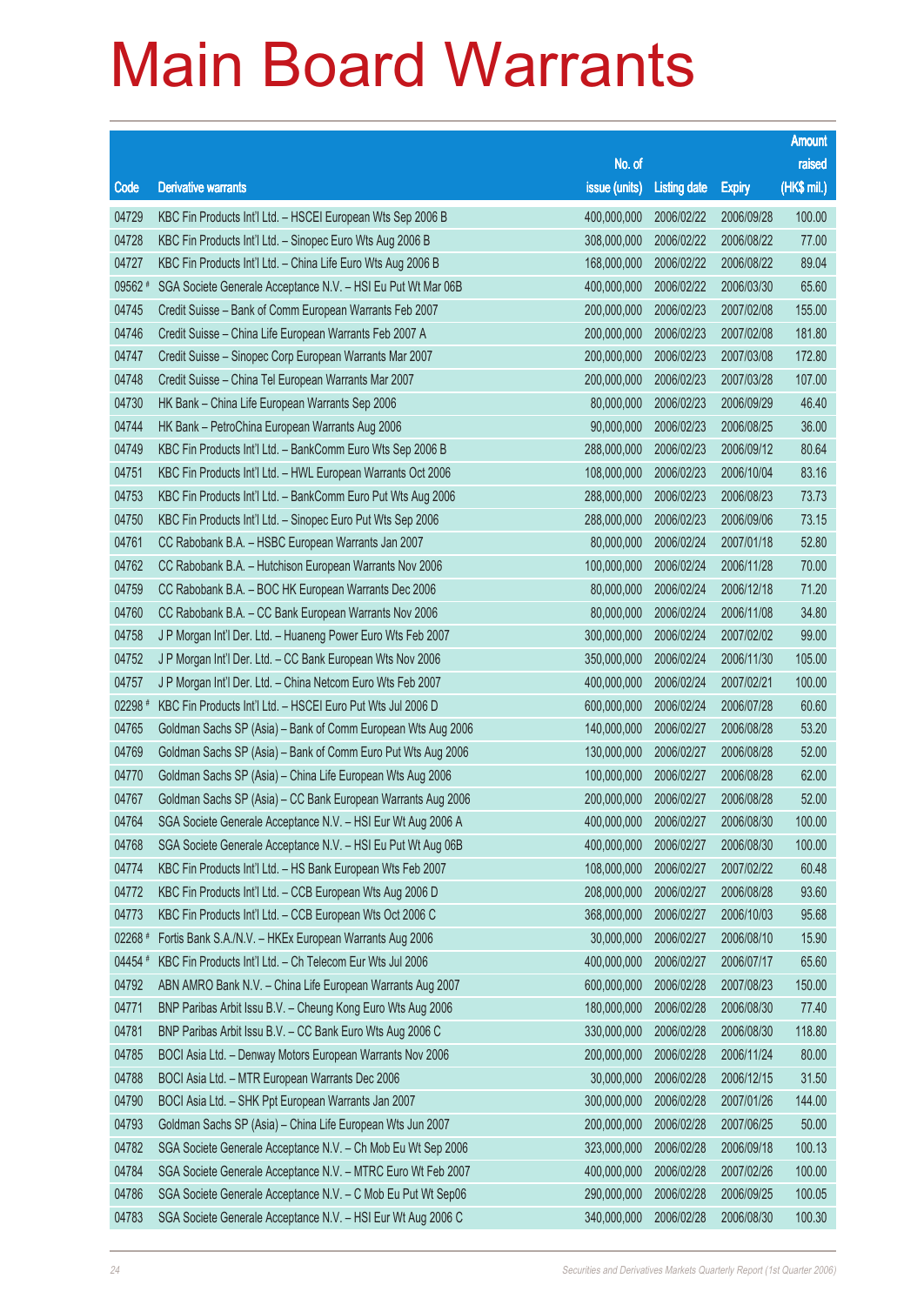|         |                                                              |                        |                     |               | <b>Amount</b> |
|---------|--------------------------------------------------------------|------------------------|---------------------|---------------|---------------|
|         |                                                              | No. of                 |                     |               | raised        |
| Code    | <b>Derivative warrants</b>                                   | issue (units)          | <b>Listing date</b> | <b>Expiry</b> | (HK\$ mil.)   |
| 04787   | SGA Societe Generale Acceptance N.V. - HSI Eu Put Wt Aug 06D | 323,000,000            | 2006/02/28          | 2006/08/30    | 100.13        |
| 04796   | KBC Fin Products Int'l Ltd. - HSI European Warrants Aug 2006 | 400,000,000            | 2006/02/28          | 2006/08/30    | 100.00        |
| 04800   | KBC Fin Products Int'l Ltd. - HSI European Put Wts Aug 2006  | 400,000,000            | 2006/02/28          | 2006/08/30    | 100.00        |
| 04794   | KBC Fin Products Int'l Ltd. - CCB European Wts Sep 2006 C    | 288,000,000            | 2006/02/28          | 2006/09/12    | 97.92         |
| 04795   | KBC Fin Products Int'l Ltd. - MTRC European Wts Apr 2007     | 288,000,000            | 2006/02/28          | 2007/04/16    | 72.00         |
| 04791   | Macquarie Bank Ltd. - Ch Life European Warrants Aug 2006 C   | 200,000,000            | 2006/02/28          | 2006/08/31    | 77.60         |
| 04484 # | BNP Paribas Arbit Issu B.V. - HSCEI Euro Put Wts Aug 2006    | 800,000,000            | 2006/02/28          | 2006/08/30    | 83.20         |
| 04821   | ABN AMRO Bank N.V. - BOC HK European Warrants Jun 2007       | 500,000,000            | 2006/03/01          | 2007/06/20    | 125.00        |
| 04822   | ABN AMRO Bank N.V. - China Life European Warrants Jun 2007   | 600,000,000            | 2006/03/01          | 2007/06/25    | 150.00        |
| 04823   | ABN AMRO Bank N.V. - China Mobile European Warrants Oct 2006 | 180,000,000            | 2006/03/01          | 2006/10/27    | 55.80         |
| 04797   | Deutsche Bank AG - China Life European Warrants Sep 2006 B   | 100,000,000            | 2006/03/01          | 2006/09/12    | 67.00         |
| 04798   | Deutsche Bank AG - China Mobile European Warrants Sep 2006 A | 100,000,000            | 2006/03/01          | 2006/09/25    | 25.00         |
| 04799   | Deutsche Bank AG - HSBC European Warrants Sep 2006 A         | 100,000,000            | 2006/03/01          | 2006/09/18    | 39.00         |
| 04810   | Deutsche Bank AG - China Mobile European Put Wts Sep 2006    | 100,000,000            | 2006/03/01          | 2006/09/11    | 26.00         |
| 04811   | Deutsche Bank AG - HSBC European Put Warrants Sep 2006       | 100,000,000            | 2006/03/01          | 2006/09/01    | 46.50         |
| 04817   | SGA Societe Generale Acceptance N.V. - CCB Eur Wt Oct 2006 B | 267,000,000            | 2006/03/01          | 2006/10/09    | 100.13        |
| 04818   | SGA Societe Generale Acceptance N.V. - HSBC Euro Wt Oct 2006 | 250,000,000            | 2006/03/01          | 2006/10/16    | 100.00        |
| 04819   | SGA Societe Generale Acceptance N.V. - PetCh Eur Wt Sep 2006 | 170,000,000            | 2006/03/01          | 2006/09/25    | 100.30        |
| 04820   | Macquarie Bank Ltd. - HSCEI European Warrants Sep 2006 F     | 200,000,000            | 2006/03/01          | 2006/09/28    | 50.20         |
| 04827   | KBC Fin Products Int'l Ltd. - China Life Euro Wts Sep 2006 C | 168,000,000            | 2006/03/01          | 2006/09/01    | 71.90         |
| 04825   | KBC Fin Products Int'l Ltd. - China Life Euro Wts Sep 2006 B | 118,000,000            | 2006/03/01          | 2006/09/01    | 80.24         |
| 04824   | KBC Fin Products Int'l Ltd. - BankComm Euro Wts Sep 2006 C   | 268,000,000            | 2006/03/01          | 2006/09/07    | 75.04         |
| 04828   | KBC Fin Products Int'l Ltd. - Ch Telecom Euro Wts Sep 2006 C | 400,000,000            | 2006/03/01          | 2006/09/06    | 100.00        |
| 04829   | KBC Fin Products Int'l Ltd. - China Unicom Euro Wts Oct 2006 | 188,000,000            | 2006/03/01          | 2006/10/16    | 67.68         |
| 04842   | KBC Fin Products Int'l Ltd. - HSCEI Euro Put Wts Sep 2006 D  | 388,000,000            | 2006/03/01          | 2006/09/28    | 97.39         |
| 04843   | Macquarie Bank Ltd. - HSCEI European Put Warrants Sep 2006 G | 200,000,000            | 2006/03/02          | 2006/09/28    | 50.80         |
| 04856   | KBC Fin Products Int'l Ltd. - HSBC European Wts Sep 2006 E   | 288,000,000 2006/03/02 |                     | 2006/09/12    | 100.80        |
| 04857   | KBC Fin Products Int'l Ltd. - HSBC European Wts Sep 2006 F   | 400,000,000            | 2006/03/02          | 2006/09/12    | 100.00        |
| 04848   | BNP Paribas Arbit Issu B.V. - HSCEI European Wts Sep 2006    | 400,000,000            | 2006/03/02          | 2006/09/28    | 100.00        |
| 04852   | BNP Paribas Arbit Issu B.V. - HSCEI Euro Put Wts Sep 2006    | 400,000,000            | 2006/03/02          | 2006/09/28    | 100.00        |
| 04847   | BOCI Asia Ltd. - PCCW European Warrants Dec 2006             | 200,000,000            | 2006/03/02          | 2006/12/15    | 92.00         |
| 04844   | Deutsche Bank AG - BankComm European Warrants Sep 2006 A     | 100,000,000            | 2006/03/02          | 2006/09/11    | 53.00         |
| 04845   | Deutsche Bank AG - BankComm European Warrants Sep 2006 B     | 100,000,000            | 2006/03/02          | 2006/09/25    | 45.00         |
| 04846   | Deutsche Bank AG - China Life European Warrants Oct 2006 B   | 100,000,000            | 2006/03/02          | 2006/10/03    | 93.00         |
| 04850   | Deutsche Bank AG - China Life European Put Warrants Oct 2006 | 100,000,000            | 2006/03/02          | 2006/10/03    | 57.00         |
| 04855   | J P Morgan Int'l Der. Ltd. - Huaneng Power Euro Wts Dec 2006 | 400,000,000            | 2006/03/02          | 2006/12/29    | 100.00        |
| 04851   | J P Morgan Int'l Der. Ltd. - BankComm European Wts Sep 2006  | 263,000,000            | 2006/03/02          | 2006/09/15    | 99.94         |
| 04853   | J P Morgan Int'l Der. Ltd. - Ch Ship Dev Euro Wts Nov 2006   | 200,000,000            | 2006/03/02          | 2006/11/22    | 100.00        |
| 04854   | J P Morgan Int'l Der. Ltd. - Datang European Wts Jan 2007    | 400,000,000            | 2006/03/02          | 2007/01/22    | 100.00        |
| 04849   | J P Morgan Int'l Der. Ltd. - BOC HK European Wts Sep 2006    | 400,000,000            | 2006/03/02          | 2006/09/29    | 100.00        |
| 09886 # | ABN AMRO Bank N.V. - China Telecom European Wts Jul 2006     | 200,000,000            | 2006/03/02          | 2006/07/17    | 66.00         |
| 09036 # | Deutsche Bank AG - HSBC European Warrants Jun 2006 A         | 200,000,000            | 2006/03/02          | 2006/06/26    | 63.00         |
| 09683 # | Deutsche Bank AG - HSI European Put Warrants Apr 2006 A      | 200,000,000            | 2006/03/02          | 2006/04/27    | 16.80         |
| 04876   | BOCI Asia Ltd. - HK & China Gas European Warrants Jan 2007   | 40,000,000             | 2006/03/03          | 2007/01/12    | 54.00         |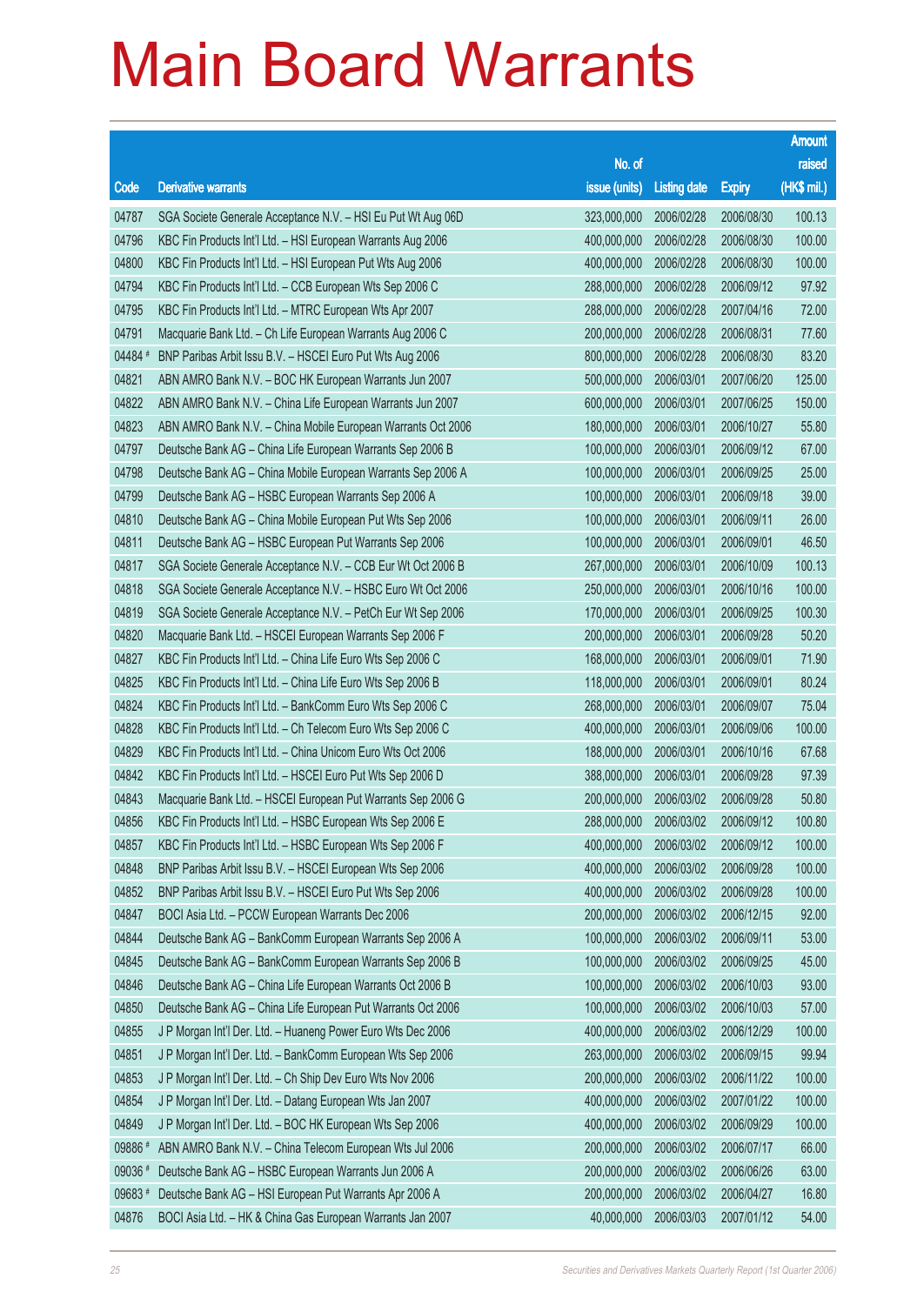|           |                                                              |                        |                     |               | <b>Amount</b> |
|-----------|--------------------------------------------------------------|------------------------|---------------------|---------------|---------------|
|           |                                                              | No. of                 |                     |               | raised        |
| Code      | <b>Derivative warrants</b>                                   | issue (units)          | <b>Listing date</b> | <b>Expiry</b> | (HK\$ mil.)   |
| 04858     | Deutsche Bank AG - HSBC European Warrants Sep 2006 B         | 100,000,000            | 2006/03/03          | 2006/09/29    | 31.50         |
| 04860     | J P Morgan Int'l Der. Ltd. - Hitachi European Wts Sep 2006   | 300,000,000            | 2006/03/03          | 2006/09/22    | 110.40        |
| 04859     | J P Morgan Int'l Der. Ltd. - Canon European Wts Sep 2006     | 400,000,000            | 2006/03/03          | 2006/09/22    | 112.00        |
| 04861     | J P Morgan Int'l Der. Ltd. - Nippon Steel Euro Wts Sep 2006  | 400,000,000            | 2006/03/03          | 2006/09/22    | 101.20        |
| 04877     | Macquarie Bank Ltd. - HSBC European Warrants Sep 2006 B      | 388,000,000            | 2006/03/03          | 2006/09/29    | 105.92        |
| 04878     | Deutsche Bank AG - Cheung Kong European Warrants Sep 2006    | 100,000,000            | 2006/03/06          | 2006/09/28    | 43.00         |
| 04884     | Goldman Sachs SP (Asia) - KOSPI 200 European Wts Sep 2006    | 200,000,000            | 2006/03/06          | 2006/09/14    | 50.00         |
| 04898     | Goldman Sachs SP (Asia) - Nikkei 225 European Wts Sep 2006 B | 200,000,000            | 2006/03/06          | 2006/09/08    | 60.00         |
| 04897     | Goldman Sachs SP (Asia) - HSI European Put Wts Sep 2006 E    | 200,000,000            | 2006/03/06          | 2006/09/28    | 52.00         |
| 04896     | Goldman Sachs SP (Asia) - HSCEI European Put Wts Sep 2006    | 200,000,000            | 2006/03/06          | 2006/09/28    | 54.00         |
| 02130 #   | Deutsche Bank AG - Cheung Kong European Warrants Jun 2006 B  | 200,000,000            | 2006/03/06          | 2006/06/19    | 51.00         |
| 04882     | KBC Fin Products Int'l Ltd. - HSBC European Wts Sep 2006 G   | 318,000,000            | 2006/03/06          | 2006/09/06    | 98.58         |
| 04883     | KBC Fin Products Int'l Ltd. - HSBC European Wts Oct 2006     | 400,000,000            | 2006/03/06          | 2006/10/03    | 100.00        |
| 04946     | ABN AMRO Bank N.V. - HSBC European Warrants Sep 2006 B       | 500,000,000            | 2006/03/07          | 2006/09/07    | 140.00        |
| 04900     | BNP Paribas Arbit Issu B.V. - HSI European Warrants Sep 2006 | 400,000,000            | 2006/03/07          | 2006/09/28    | 100.00        |
| 04934     | BNP Paribas Arbit Issu B.V. - HSI European Put Wts Sep 2006  | 400,000,000            | 2006/03/07          | 2006/09/28    | 100.00        |
| 04956     | Calyon Fin P (G) Ltd. - HSBC European Warrants Sep 2006 C    | 300,000,000            | 2006/03/07          | 2006/09/29    | 147.00        |
| 04955     | Calyon Fin P (G) Ltd. - HSBC European Warrants Sep 2006 B    | 300,000,000            | 2006/03/07          | 2006/09/11    | 153.00        |
| 04947     | Calyon Fin P (G) Ltd. - HSBC European Warrants Oct 2006      | 300,000,000            | 2006/03/07          | 2006/10/31    | 222.00        |
| 04960     | Calyon Fin P (G) Ltd. - Hutchison European Warrants Oct 2006 | 300,000,000            | 2006/03/07          | 2006/10/18    | 183.00        |
| 04959     | Calyon Fin P (G) Ltd. - China Mobile European Wts Sep 2006   | 300,000,000            | 2006/03/07          | 2006/09/18    | 123.00        |
| 04958     | Calyon Fin P (G) Ltd. - CC Bank European Warrants Sep 2006   | 300,000,000            | 2006/03/07          | 2006/09/11    | 114.00        |
| 04974     | Calyon Fin P (G) Ltd. - PetroChina European Wts Oct 2006 A   | 300,000,000            | 2006/03/07          | 2006/10/31    | 288.00        |
| 04901     | Credit Suisse - BankComm European Warrants Nov 2006 B        | 200,000,000            | 2006/03/07          | 2006/11/08    | 146.00        |
| 04935     | Credit Suisse - CC Bank European Warrants Dec 2006           | 200,000,000            | 2006/03/07          | 2006/12/08    | 81.60         |
| 04937     | Credit Suisse - CC Bank European Warrants Mar 2007           | 200,000,000            | 2006/03/07          | 2007/03/28    | 77.20         |
| 04938     | Credit Suisse - Sinopec European Warrants Dec 2006           | 200,000,000 2006/03/07 |                     | 2006/12/18    | 97.20         |
| 04979     | ABN AMRO Bank N.V. - CC Bank European Warrants Sep 2006 E    | 500,000,000            | 2006/03/08          | 2006/09/26    | 260,00        |
| 03501     | ABN AMRO Bank N.V. - CC Bank European Warrants Aug 2007      | 500,000,000            | 2006/03/08          | 2007/08/15    | 380.00        |
| 04975     | Macquarie Bank Ltd. - BankComm European Put Wts Sep 2006     | 200,000,000            | 2006/03/08          | 2006/09/29    | 81.20         |
| 04978     | Macquarie Bank Ltd. - CCB European Put Warrants Sep 2006     | 200,000,000            | 2006/03/08          | 2006/09/29    | 65.00         |
| $02211$ # | ABN AMRO Bank N.V. - Hutchison European Warrants Jun 2006    | 150,000,000            | 2006/03/08          | 2006/06/28    | 54.00         |
| 03503     | Macquarie Bank Ltd. - China Life European Warrants Dec 2007  | 400,000,000            | 2006/03/09          | 2007/12/28    | 101.20        |
| 03504     | Macquarie Bank Ltd. - Esprit European Warrants Oct 2006      | 100,000,000            | 2006/03/09          | 2006/10/31    | 52.70         |
| 02207 #   | ABN AMRO Bank N.V. - China Telecom European Wts Aug 2006     | 150,000,000            | 2006/03/10          | 2006/08/18    | 21.00         |
| 03505     | Goldman Sachs SP (Asia) - PetroChina European Wts Sep 2006   | 100,000,000            | 2006/03/13          | 2006/09/18    | 54.00         |
| 03515     | Citigroup Global Mkt H Inc. - CC Bank European Wts Sep 2006  | 100,000,000            | 2006/03/13          | 2006/09/29    | 34.50         |
| 03516     | Citigroup Global Mkt H Inc. - HS Bank European Wts Sep 2006  | 100,000,000            | 2006/03/13          | 2006/09/29    | 26.00         |
| 03517     | Citigroup Global Mkt H Inc. - Swire Pac A Euro Wts Sep 2006  | 100,000,000            | 2006/03/13          | 2006/09/29    | 41.00         |
| 03509     | J P Morgan Int'l Der. Ltd. - China Tel European Wts May 2007 | 399,000,000            | 2006/03/13          | 2007/05/31    | 99.75         |
| 03510     | J P Morgan Int'l Der. Ltd. - CNOOC European Wts May 2007     | 125,000,000            | 2006/03/13          | 2007/05/31    | 100.00        |
| 03506     | J P Morgan Int'l Der. Ltd. - Sinopec Corp Euro Wts May 2007  | 203,000,000            | 2006/03/13          | 2007/05/31    | 99.47         |
| 03507     | J P Morgan Int'l Der. Ltd. - China Shenhua Euro Wts May 2007 | 45,000,000             | 2006/03/13          | 2007/05/31    | 99.90         |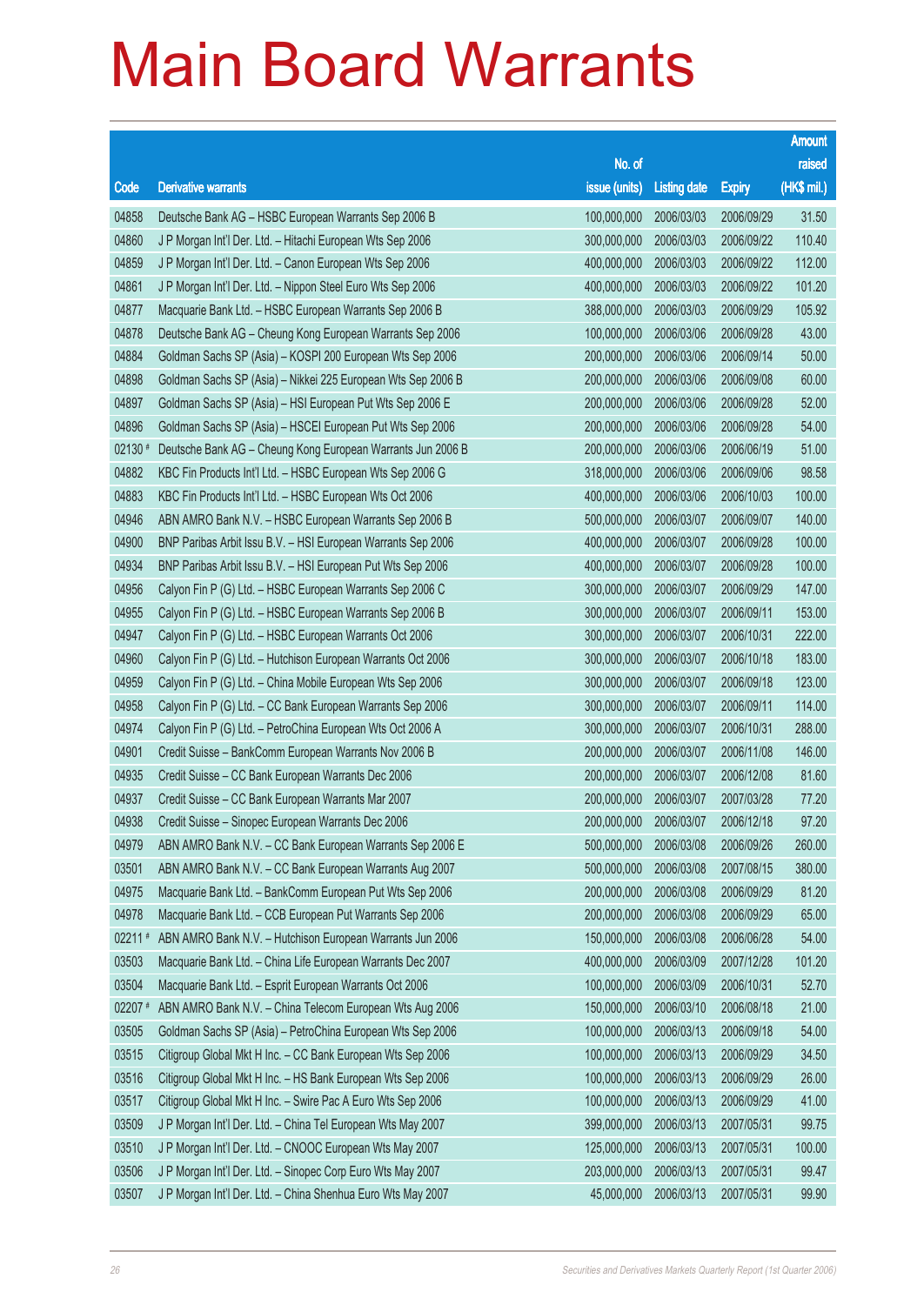|             |                                                              |                        |                     |               | <b>Amount</b> |
|-------------|--------------------------------------------------------------|------------------------|---------------------|---------------|---------------|
|             |                                                              | No. of                 |                     |               | raised        |
| Code        | <b>Derivative warrants</b>                                   | issue (units)          | <b>Listing date</b> | <b>Expiry</b> | $(HK$$ mil.)  |
| 03512       | J P Morgan Int'l Der. Ltd. - Huaneng Power Euro Wts May 2007 | 250,000,000            | 2006/03/13          | 2007/05/31    | 105.00        |
| 03513       | J P Morgan Int'l Der. Ltd. - JX Copper European Wts May 2007 | 200,000,000            | 2006/03/13          | 2007/05/31    | 154.00        |
| 03508       | J P Morgan Int'l Der. Ltd. - Ch Ship Dev Euro Wts May 2007   | 200,000,000            | 2006/03/13          | 2007/05/31    | 146.00        |
| 03511       | J P Morgan Int'l Der. Ltd. - Datang Power Euro Wts May 2007  | 200,000,000            | 2006/03/13          | 2007/05/31    | 100.00        |
| 03514       | J P Morgan Int'l Der. Ltd. - PetroChina Euro Wts May 2007    | 200,000,000            | 2006/03/13          | 2007/05/31    | 114.00        |
| 03959 #     | Credit Suisse - China Telecom Euro Wts Aug 2006              | 300,000,000            | 2006/03/13          | 2006/08/28    | 15.30         |
| 03524       | Credit Suisse - China Life European Warrants Dec 2006 B      | 200,000,000            | 2006/03/14          | 2006/12/18    | 137.80        |
| 03527       | Credit Suisse - China Life European Warrants Feb 2007 B      | 200,000,000            | 2006/03/14          | 2007/02/08    | 152.00        |
| 03528       | Credit Suisse - China Mobile European Warrants Jun 2007      | 200,000,000            | 2006/03/14          | 2007/06/18    | 92.40         |
| 03529       | Credit Suisse - Sinopec Corp European Warrants May 2007      | 200,000,000            | 2006/03/14          | 2007/05/18    | 88.60         |
| 03518       | SGA Societe Generale Acceptance N.V. - HSI Euro Wts Sep 2006 | 400,000,000            | 2006/03/14          | 2006/09/28    | 100.00        |
| 03519       | SGA Societe Generale Acceptance N.V. - CK(H) Eu Put Wt Sep06 | 192,000,000            | 2006/03/14          | 2006/09/18    | 99.84         |
| 03520       | SGA Societe Generale Acceptance N.V. - CCB Eu Wt Oct 2006 C  | 267,000,000            | 2006/03/14          | 2006/10/23    | 100.13        |
| 03522       | SGA Societe Generale Acceptance N.V. - HSI Eu Put Wt Sep 06A | 400,000,000            | 2006/03/14          | 2006/09/28    | 100.00        |
| 03521       | MSDW Asia Sec Products LLC - China Life Euro Wts Dec 2006    | 207,000,000            | 2006/03/14          | 2006/12/04    | 99.36         |
| 03523       | MSDW Asia Sec Products LLC - China Life Euro Wts Mar 2007    | 219,000,000            | 2006/03/14          | 2007/03/02    | 98.55         |
| $02209$ $*$ | ABN AMRO Bank N.V. - HSI European Warrants Jun 2006          | 340,000,000            | 2006/03/14          | 2006/06/29    | 56.78         |
| 03531       | ABN AMRO Bank N.V. - HSI European Warrants Sep 2006          | 388,000,000            | 2006/03/15          | 2006/09/28    | 100.88        |
| 03535       | ABN AMRO Bank N.V. - HSI European Put Warrants Sep 2006      | 388,000,000            | 2006/03/15          | 2006/09/28    | 102.82        |
| 03532       | ABN AMRO Bank N.V. - Hutchison European Warrants Oct 2006 B  | 200,000,000            | 2006/03/15          | 2006/10/03    | 122.00        |
| 03530       | Deutsche Bank AG - HSCEI European Put Warrants Sep 2006      | 200,000,000            | 2006/03/15          | 2006/09/28    | 50.00         |
| 03534       | Macquarie Bank Ltd. - CHALCO European Warrants Sep 2006      | 88,000,000             | 2006/03/15          | 2006/09/28    | 36.87         |
| 03533       | Macquarie Bank Ltd. - Cathay Pacific European Wts Jun 2008   | 288,000,000            | 2006/03/15          | 2008/06/30    | 72.29         |
| 03536       | Macquarie Bank Ltd. - JX Copper European Warrants Oct 2006   | 88,000,000             | 2006/03/15          | 2006/10/03    | 34.32         |
| 03537       | Macquarie Bank Ltd. - SH Petrochemical European Wts Sep 2006 | 88,000,000             | 2006/03/15          | 2006/09/25    | 37.66         |
| 03542       | KBC Fin Products Int'l Ltd. - HSCEI Euro Put Wts Sep 2006 F  | 400,000,000            | 2006/03/15          | 2006/09/28    | 100.00        |
| 03541       | KBC Fin Products Int'l Ltd. - HSCEI Euro Put Wts Sep 2006 E  | 400,000,000 2006/03/15 |                     | 2006/09/28    | 100.00        |
| 03543       | KBC Fin Products Int'l Ltd. - HWL European Put Wts Sep 2006  | 268,000,000            | 2006/03/15          | 2006/09/15    | 88.44         |
| 03540       | KBC Fin Products Int'l Ltd. - CNOOC Euro Put Wts Sep 2006    | 400,000,000            | 2006/03/15          | 2006/09/15    | 167.60        |
| 03539       | KBC Fin Products Int'l Ltd. - Sinopec Euro Put Wts Oct 2006  | 400,000,000            | 2006/03/15          | 2006/10/10    | 100.00        |
| 03538       | KBC Fin Products Int'l Ltd. - Ch Life Euro Put Wts Sep 2006  | 318,000,000            | 2006/03/15          | 2006/09/15    | 89.04         |
| 09009#      | KBC Fin Products Int'l Ltd. - Hutchison Euro Wts Jun 2006 A  | 250,000,000            | 2006/03/15          | 2006/06/01    | 50.50         |
| 03544       | Macquarie Bank Ltd. - HSI European Warrants Sep 2006 A       | 388,000,000            | 2006/03/16          | 2006/09/28    | 119.50        |
| 03545       | Macquarie Bank Ltd. - HSI European Warrants Sep 2006 B       | 388,000,000            | 2006/03/16          | 2006/09/28    | 100.88        |
| 03546       | Macquarie Bank Ltd. - HSI European Warrants Sep 2006 C       | 388,000,000            | 2006/03/16          | 2006/09/28    | 99.33         |
| 03547       | Macquarie Bank Ltd. - HSI European Put Warrants Sep 2006 D   | 388,000,000            | 2006/03/16          | 2006/09/28    | 98.94         |
| 03548       | Macquarie Bank Ltd. - HSI European Put Warrants Sep 2006 E   | 388,000,000            | 2006/03/16          | 2006/09/28    | 100.88        |
| 03549       | Macquarie Bank Ltd. - HSI European Put Warrants Sep 2006 F   | 388,000,000            | 2006/03/16          | 2006/09/28    | 122.22        |
| 03551       | KBC Fin Products Int'l Ltd. - HSI European Wts Sep 2006 B    | 400,000,000            | 2006/03/16          | 2006/09/28    | 100.00        |
| 03550       | KBC Fin Products Int'l Ltd. - HSI European Wts Sep 2006 A    | 400,000,000            | 2006/03/16          | 2006/09/28    | 100.00        |
| 03554       | KBC Fin Products Int'l Ltd. - HSI European Put Wts Sep 2006  | 400,000,000            | 2006/03/16          | 2006/09/28    | 100.00        |
| 03552       | KBC Fin Products Int'l Ltd. - PetroChina Eur Put Wt Sep 2006 | 268,000,000            | 2006/03/16          | 2006/09/18    | 88.44         |
| 02206 #     | ABN AMRO Bank N.V. - Sinopec European Warrants Jun 2006      | 100,000,000            | 2006/03/16          | 2006/06/28    | 38.00         |
| 02256 #     | SGA Societe Generale Acceptance N.V. - C Mob Eur Wt Jul 2006 | 326,000,000            | 2006/03/16          | 2006/07/11    | 44.01         |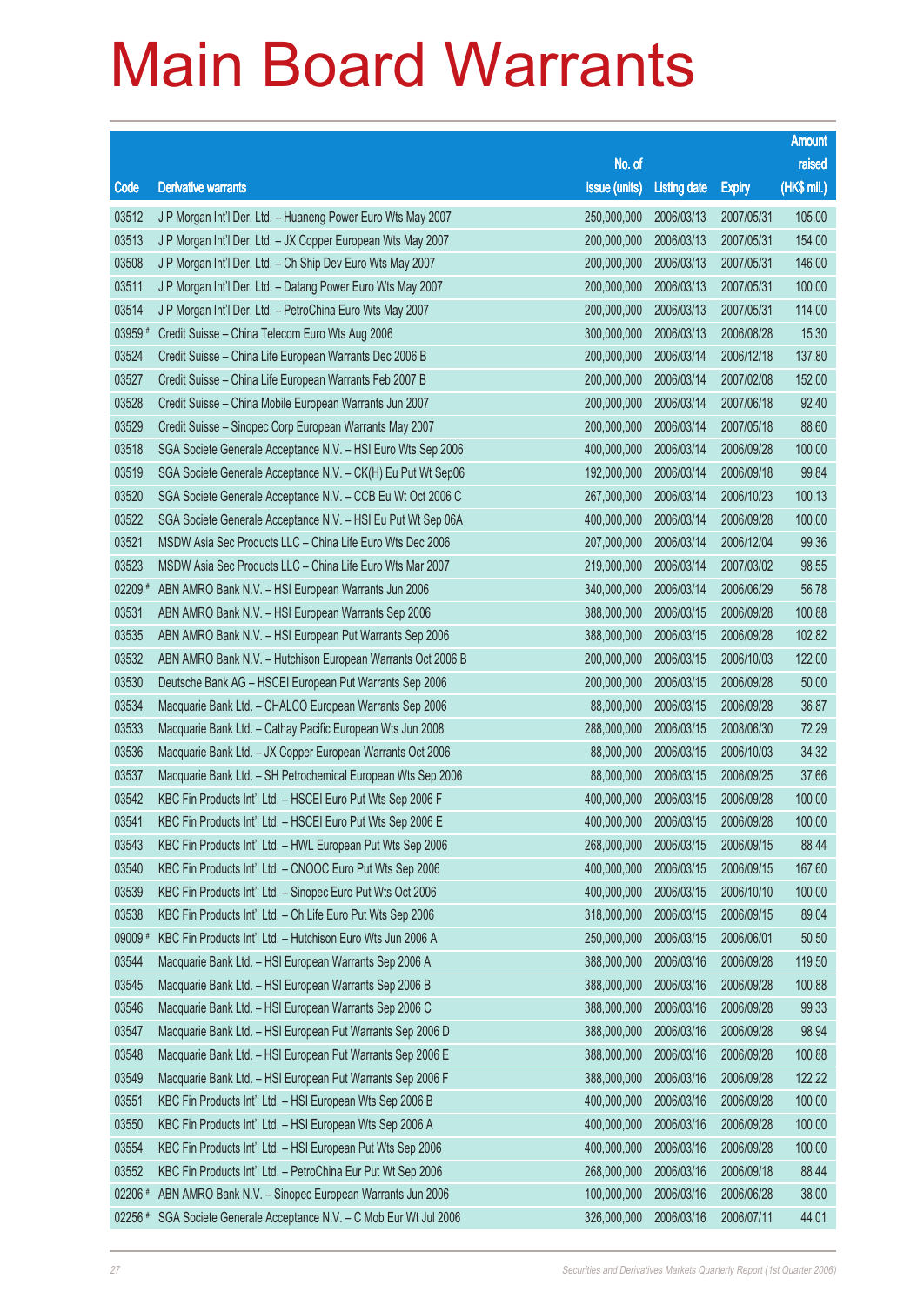|           |                                                              |                        |                     |               | <b>Amount</b> |
|-----------|--------------------------------------------------------------|------------------------|---------------------|---------------|---------------|
|           |                                                              | No. of                 |                     |               | raised        |
| Code      | <b>Derivative warrants</b>                                   | issue (units)          | <b>Listing date</b> | <b>Expiry</b> | (HK\$ mil.)   |
| 04472 #   | SGA Societe Generale Acceptance N.V. - HSI Eur Wt Jul 2006 C | 400,000,000            | 2006/03/16          | 2006/07/28    | 49.60         |
| 03553     | Deutsche Bank AG - China Mobile European Warrants Sep 2006 B | 100,000,000            | 2006/03/17          | 2006/09/18    | 26.00         |
| 03556     | J P Morgan Int'l Der. Ltd. - CC Bank European Wts Oct 2006 B | 400,000,000            | 2006/03/17          | 2006/10/20    | 100.00        |
| 03555     | J P Morgan Int'l Der. Ltd. - Cathay Pac Euro Wts Sep 2006    | 200,000,000            | 2006/03/17          | 2006/09/28    | 116.00        |
| 03557     | J P Morgan Int'l Der. Ltd. - PetroChina Euro Wts Sep 2006    | 260,000,000            | 2006/03/17          | 2006/09/28    | 98.80         |
| 03558     | Macquarie Bank Ltd. - China Mobile European Wts Sep 2006     | 200,000,000            | 2006/03/17          | 2006/09/29    | 52.60         |
| 09677#    | Credit Suisse - SMIC European Warrants Nov 2006              | 900,000,000            | 2006/03/17          | 2006/11/08    | 99.90         |
| 03564     | Goldman Sachs SP (Asia) - Sinopec Corp European Wts Sep 2006 | 200,000,000            | 2006/03/20          | 2006/09/25    | 54.00         |
| 03565     | HK Bank - China Life European Warrants Oct 2006              | 88,000,000             | 2006/03/20          | 2006/10/27    | 80.08         |
| 03559     | SGA Societe Generale Acceptance N.V. - HSBC Eur Wt Sep 06 C  | 175,000,000            | 2006/03/20          | 2006/09/20    | 99.75         |
| 03561     | SGA Societe Generale Acceptance N.V. - HWL Euro Wts Sep 2006 | 230,000,000            | 2006/03/20          | 2006/09/20    | 100.05        |
| 03560     | SGA Societe Generale Acceptance N.V. - Sinopec Eur Wt Oct 06 | 260,000,000            | 2006/03/20          | 2006/10/03    | 100.10        |
| 03563     | SGA Societe Generale Acceptance N.V. - HSBC Eu Put Wt Sep 06 | 250,000,000            | 2006/03/20          | 2006/09/26    | 100.00        |
| 03562     | SGA Societe Generale Acceptance N.V. - SHK P Eu Put Wt Sep06 | 206,000,000            | 2006/03/20          | 2006/09/25    | 99.91         |
| 03566     | HK Bank - CC Bank European Warrants Oct 2006                 | 150,000,000            | 2006/03/21          | 2006/10/16    | 37.50         |
| 03567     | HK Bank - CC Bank European Warrants Nov 2006                 | 150,000,000            | 2006/03/21          | 2006/11/10    | 57.75         |
| 03568     | KBC Fin Products Int'l Ltd. - HWL European Warrants Sep 2006 | 208,000,000            | 2006/03/21          | 2006/09/21    | 97.76         |
| 09683#    | Deutsche Bank AG - HSI European Put Warrants Apr 2006 A      | 400,000,000            | 2006/03/21          | 2006/04/27    | 24.40         |
| 03569     | SGA Societe Generale Acceptance N.V. - HSCEI Eur Wt Sep 2006 | 392,000,000            | 2006/03/22          | 2006/09/28    | 99.96         |
| 03570     | SGA Societe Generale Acceptance N.V. - CCB Euro Wts Sep 2006 | 364,000,000            | 2006/03/22          | 2006/09/28    | 100.10        |
| 03573     | SGA Societe Generale Acceptance N.V. - HSCEI Eu Put Wt Sep06 | 400,000,000            | 2006/03/22          | 2006/09/28    | 100.00        |
| 09872 #   | SGA Societe Generale Acceptance N.V. - HWL Eur Wt Jun 2006 A | 200,000,000            | 2006/03/23          | 2006/06/12    | 36.20         |
| 02172 #   | KBC Fin Products Int'l Ltd. - BOC HK European Wts Sep 2006 A | 150,000,000            | 2006/03/23          | 2006/09/18    | 67.50         |
| $02224$ # | Macquarie Bank Ltd. - HSI European Put Warrants Jun 2006 F   | 600,000,000            | 2006/03/23          | 2006/06/29    | 78.60         |
| 03578     | Credit Suisse - BOC HK European Warrants Mar 2007            | 200,000,000            | 2006/03/24          | 2007/03/08    | 207.80        |
| 03579     | Credit Suisse - China Mobile European Warrants May 2007      | 200,000,000            | 2006/03/24          | 2007/05/18    | 74.80         |
| 03580     | Credit Suisse - Henderson Land Dev European Wts Dec 2006     | 200,000,000 2006/03/24 |                     | 2006/12/18    | 77.00         |
| 03581     | Credit Suisse - MTRC European Warrants Jan 2007              | 200,000,000            | 2006/03/24          | 2007/01/18    | 239.40        |
| 03571     | Deutsche Bank AG - HSI European Warrants Sep 2006            | 200,000,000            | 2006/03/24          | 2006/09/28    | 52.00         |
| 03572     | Deutsche Bank AG - Cheung Kong European Warrants Oct 2006    | 100,000,000            | 2006/03/24          | 2006/10/31    | 44.00         |
| 03574     | Deutsche Bank AG - Hutchison European Warrants Oct 2006 A    | 100,000,000            | 2006/03/24          | 2006/10/06    | 45.00         |
| 03575     | Deutsche Bank AG - HSI European Put Warrants Sep 2006 B      | 200,000,000            | 2006/03/24          | 2006/09/28    | 50.00         |
| 03576     | Macquarie Bank Ltd. - Bank of EA European Warrants Apr 2007  | 150,000,000            | 2006/03/24          | 2007/04/30    | 39.00         |
| 03577     | Macquarie Bank Ltd. - SMIC European Warrants Jun 2007        | 200,000,000            | 2006/03/24          | 2007/06/29    | 51.80         |
| 03582     | Macquarie Bank Ltd. - Shun Tak European Warrants Jul 2007    | 100,000,000            | 2006/03/24          | 2007/07/30    | 25.00         |
| 03585     | ABN AMRO Bank N.V. - BankComm European Warrants Nov 2006     | 160,000,000            | 2006/03/27          | 2006/11/02    | 80.00         |
| 03586     | ABN AMRO Bank N.V. - China Mobile European Warrants Nov 2006 | 300,000,000            | 2006/03/27          | 2006/11/02    | 76.50         |
| 03588     | ABN AMRO Bank N.V. - Sinopec Corp European Warrants Nov 2006 | 160,000,000            | 2006/03/27          | 2006/11/02    | 88.00         |
| 03584     | Goldman Sachs SP (Asia) - CC Bank European Warrants Oct 2006 | 150,000,000            | 2006/03/27          | 2006/10/03    | 52.50         |
| 03583     | Goldman Sachs SP (Asia) - HSBC European Warrants Oct 2006    | 150,000,000            | 2006/03/27          | 2006/10/03    | 49.50         |
| 03587     | Goldman Sachs SP (Asia) - HSBC European Put Wts Oct 2006     | 100,000,000            | 2006/03/27          | 2006/10/03    | 47.00         |
| 03592     | KBC Fin Products Int'l Ltd. - HSI European Wts Sep 2006 C    | 400,000,000            | 2006/03/27          | 2006/09/28    | 100.00        |
| 03590     | KBC Fin Products Int'l Ltd. - BOC HK European Wts Oct 2006 B | 148,000,000            | 2006/03/27          | 2006/10/13    | 87.32         |
| 03589     | KBC Fin Products Int'l Ltd. - BOC HK European Wts Sep 2006 B | 180,000,000            | 2006/03/27          | 2006/09/27    | 72.00         |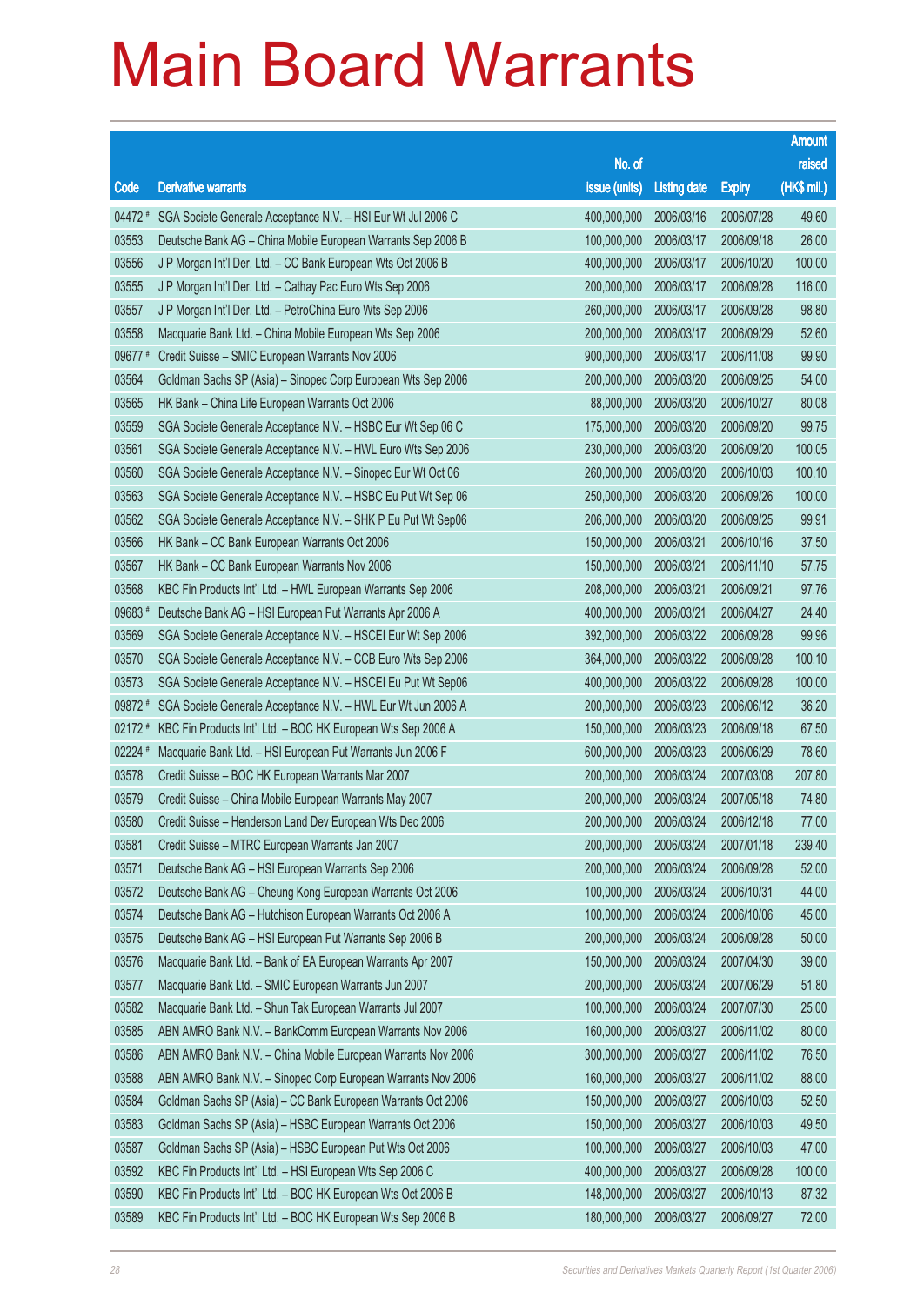|              |                                                              |               |                       |               | <b>Amount</b> |
|--------------|--------------------------------------------------------------|---------------|-----------------------|---------------|---------------|
|              |                                                              | No. of        |                       |               | raised        |
| Code         | Derivative warrants                                          | issue (units) | <b>Listing date</b>   | <b>Expiry</b> | $(HK$$ mil.)  |
| 03591        | KBC Fin Products Int'l Ltd. - Ch Tel Euro Put Wts Sep 2006   | 400,000,000   | 2006/03/27            | 2006/09/27    | 100.00        |
| 03595        | KBC Fin Products Int'l Ltd. - Ch Mobile Euro Wts Nov 2006    | 400,000,000   | 2006/03/28            | 2006/11/01    | 100.00        |
| 03596        | KBC Fin Products Int'l Ltd. - Sinopec European Wts Nov 2006  | 188,000,000   | 2006/03/28            | 2006/11/01    | 95.88         |
| 03593        | Macquarie Bank Ltd. - HWL European Warrants Oct 2006         | 200,000,000   | 2006/03/28            | 2006/10/16    | 87.80         |
| 03594        | Macquarie Bank Ltd. - SHK Ppt European Put Warrants Sep 2006 | 88,000,000    | 2006/03/28            | 2006/09/29    | 30.27         |
| 03605        | Credit Suisse - BankComm European Warrants Jun 2007          | 200,000,000   | 2006/03/29            | 2007/06/18    | 136.80        |
| 03606        | Credit Suisse - CC Bank European Warrants May 2007           | 200,000,000   | 2006/03/29            | 2007/05/18    | 107.80        |
| 03607        | Credit Suisse - CNOOC European Warrants Mar 2007             | 200,000,000   | 2006/03/29            | 2007/03/08    | 174.00        |
| 03608        | Credit Suisse - HSBC European Warrants Mar 2007              | 200,000,000   | 2006/03/29            | 2007/03/08    | 126.20        |
| 03601        | Goldman Sachs SP (Asia) - HKEx European Warrants Mar 2007    | 100,000,000   | 2006/03/29            | 2007/03/26    | 49.00         |
| 03603        | Macquarie Bank Ltd. - Ch Life European Warrants Oct 2006     | 200,000,000   | 2006/03/29            | 2006/10/31    | 162.80        |
| 03604        | Macquarie Bank Ltd. - Ch Life European Warrants Mar 2008     | 800,000,000   | 2006/03/29            | 2008/03/31    | 207.20        |
| 03597        | Macquarie Bank Ltd. - Ch Netcom European Warrants May 2007   | 100,000,000   | 2006/03/29            | 2007/05/31    | 25.30         |
| 03598        | SGA Societe Generale Acceptance N.V. - C Mob Eur Wt Oct 2006 | 323,000,000   | 2006/03/29            | 2006/10/16    | 100.13        |
| 03599        | SGA Societe Generale Acceptance N.V. - C Life Eu Wt Oct 2006 | 125,000,000   | 2006/03/29            | 2006/10/03    | 100.00        |
| 03600        | SGA Societe Generale Acceptance N.V. - HSI Eu Put Wt Sep 06B | 308,000,000   | 2006/03/29            | 2006/09/28    | 100.10        |
| 03602        | SGA Societe Generale Acceptance N.V. - C Mob Eu Put Wt Oct06 | 278,000,000   | 2006/03/29            | 2006/10/23    | 100.08        |
| 03609        | Deutsche Bank AG - Nasdaq-100 Index European Wts Jun 2007    | 50,000,000    | 2006/03/30            | 2007/06/18    | 12.50         |
| 03613        | Deutsche Bank AG - Nasdaq-100 Index Euro Put Wts Jun 2007    | 50,000,000    | 2006/03/30            | 2007/06/18    | 12.50         |
| 04689 #      | ABN AMRO Bank N.V. - CC Bank European Warrants Aug 2006 B    | 200,000,000   | 2006/03/30            | 2006/08/22    | 48.60         |
| 04695 #      | KBC Fin Products Int'l Ltd. - CCB European Wts Sep 2006 B    | 300,000,000   | 2006/03/30            | 2006/09/01    | 54.30         |
| 04476 #      | SGA Societe Generale Acceptance N.V. - HSI Eu Put Wt Jul 06E | 400,000,000   | 2006/03/30            | 2006/07/28    | 59.20         |
| 03617        | ABN AMRO Bank N.V. - BankComm European Warrants Oct 2006     | 100,000,000   | 2006/03/31            | 2006/10/05    | 37.00         |
| 03618        | ABN AMRO Bank N.V. - Cheung Kong European Warrants Oct 2006  | 95,000,000    | 2006/03/31            | 2006/10/16    | 51.30         |
| 03619        | ABN AMRO Bank N.V. - China Mobile European Put Wts Oct 2006  | 180,000,000   | 2006/03/31            | 2006/10/03    | 45.90         |
| 03620        | ABN AMRO Bank N.V. - Hutchison European Warrants Oct 2006 C  | 200,000,000   | 2006/03/31            | 2006/10/06    | 86.00         |
| 03612        | Citigroup Global Mkt H Inc. - China Mobile Euro Wts Oct 2006 |               | 50,000,000 2006/03/31 | 2006/10/20    | 15.00         |
| 03614        | Citigroup Global Mkt H Inc. - China Tel Euro Wts Dec 2006    | 50,000,000    | 2006/03/31            | 2006/12/20    | 12.50         |
| 03615        | Citigroup Global Mkt H Inc. - PetroChina Euro Wts Oct 2006   | 50,000,000    | 2006/03/31            | 2006/10/20    | 21.50         |
| 03616        | Citigroup Global Mkt H Inc. - SHK Ppt European Wts Oct 2006  | 50,000,000    | 2006/03/31            | 2006/10/20    | 22.50         |
| 03610        | Deutsche Bank AG - China Life European Warrants Jul 2007     | 300,000,000   | 2006/03/31            | 2007/07/25    | 75.00         |
| 04678 #      | Deutsche Bank AG - China Life European Put Warrants Aug 2006 | 150,000,000   | 2006/03/31            | 2006/08/28    | 14.40         |
| 04441#       | KBC Fin Products Int'l Ltd. - HSI Euro Put Wts Jul 2006 B    | 400,000,000   | 2006/03/31            | 2006/07/28    | 49.60         |
| <b>Total</b> |                                                              |               |                       |               | 45,716.82     |

# Further issue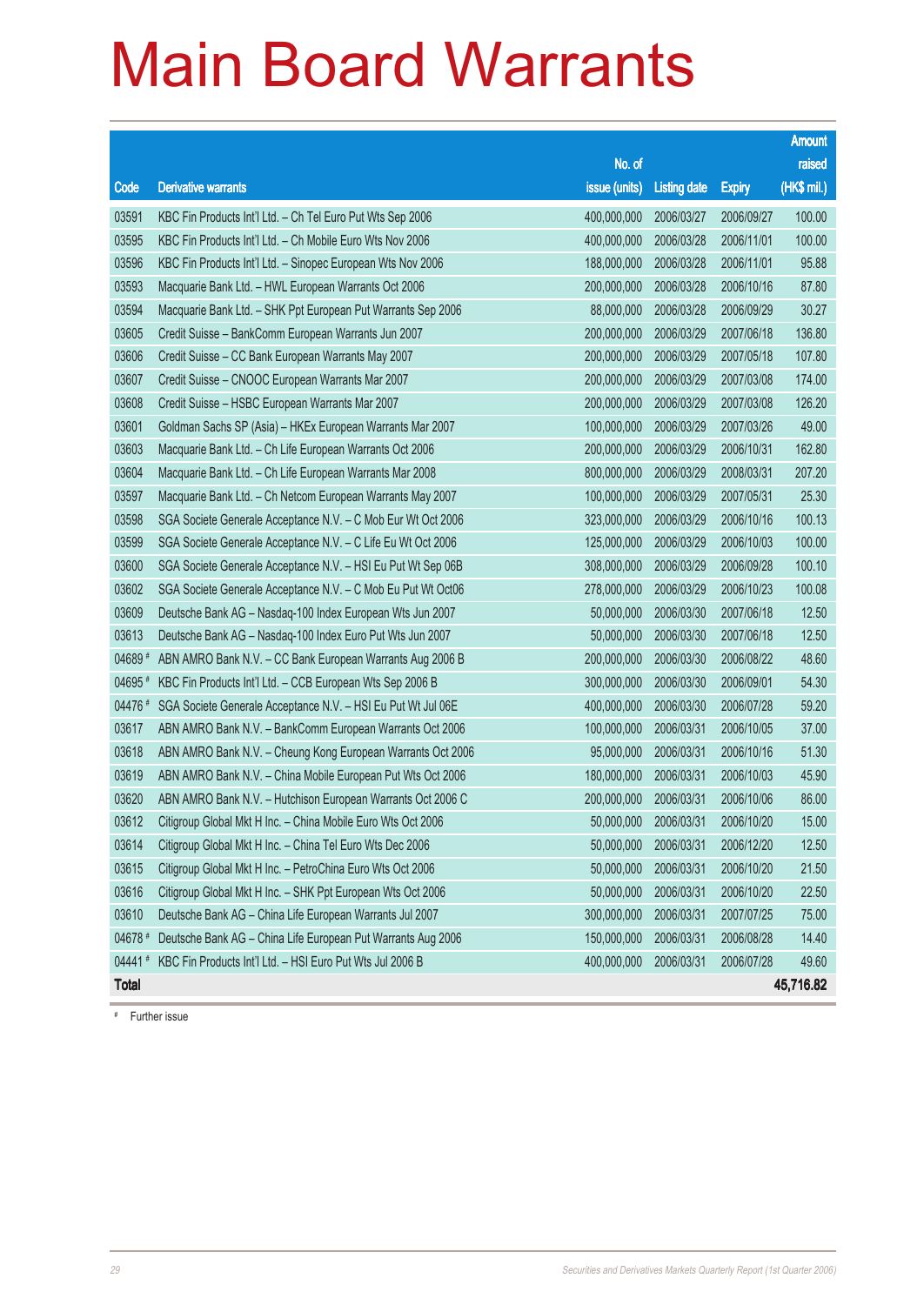## Main Board Debt Securities

#### Debt Securities Trading Statistics

|      |                |                                | <b>Turnover value</b>   |
|------|----------------|--------------------------------|-------------------------|
|      |                | Exchange fund notes (HK\$ mil) | Market total (HK\$ mil) |
| 2005 | Q1             | 0.25                           | 4.74                    |
|      | Q <sub>2</sub> | $\overline{\phantom{m}}$       | 2.98                    |
|      | Q <sub>3</sub> | $\overline{\phantom{0}}$       | 1.77                    |
|      | Q <sub>4</sub> |                                | 1.02                    |
| 2006 | Q1             |                                | 0.68                    |

#### Debt Securities Nominal Value

|      |    | No. of issues | Nominal value (HK\$ mil.) |
|------|----|---------------|---------------------------|
| 2005 | Q1 | 162           | 451,338.75                |
|      | Q2 | 164           | 431,586.37                |
|      | Q3 | 165           | 439,309.57                |
|      | Q4 | 166           | 445,999.99                |
| 2006 | Q1 | 165           | 429,539.14                |

#### New Listing Statistics – Debt Securities

|      |    | No. of newly listed debt securities | Amount raised (HK\$ mil.) |
|------|----|-------------------------------------|---------------------------|
| 2005 | Q1 | 6                                   | 8,372.59                  |
|      | Q2 | 11                                  | 11,916.64                 |
|      | Q3 | 8                                   | 23,207.35                 |
|      | Q4 |                                     | 17,366.80                 |
| 2006 | Q1 | 10                                  | 17,683.07                 |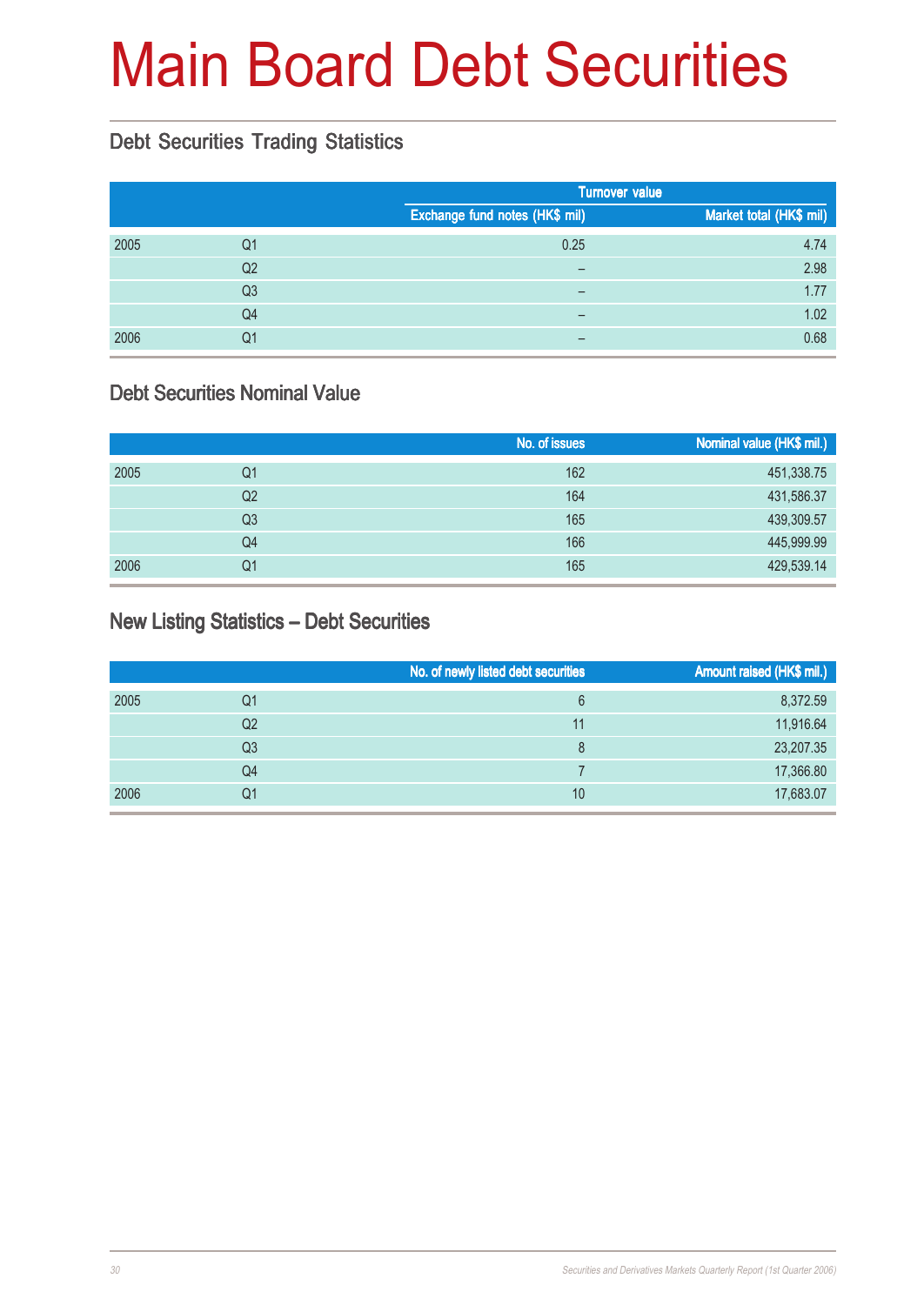## Main Board Debt Securities

#### Newly Listed Debt Securities

|       |                                                          |                  |                     |                 | <b>Amount raised</b> |
|-------|----------------------------------------------------------|------------------|---------------------|-----------------|----------------------|
| Code  | <b>Debt securities</b>                                   | <b>Principal</b> | <b>Listing date</b> | <b>Maturity</b> | (HK\$ mil.)          |
| 02533 | Lee & Man Paper Manufacturing Ltd.                       | HKD1,000,000,000 | 2006/01/16          | 2011/01/13      | 1,000.00             |
|       | Zero Coupon Con Bonds 2011                               |                  |                     |                 |                      |
| 02534 | HBAP 5.25% Republic of Korea<br>Credit Linked Notes 2010 | USD20,000,000    | 2006/01/26          | 2010/12/11      | 157.48               |
| 04147 | Hong Kong Monetary Authority 3.80%                       | HKD1,200,000,000 | 2006/02/14          | 2008/02/13      | 1,194.46             |
|       | Exchange Fund Notes due 2008                             |                  |                     |                 |                      |
| 04148 | Hong Kong Monetary Authority 4.13%                       | HKD600,000,000   | 2006/02/23          | 2013/02/22      | 597.66               |
|       | Exchange Fund Notes due 2013                             |                  |                     |                 |                      |
| 02538 | Shenzhen Int'l Holdings Ltd.                             | HKD600,000,000   | 2006/02/27          | 2011/02/24      | 600.00               |
|       | Zero Coupon Conv. Bonds 2011                             |                  |                     |                 |                      |
| 02541 | Penerbangan Malaysia Berhad 5.625%                       | USD1,000,000,000 | 2006/03/17          | 2016/03/15      | 7,789.39             |
|       | Guaranteed Notes due 2016                                |                  |                     |                 |                      |
| 04149 | Hong Kong Monetary Authority 4.23%                       | HKD1,000,000,000 | 2006/03/21          | 2011/03/21      | 998.80               |
|       | Exchange Fund Notes due 2011                             |                  |                     |                 |                      |
| 02542 | Greatest Joy Inv. Ltd.                                   | HKD750,000,000   | 2006/03/30          | 2011/03/29      | 750.00               |
|       | Zero Coupon Guar. Conv. Bonds 2011                       |                  |                     |                 |                      |
| 02543 | Swire Pacific MTN Financing Ltd. 4.93%                   | HKD1,800,000,000 | 2006/03/31          | 2013/03/30      | 1,800.00             |
|       | Guaranteed Notes due 2013                                |                  |                     |                 |                      |
| 02544 | Swire Pacific MTN Financing Ltd. 5.625%                  | USD360,000,000   | 2006/03/31          | 2016/03/30      | 2,795.28             |
|       | Guaranteed Notes due 2016                                |                  |                     |                 |                      |
|       |                                                          |                  |                     |                 | 17,683.07            |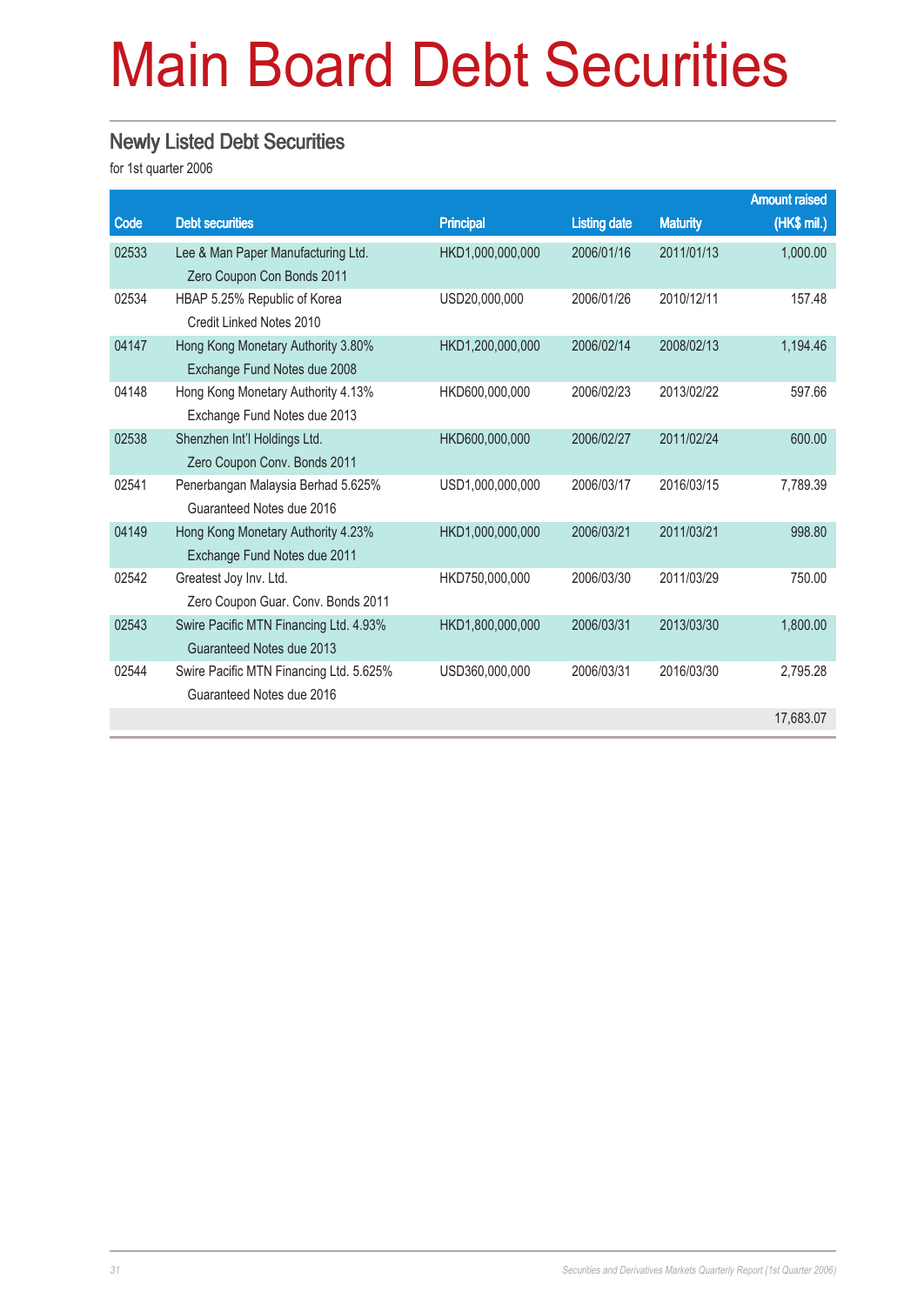# Main Board Unit Trusts and Mutual Funds

#### Unit Trusts and Mutual Funds Trading Statistics

|      |                |                        | <b>Real Estate</b><br><b>Investment</b> |               |              |             |
|------|----------------|------------------------|-----------------------------------------|---------------|--------------|-------------|
|      |                | <b>Exchange Traded</b> | <b>Trusts</b>                           |               |              | % of market |
|      |                | Fund (ETF)             | (REITs)                                 | <b>Others</b> | <b>Total</b> | total       |
|      |                | (HK\$ mil.)            | (HK\$ mil.)                             | (HK\$ mil.)   | (HK\$ mil.)  | (HK\$ mil.) |
| 2005 | Q <sub>1</sub> | 3,704.08               | -                                       | 0.33          | 3,704.41     | 0.34        |
|      | Q2             | 4,024.01               | -                                       | 0.01          | 4,024.02     | 0.42        |
|      | Q <sub>3</sub> | 8,189.94               | -                                       | 0.02          | 8,189.96     | 0.62        |
|      | Q4             | 4,777.92               | 30,907.66                               |               | 35,685.58    | 3.09        |
| 2006 | Q <sub>1</sub> | 13,579.85              | 14,892.52                               | 0.96          | 28,473.33    | 1.48        |

Note: 1. The first REITs – The Link Real Estate Investment Trusts – was listed on the 2005/11/25.

2. Include turnover values in HKD only.

#### Unit Trusts and Mutual Funds Market Value

|      |                |               |                     |                          | <b>Real Estate</b>       |                |               |               |              |
|------|----------------|---------------|---------------------|--------------------------|--------------------------|----------------|---------------|---------------|--------------|
|      |                |               | <b>Exchange</b>     |                          | <b>Investment</b>        |                |               |               |              |
|      |                |               | <b>Traded Funds</b> |                          | <b>Trusts</b>            |                |               |               |              |
|      |                | No. of        | (ETF)               | No. of                   | (REITs)                  | No. of         | <b>Others</b> | No. of        | <b>Total</b> |
|      |                | <b>issues</b> | (HK\$ mil.)         | <b>issues</b>            | (HK\$ mil.)              | <b>issues</b>  | (HK\$ mil.)   | <b>issues</b> | (HK\$ mil.)  |
| 2005 | Q <sub>1</sub> | 5             | 37,982.77           | -                        |                          | 3              | 145.18        | 8             | 38,127.95    |
|      | Q2             |               | 41,403.53           | -                        |                          | 3              | 145.16        | 10            | 41,548.69    |
|      | Q <sub>3</sub> | 8             | 54, 183. 57         | $\overline{\phantom{0}}$ | $\overline{\phantom{0}}$ | $\overline{2}$ | 11.91         | 10            | 54,195.48    |
|      | Q <sub>4</sub> | 8             | 54, 134. 38         | 3                        | 37,935.43                | $\overline{2}$ | 11.70         | 13            | 92,081.51    |
| 2006 | Q <sub>1</sub> | 8             | 60,248.19           | 3                        | 41,968.29                | $\overline{2}$ | 16.50         | 13            | 102,232.97   |

#### New Listing Unit Trust and Mutual Funds Statistics

|      |                | No. of newly listed<br>unit trust and mutual funds | <b>Funds raised</b><br>(HK\$ mil.) |
|------|----------------|----------------------------------------------------|------------------------------------|
| 2005 | Q1             |                                                    |                                    |
|      | Q <sub>2</sub> | C                                                  | 1,570.72                           |
|      | Q <sub>3</sub> |                                                    | 7,800.00                           |
|      | Q4             | 3                                                  | 25,811.35                          |
| 2006 | Q1             |                                                    |                                    |

#### Newly Listed Unit Trust and Mutual Funds

|             |                             |                     | ssue price |              |
|-------------|-----------------------------|---------------------|------------|--------------|
| <b>Code</b> | Unit trust and Mutual funds | <b>Fund manager</b> | (HKS)      | Listing date |
| <b>Nil</b>  |                             |                     |            |              |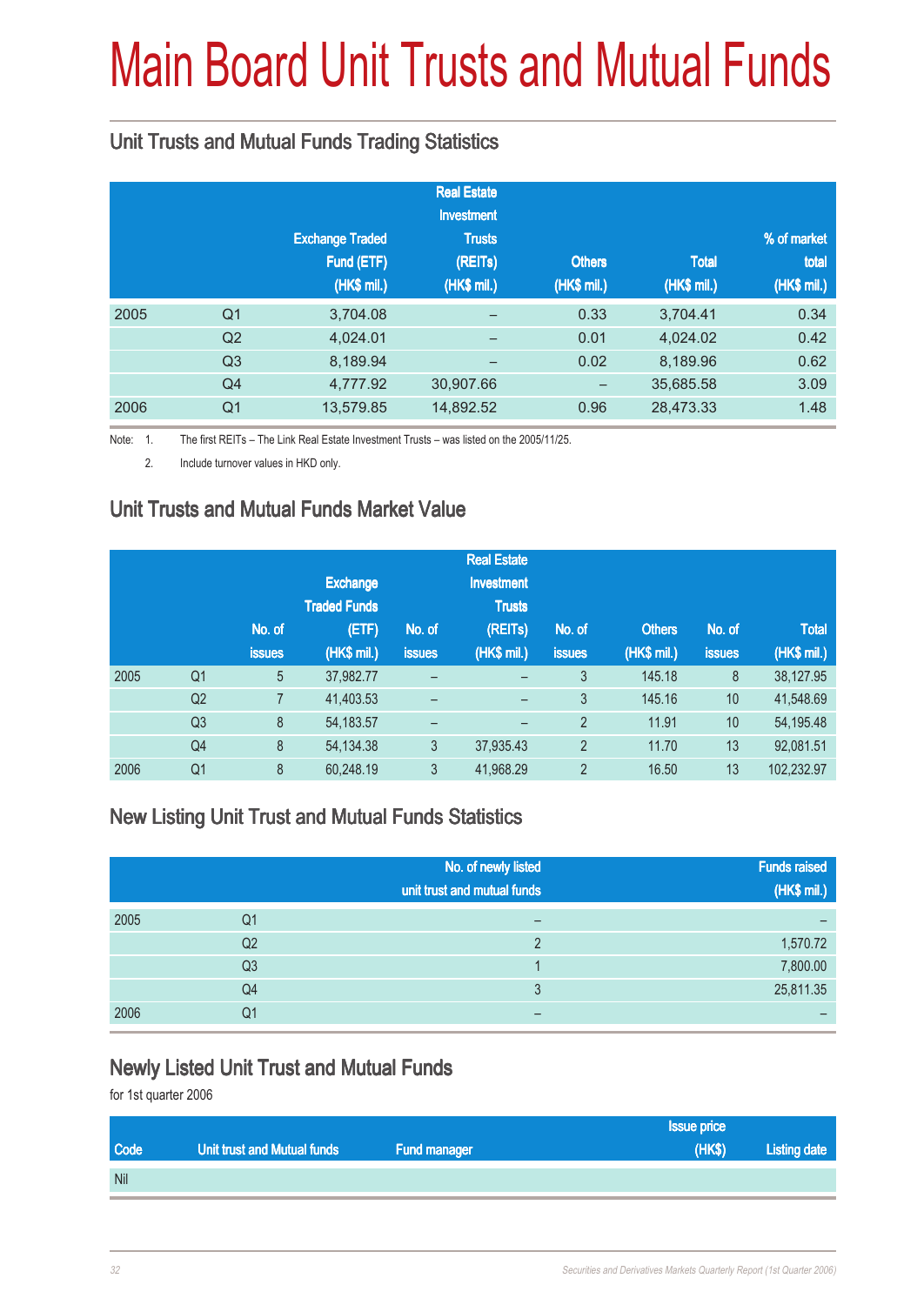## Main Board ELI & Trading Only Stocks

#### Equity Linked Instrument Trading Statistics

|      |                |               | <b>Turnover</b> |
|------|----------------|---------------|-----------------|
|      |                | <b>Number</b> | (HK\$ mil)      |
| 2005 | Q <sub>1</sub> | 4             | 1.02            |
|      | Q2             | -             |                 |
|      | Q <sub>3</sub> | -             |                 |
|      | Q <sub>4</sub> | -             |                 |
| 2006 | Q <sub>1</sub> | –             |                 |

#### NASDAQ Stocks Trading Statistics

|      |                | No. of issues | Turnover value (HK\$ mil.) |
|------|----------------|---------------|----------------------------|
| 2005 | Q1             |               | 1.61                       |
|      | Q <sub>2</sub> |               | 3.64                       |
|      | Q <sub>3</sub> |               | 3.97                       |
|      | Q4             |               | 1.73                       |
| 2006 | Q1             |               | 3.08                       |

#### iShares Trading Statistics

|      |    | No. of issues | Turnover value (HK\$ mil.) |
|------|----|---------------|----------------------------|
| 2005 | Q1 |               | 5.25                       |
|      | Q2 |               | 0.80                       |
|      | Q3 |               | 0.04                       |
|      | Q4 |               | 0.05                       |
| 2006 | Q1 |               | 0.20                       |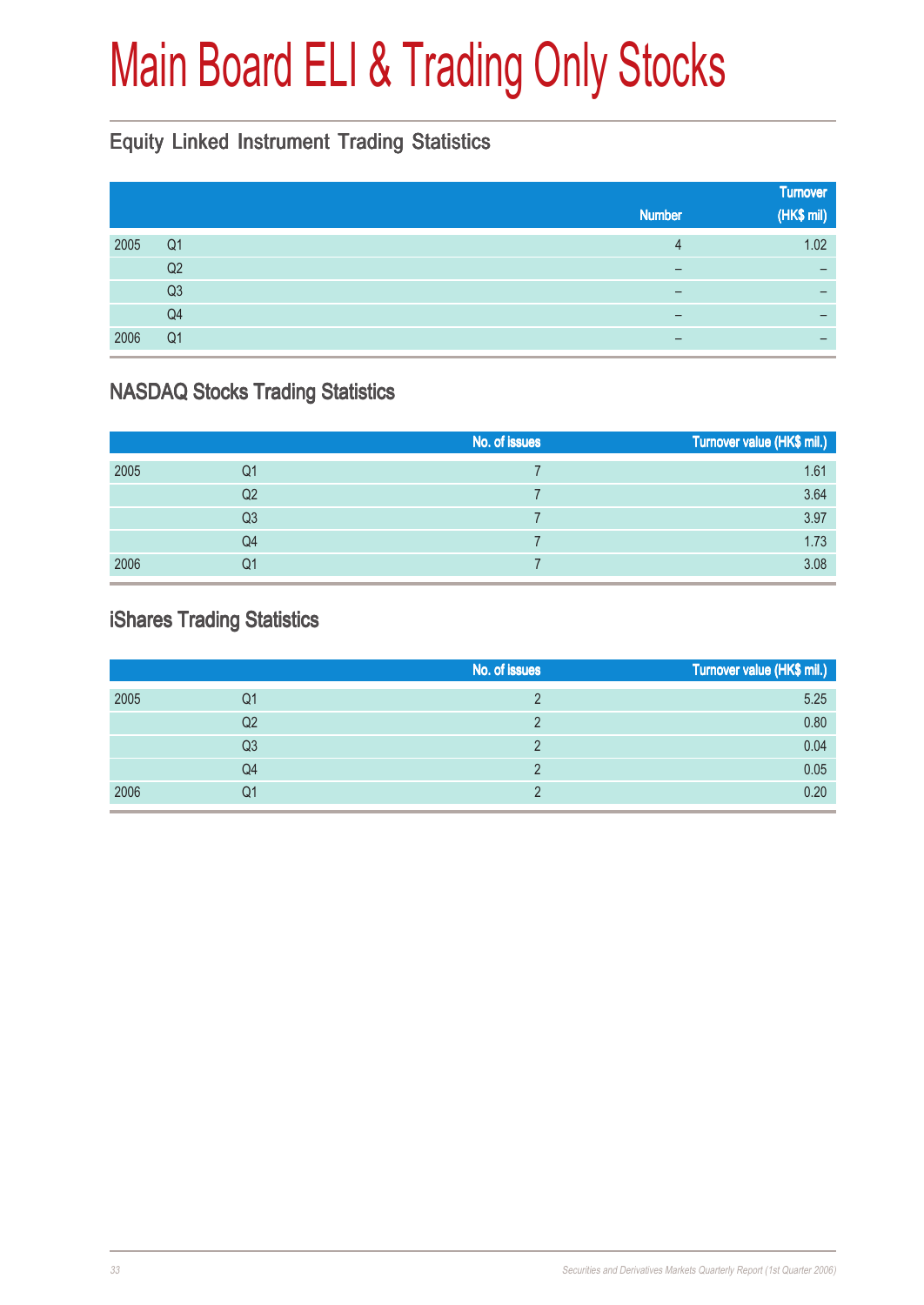## Stock Market Indices

#### Hong Kong Stock Market Indices

| End of Mar 2006 | End of Dec 2005 |                                   |
|-----------------|-----------------|-----------------------------------|
| <b>Close</b>    | <b>Close</b>    | Change %                          |
| 17025.45        | 17065.55        | 0.23%<br>$\overline{\phantom{0}}$ |
| 18605.56        | 17025.45        | 9.28%<br>$+$                      |
| 1269.46         | 1007.28         | $+ 26.03%$                        |
| 15805.04        | 14876.43        | 6.24%<br>$+$                      |
|                 |                 |                                   |
| 27697.59        | 26614.29        | 4.07%<br>$+$                      |
| 32860.70        | 31866.03        | 3.12%<br>$+$                      |
| 19483.40        | 17977.81        | 8.37%<br>$+$                      |
| 7707.87         | 7139.32         | 7.96%<br>$+$                      |
|                 |                 |                                   |
| 2155.00         | 1947.72         | $+ 10.64\%$                       |
| 2184.60         | 1934.89         | $+ 12.91%$                        |
| 6703.78         | 5330.34         | $+25.77\%$                        |
|                 |                 |                                   |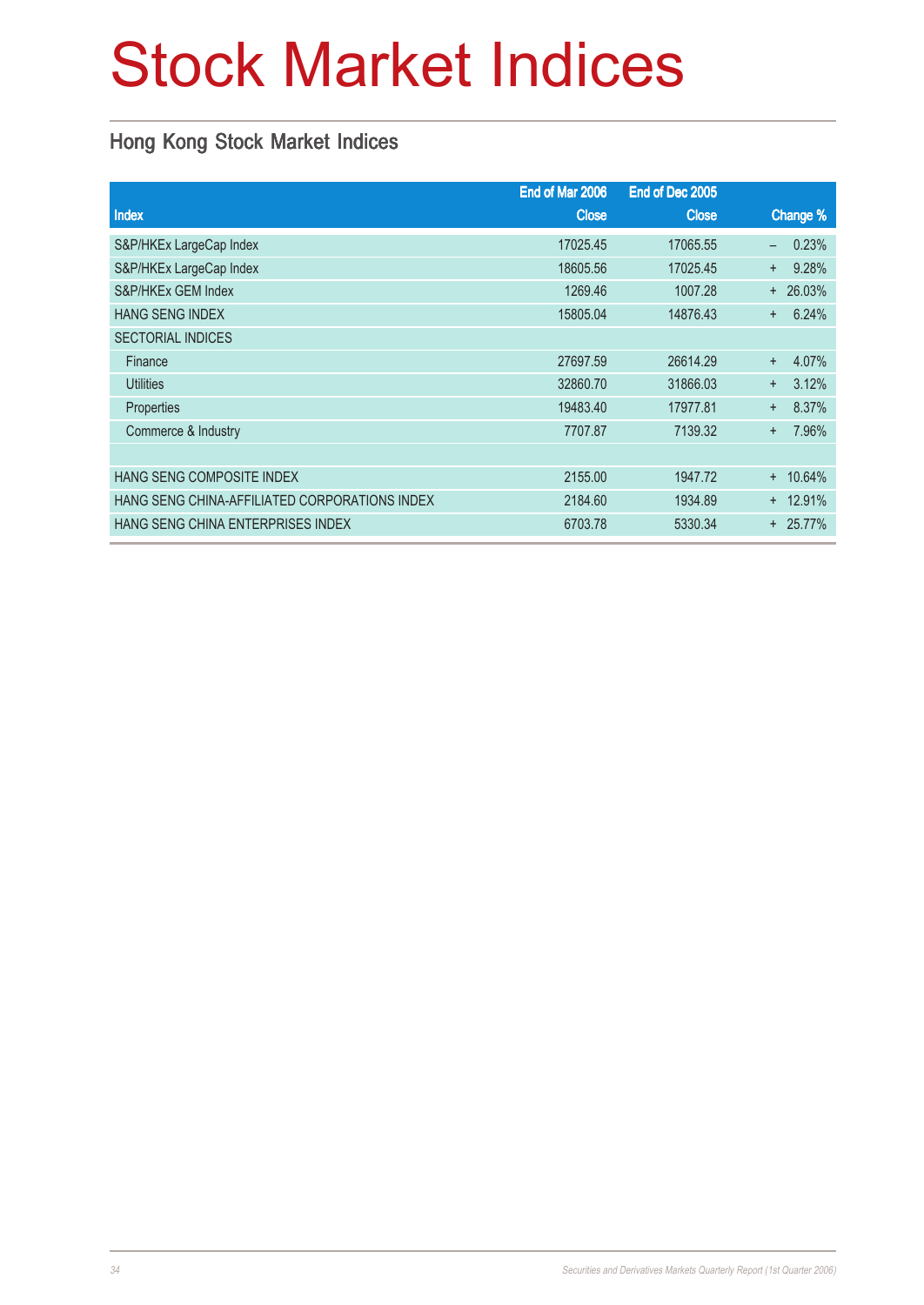### Stock Market Indices

#### Hang Seng Index (2005/01/03 – 2006/03/31)



#### S&P/HKEx LargeCap Index (2005/01/03 – 2006/03/31)



#### S&P/HKEx GEM Index (2005/01/03 – 2006/03/31)

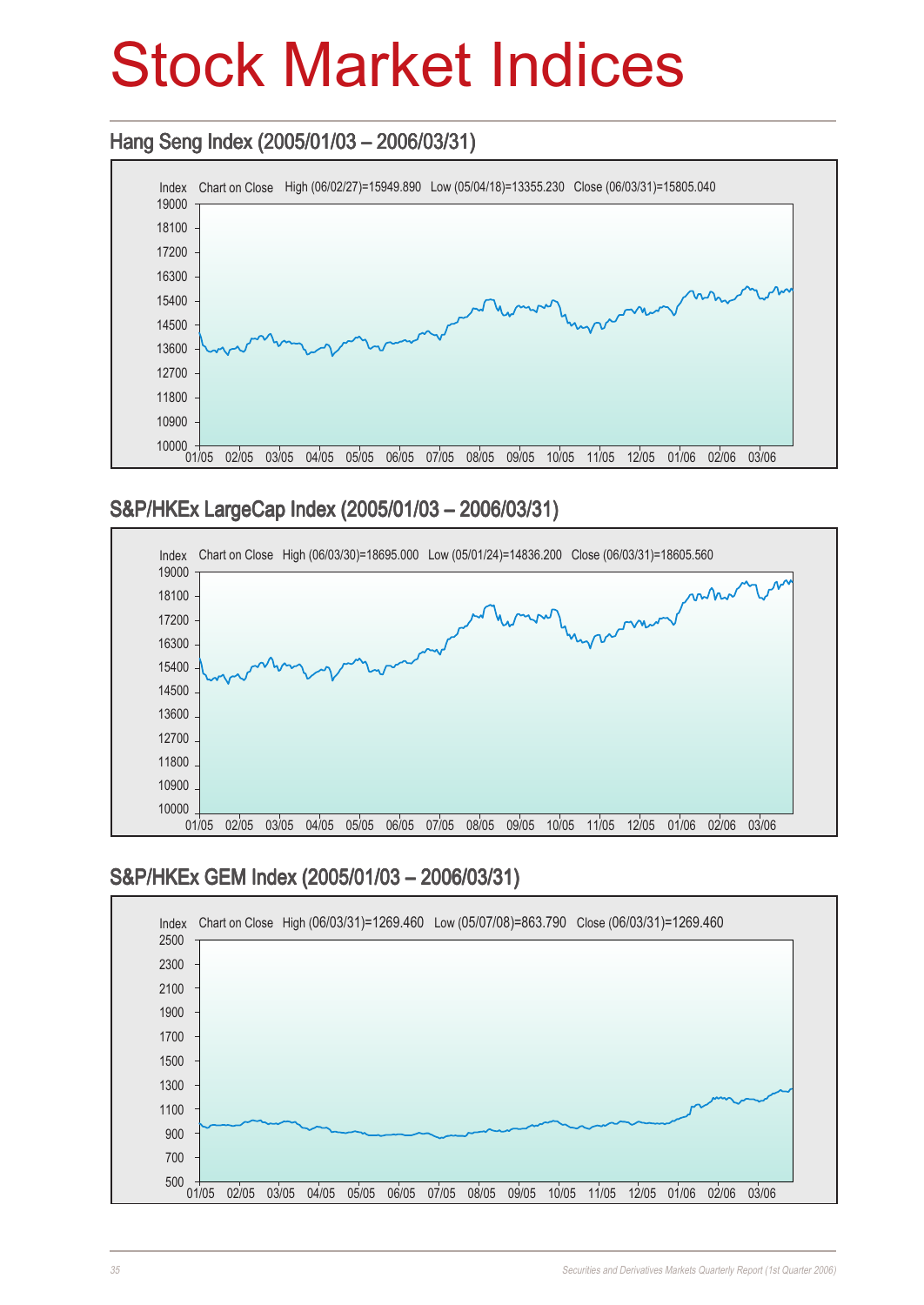## Stock Market Indices

#### WORLD INDICES

| Change %<br>Index<br><b>Close</b><br><b>Close</b><br><b>HONG KONG</b><br>S&P/HKEx LargeCap Index<br>18605.56<br>17025.45<br>9.28%<br>$\ddagger$<br>15805.04<br>14876.43<br>6.24%<br>Hang Seng Index<br>$\ddot{}$<br><b>AUSTRALIA</b><br>All Ordinaries Index |
|--------------------------------------------------------------------------------------------------------------------------------------------------------------------------------------------------------------------------------------------------------------|
|                                                                                                                                                                                                                                                              |
|                                                                                                                                                                                                                                                              |
|                                                                                                                                                                                                                                                              |
|                                                                                                                                                                                                                                                              |
|                                                                                                                                                                                                                                                              |
| 4708.80<br>8.04%<br>5087.20<br>$\ddagger$                                                                                                                                                                                                                    |
| <b>JAKARTA</b>                                                                                                                                                                                                                                               |
| 1162.64<br>+ 13.79%<br>Composite Index<br>1322.97                                                                                                                                                                                                            |
| <b>JAPAN</b>                                                                                                                                                                                                                                                 |
| 5.89%<br>Nikkei (225)<br>17059.66<br>16111.43<br>$\ddagger$                                                                                                                                                                                                  |
| <b>KOREA</b>                                                                                                                                                                                                                                                 |
| 1.43%<br>Composite Index<br>1359.60<br>1379.37<br>÷,                                                                                                                                                                                                         |
| <b>KUALA LUMPUR</b>                                                                                                                                                                                                                                          |
| 2.98%<br>Composite Index<br>926.63<br>899.79<br>$\ddagger$                                                                                                                                                                                                   |
| <b>MANILA</b>                                                                                                                                                                                                                                                |
| 2195.95<br>2096.04<br>4.77%<br>Composite Index<br>$\ddot{}$                                                                                                                                                                                                  |
| <b>NEW ZEALAND</b>                                                                                                                                                                                                                                           |
| 9.85%<br><b>NZSE (50)</b><br>3702.48<br>3370.51<br>$\ddagger$                                                                                                                                                                                                |
| <b>SHANGHAI</b>                                                                                                                                                                                                                                              |
| A Shares Index<br>1361.33<br>1220.93<br>+ 11.50%                                                                                                                                                                                                             |
| 88.31<br>+ 42.39%<br><b>B</b> Shares Index<br>62.02                                                                                                                                                                                                          |
| <b>SHENZHEN</b>                                                                                                                                                                                                                                              |
| 333.94<br>A Shares Index<br>290.06<br>$+ 15.13%$                                                                                                                                                                                                             |
| + 34.89%<br><b>B</b> Shares Index<br>263.85<br>195.61                                                                                                                                                                                                        |
| <b>SINGAPORE</b>                                                                                                                                                                                                                                             |
| 2533.40<br>7.93%<br><b>Straits Times Index</b><br>2347.34<br>$\ddagger$                                                                                                                                                                                      |
| <b>TAIWAN</b>                                                                                                                                                                                                                                                |
| 6613.97<br>6548.34<br>1.00%<br>Taipei Weighted Stock Index<br>÷                                                                                                                                                                                              |
| <b>THAILAND</b>                                                                                                                                                                                                                                              |
| <b>SET Index</b><br>733.25<br>713.73<br>2.73%<br>$\ddot{}$                                                                                                                                                                                                   |
| <b>NEW YORK</b>                                                                                                                                                                                                                                              |
| <b>DJIA</b><br>11109.32<br>10717.50<br>3.66%<br>$\ddagger$                                                                                                                                                                                                   |
| 2339.79<br>6.10%<br>Nasdaq Composite Index<br>2205.32<br>$\ddagger$                                                                                                                                                                                          |
| <b>TORONTO</b>                                                                                                                                                                                                                                               |
| 12110.61<br>7.44%<br>S&P/TSX Composite Index<br>11272.26<br>$\ddot{}$                                                                                                                                                                                        |
| <b>GERMANY</b>                                                                                                                                                                                                                                               |
| DAX Capital Value Index<br>4096.80<br>3719.79<br>$+ 10.14%$                                                                                                                                                                                                  |
| <b>LONDON</b>                                                                                                                                                                                                                                                |
| <b>FTSE (100)</b><br>5964.57<br>5618.76<br>6.15%<br>$\ddot{}$                                                                                                                                                                                                |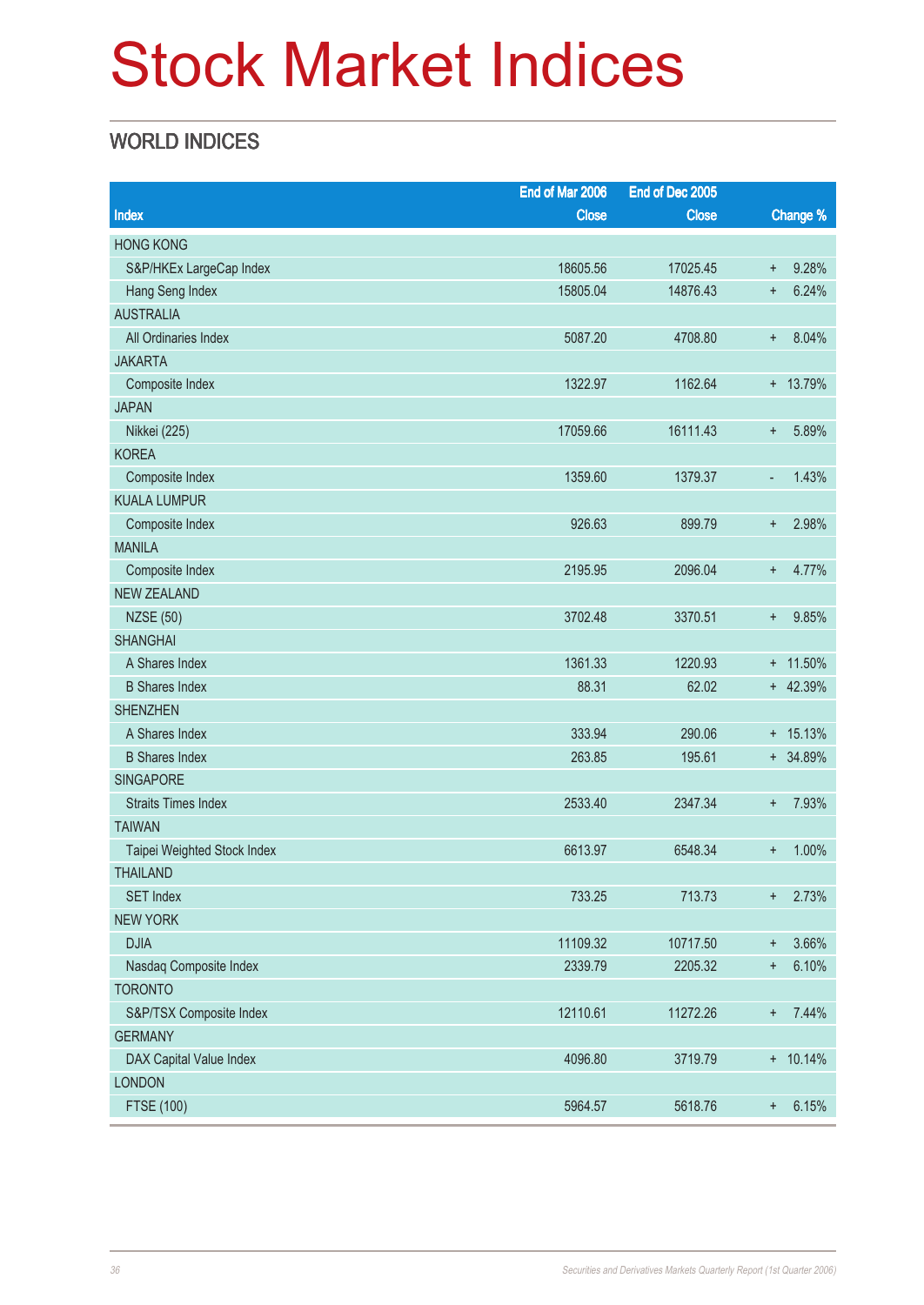#### Equity Turnover – GEM

|      |    | Share (Mil. shs) | Value (HK\$ mil.) | No. of deals |
|------|----|------------------|-------------------|--------------|
| 2005 | Q1 | 9,238.12         | 4,372.50          | 100,714      |
|      | Q2 | 18,206.77        | 5,080.58          | 176,568      |
|      | Q3 | 12,180.25        | 7.474.59          | 165,454      |
|      | Q4 | 7,112.69         | 5,408.71          | 109,137      |
| 2006 | Q1 | 11,537.79        | 12,673.01         | 221,904      |

#### Equity Trading Statistics – GEM

|      |                | No. of<br>trading days | <b>Average daily turnover</b><br>(HK\$ mil.) | <b>Average value</b><br>per deal |
|------|----------------|------------------------|----------------------------------------------|----------------------------------|
| 2005 | Q1             | 59                     | 74.11                                        | 43,415                           |
|      | Q <sub>2</sub> | 62                     | 81.94                                        | 28,774                           |
|      | Q <sub>3</sub> | 64                     | 116.79                                       | 45,176                           |
|      | Q4             | 62                     | 87.24                                        | 49,559                           |
| 2006 | Q <sub>1</sub> | 62                     | 204.40                                       | 57,110                           |

#### 20 Most Advanced GEM Stocks

for 1st quarter 2006

|                |       |                        | <b>Closing price</b> |                 |                          |
|----------------|-------|------------------------|----------------------|-----------------|--------------------------|
| Rank           | Code  | <b>Stock</b>           | End of Mar 2006      | End of Dec 2005 | % up                     |
| 1              | 08101 | <b>VC HOLDINGS</b>     | 2.350                | 0.580           | 305.17                   |
| $\overline{2}$ | 08206 | <b>CHINAINFO</b>       | 0.990                | 0.255           | 288.24                   |
| 3              | 08212 | APTUS HOLDINGS         | 3.000                | 1.060           | 183.02                   |
| $\overline{4}$ | 08143 | <b>GRANDY CORP</b>     | 0.450                | 0.173           | 160.12<br>$\overline{A}$ |
| $\overline{5}$ | 08103 | <b>TAI SHING</b>       | 0.400                | 0.165           | 142.42                   |
| 6              | 08112 | ANGELS TECH            | 0.230                | 0.096           | 139.58                   |
| $\overline{7}$ | 08042 | KO YO GROUP            | 0.710                | 0.310           | 129.03                   |
| 8              | 08199 | <b>WEIGAO GROUP</b>    | 3.825                | 1.700           | 125.00                   |
| 9              | 08108 | <b>CO-WINNER</b>       | 0.070                | 0.032           | 118.75                   |
| 10             | 08065 | <b>INNOVIS HOLD</b>    | 0.060                | 0.028           | 114.29<br>$\overline{A}$ |
| 11             | 08156 | <b>B&amp;B GROUP</b>   | 2.950                | 1.380           | 113.77                   |
| 12             | 08227 | <b>HAITIAN ANTENNA</b> | 0.640                | 0.300           | 113.33                   |
| 13             | 08251 | <b>SH DONGHUA</b>      | 1.320                | 0.630           | 109.52                   |
| 14             | 08228 | <b>VERTEX GROUP</b>    | 0.520                | 0.260           | 100.00                   |
| 15             | 08253 | <b>TIANYUAN</b>        | 0.163                | 0.083           | 96.39                    |
| 16             | 08123 | <b>STOCKMARTNET</b>    | 0.068                | 0.035           | 94.29                    |
| 17             | 08289 | <b>ENRIC HOLDINGS</b>  | 5.050                | 2.600           | 94.23                    |
| 18             | 08208 | <b>CHANGMAOBIOCHEM</b> | 1.270                | 0.660           | 92.42                    |
| 19             | 08028 | <b>TIMELESS</b>        | 0.145                | 0.080           | 81.25                    |
| 20             | 08277 | <b>WUMART</b>          | 27.000               | 14.900          | 81.21                    |
|                |       |                        |                      |                 |                          |

A Adjusted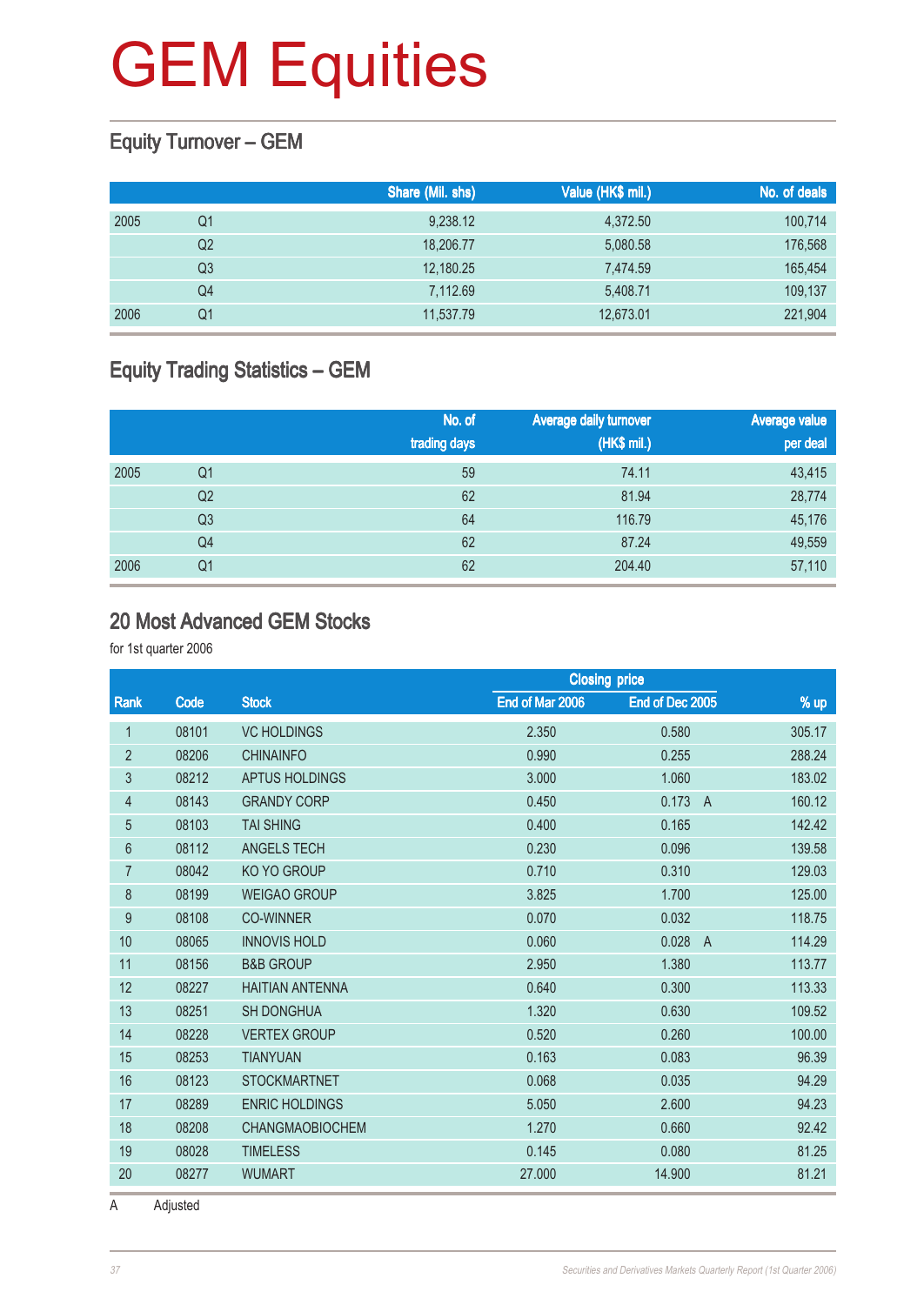#### 20 Most Declined GEM Stocks

for 1st quarter 2006

|                |       |                        |                 | <b>Closing price</b>    |          |
|----------------|-------|------------------------|-----------------|-------------------------|----------|
| Rank           | Code  | <b>Stock</b>           | End of Mar 2006 | End of Dec 2005         | % down   |
| 1              | 08182 | <b>SYS SOLUTIONS</b>   | 0.030           | 0.055                   | $-45.45$ |
| $\overline{2}$ | 08033 | <b>VODATEL NETWORK</b> | 0.090           | 0.147                   | $-38.78$ |
| 3              | 08239 | <b>MP LOGISTICS</b>    | 0.080           | 0.130                   | $-38.46$ |
| $\overline{4}$ | 08171 | <b>QUASAR COMM TEC</b> | 0.090           | 0.138                   | $-34.78$ |
| $\overline{5}$ | 08213 | <b>ARMITAGE TECH</b>   | 0.026           | 0.039                   | $-33.33$ |
| 6              | 08080 | <b>NAS HOLDINGS</b>    | 0.620           | 0.930                   | $-33.33$ |
| $\overline{7}$ | 08200 | <b>SAU SAN TONG</b>    | 0.200           | 0.270                   | $-25.93$ |
| $\bf 8$        | 08266 | M TEL                  | 0.100           | 0.135                   | $-25.93$ |
| 9              | 08155 | <b>CAPITAL</b>         | 0.150           | 0.200                   | $-25.00$ |
| 10             | 08279 | <b>MEGAINFO</b>        | 0.045           | 0.060                   | $-25.00$ |
| 11             | 08149 | <b>EMER</b>            | 0.550           | 0.720                   | $-23.61$ |
| 12             | 08202 | <b>INNO-TECH HOLD</b>  | 0.092           | 0.120<br>$\overline{A}$ | $-23.33$ |
| 13             | 08022 | <b>ARGOS ENT</b>       | 0.140           | 0.182                   | $-23.08$ |
| 14             | 08161 | <b>CHINALOTSYNERGY</b> | 2.275           | 2.875                   | $-20.87$ |
| 15             | 08220 | <b>CHINA PHOTAR</b>    | 0.415           | 0.520                   | $-20.19$ |
| 16             | 08075 | <b>ROJAM</b>           | 0.280           | 0.350                   | $-20.00$ |
| 17             | 08086 | <b>EPRO</b>            | 0.115           | $\overline{A}$<br>0.140 | $-17.86$ |
| 18             | 08115 | <b>SHANGHAI QINGPU</b> | 0.400           | 0.485                   | $-17.53$ |
| 19             | 08221 | <b>LEE'S PHARM</b>     | 0.160           | 0.193                   | $-17.10$ |
| 20             | 08292 | <b>HC INTL</b>         | 1.380           | 1.660                   | $-16.87$ |

A Adjusted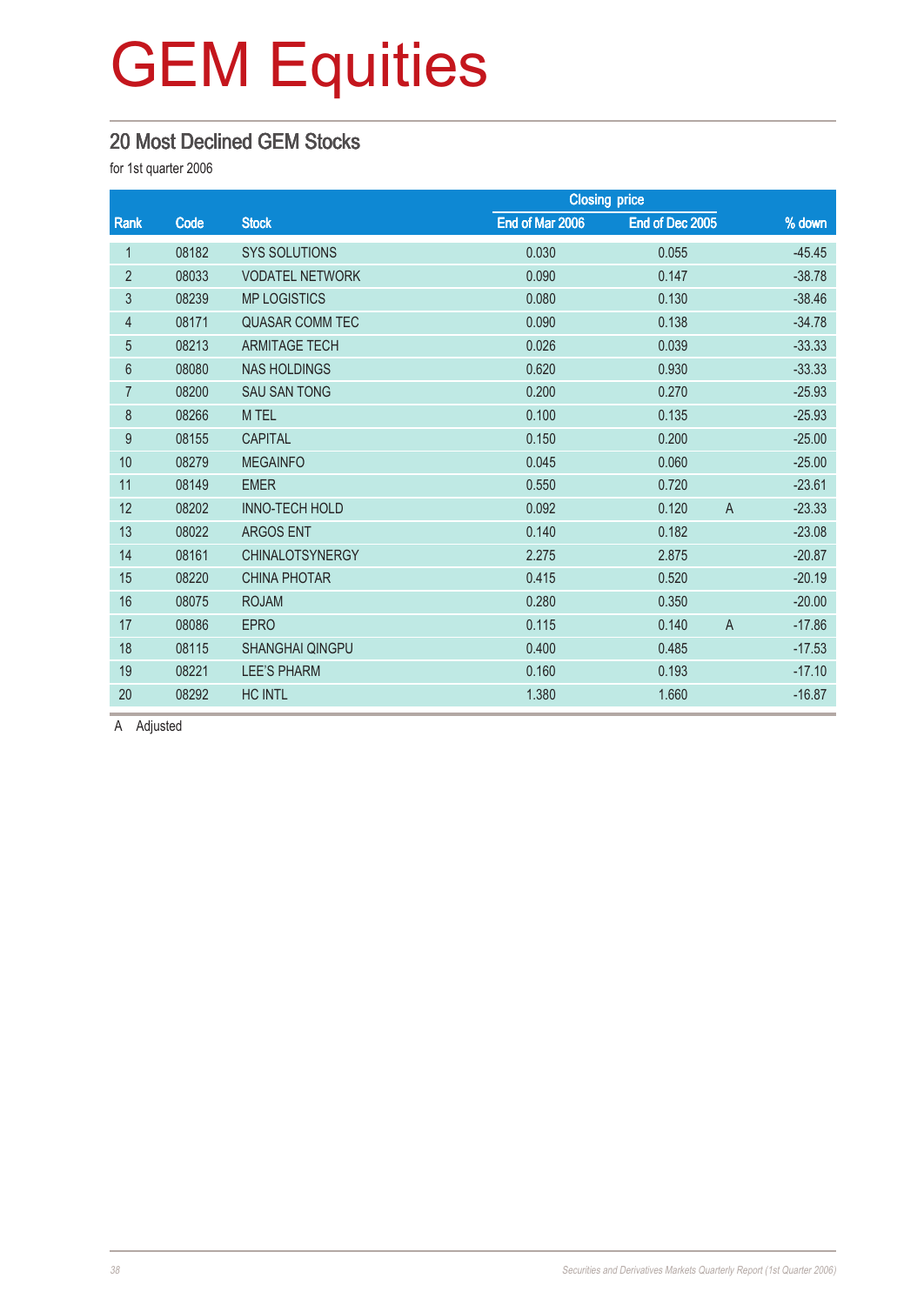#### 20 Most Active GEM Stocks by Value

| Rank            | Code  | <b>Stock</b>           | Turnover (HK\$ mil.) | % of total |
|-----------------|-------|------------------------|----------------------|------------|
| $\mathbf{1}$    | 08161 | <b>CHINALOTSYNERGY</b> | 3,044.70             | 21.53      |
| $\overline{2}$  | 08156 | <b>B&amp;B GROUP</b>   | 1,000.59             | 7.07       |
| 3               | 08282 | <b>TOM ONLINE</b>      | 829.15               | 5.86       |
| $\overline{4}$  | 08002 | PHOENIX TV             | 724.28               | 5.12       |
| 5               | 08277 | <b>WUMART</b>          | 698.33               | 4.94       |
| $6\phantom{1}6$ | 08280 | <b>TIANYE WATER</b>    | 651.56               | 4.61       |
| 7               | 08088 | <b>TECHPACIFIC CAP</b> | 630.62               | 4.46       |
| 8               | 08180 | <b>GOLDEN MEDITECH</b> | 530.92               | 3.75       |
| 9               | 08276 | <b>SUNSHINE</b>        | 466.52               | 3.30       |
| 10              | 08069 | <b>TONG REN TANG</b>   | 432.72               | 3.06       |
| 11              | 08222 | <b>CKLIFE SCIENCES</b> | 348.67               | 2.47       |
| 12              | 08099 | ZHENGZHOU GAS          | 347.73               | 2.46       |
| 13              | 08259 | <b>ANDRE JUICE</b>     | 320.20               | 2.26       |
| 14              | 08201 | <b>CHINA FIRE</b>      | 307.94               | 2.18       |
| 15              | 08138 | <b>TOWN HEALTH</b>     | 266.97               | 1.89       |
| 16              | 08199 | <b>WEIGAO GROUP</b>    | 265.42               | 1.88       |
| 17              | 08212 | <b>APTUS HOLDINGS</b>  | 246.75               | 1.74       |
| 18              | 08006 | CHINA.COM              | 239.83               | 1.70       |
| 19              | 08289 | <b>ENRIC HOLDINGS</b>  | 207.29               | 1.47       |
| 20              | 08217 | <b>CMA LOGISTICS</b>   | 184.69               | 1.31       |
| <b>Total</b>    |       |                        | 11,744.89            | 83.03      |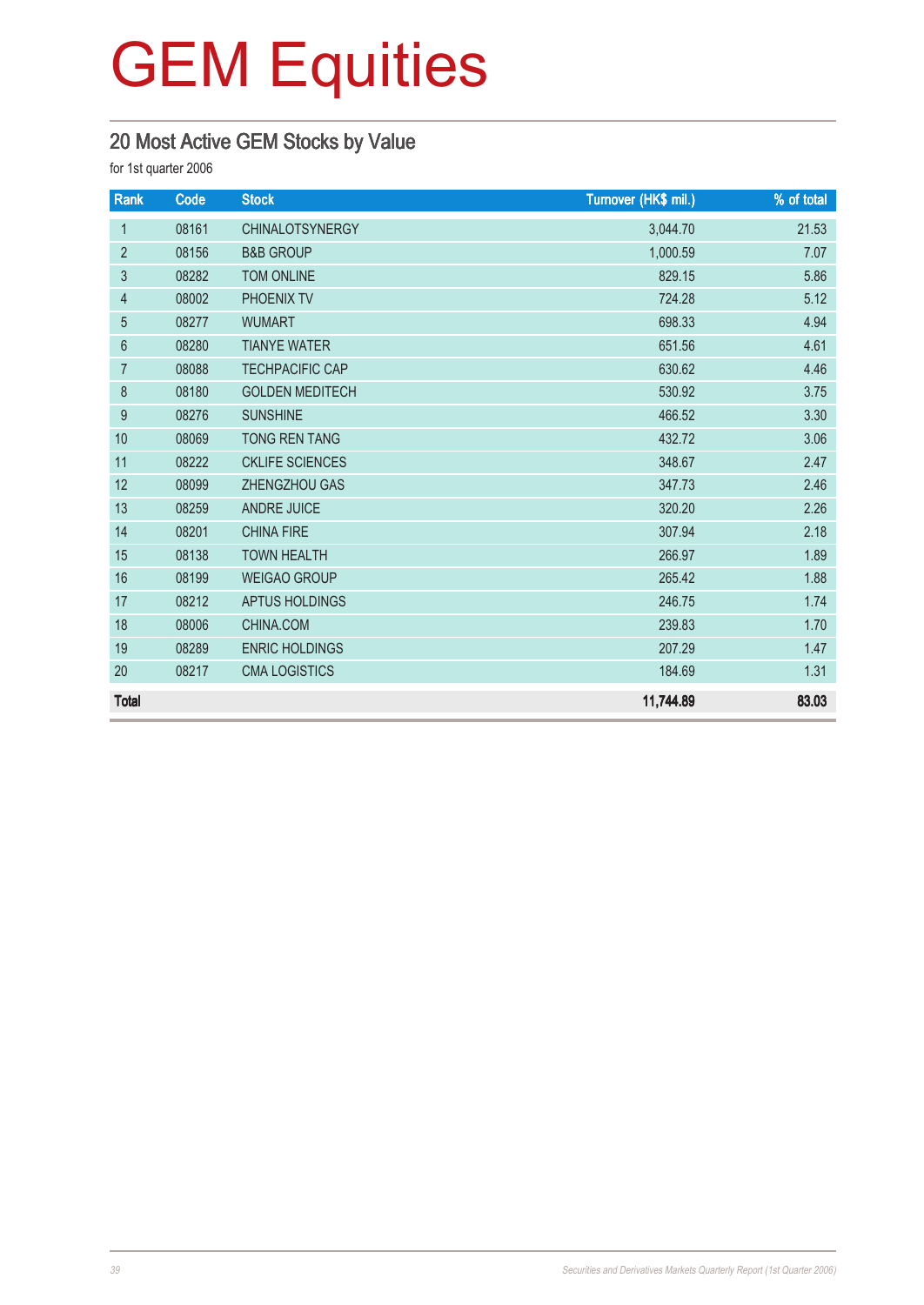#### 20 Most Active GEM Stock by Shares

for 1st quarter 2006

| Rank           | Code  | <b>Stock</b>           | <b>Turnover (Mil. shs)</b> | % of total |
|----------------|-------|------------------------|----------------------------|------------|
| $\mathbf{1}$   | 08138 | <b>TOWN HEALTH</b>     | 1,327.11                   | 9.86       |
| $\overline{2}$ | 08161 | <b>CHINALOTSYNERGY</b> | 1,028.79                   | 7.64       |
| 3              | 08088 | <b>TECHPACIFIC CAP</b> | 836.86                     | 6.22       |
| $\overline{4}$ | 08002 | PHOENIX TV             | 594.57                     | 4.42       |
| 5              | 08259 | <b>ANDRE JUICE</b>     | 469.66                     | 3.49       |
| $6\,$          | 08156 | <b>B&amp;B GROUP</b>   | 454.39                     | 3.37       |
| $\overline{7}$ | 08011 | <b>KANSTAR ENPAPER</b> | 422.96                     | 3.14       |
| $\,8\,$        | 08099 | ZHENGZHOU GAS          | 420.22                     | 3.12       |
| 9              | 08006 | CHINA.COM              | 405.27                     | 3.01       |
| 10             | 08282 | <b>TOM ONLINE</b>      | 394.01                     | 2.93       |
| 11             | 08222 | <b>CKLIFE SCIENCES</b> | 365.06                     | 2.71       |
| 12             | 08201 | <b>CHINA FIRE</b>      | 348.88                     | 2.59       |
| 13             | 08280 | <b>TIANYE WATER</b>    | 316.47                     | 2.35       |
| 14             | 08122 | <b>CASH FIN SER GP</b> | 308.45                     | 2.29       |
| 15             | 08228 | <b>VERTEX GROUP</b>    | 269.17                     | 2.00       |
| 16             | 08180 | <b>GOLDEN MEDITECH</b> | 268.22                     | 1.99       |
| 17             | 08042 | KO YO GROUP            | 223.22                     | 1.66       |
| 18             | 08260 | PAN SINO INT'L         | 201.22                     | 1.49       |
| 19             | 08123 | <b>STOCKMARTNET</b>    | 181.81                     | 1.35       |
| 20             | 08128 | <b>IIN INT'L</b>       | 173.05                     | 1.29       |
| <b>Total</b>   |       |                        | 9,009.37                   | 66.91      |

#### Market Capitalisation of Listed Companies for GEM

as at the quarter end

|      |                | HK\$ mil. |
|------|----------------|-----------|
| 2005 | Q1             | 65,332.72 |
|      | Q2             | 65,376.11 |
|      | Q <sub>3</sub> | 72,282.93 |
|      | Q4             | 66,603.74 |
| 2006 | Q <sub>1</sub> | 84,214.72 |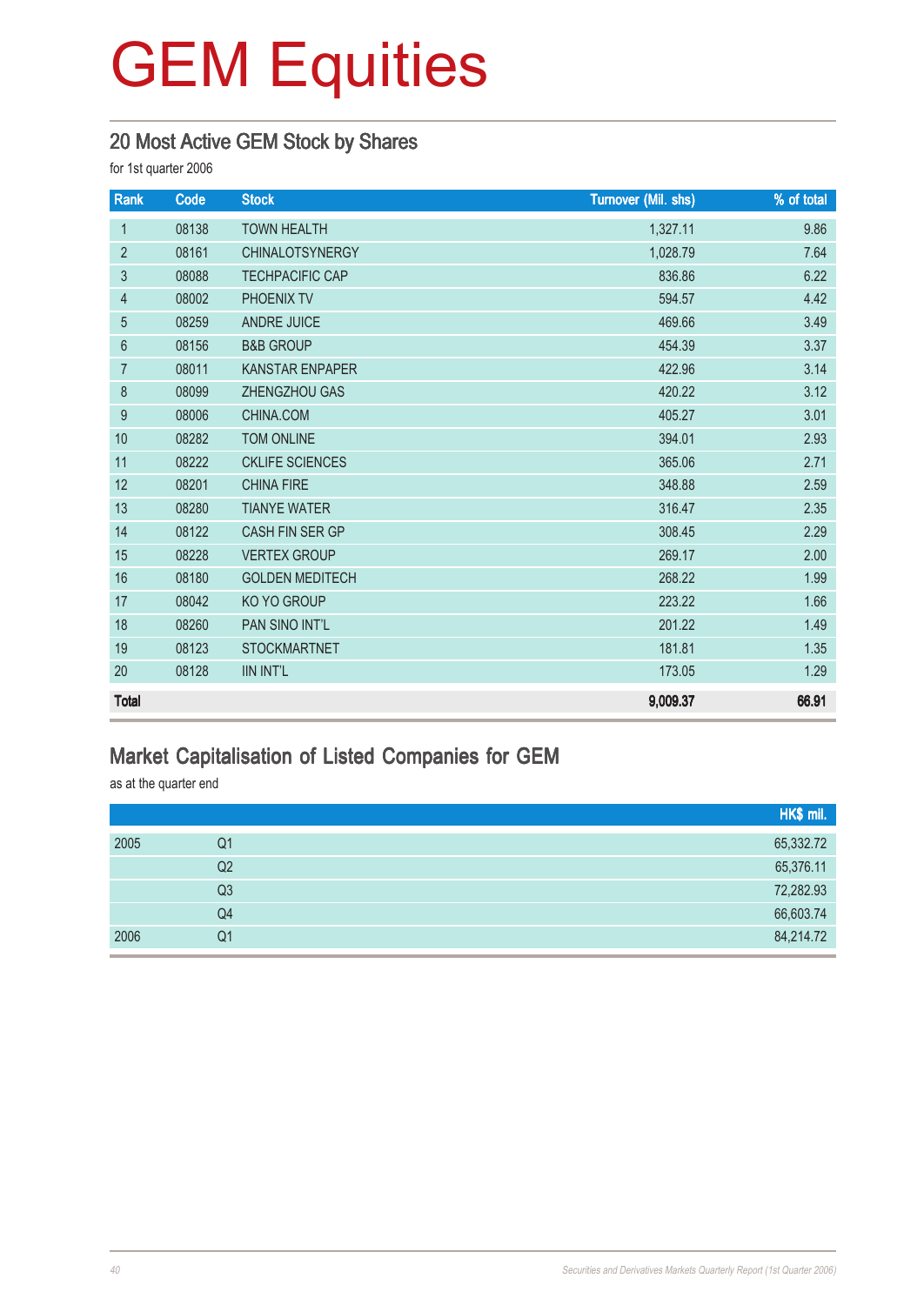#### 50 Leading Companies in Market Capitalisation – GEM

as at the 1st quarter end 2006

| <b>Rank</b>         | Code           | <b>Company</b>                                                                               | <b>Market capitalisation (HK\$ mil.)</b> | % of market total |
|---------------------|----------------|----------------------------------------------------------------------------------------------|------------------------------------------|-------------------|
| 1                   | 08282          | TOM Online Inc.                                                                              | 10,083.04                                | 11.97             |
| $\overline{2}$      | 08002          | Phoenix Satellite Television Holdings Ltd.                                                   | 7,111.71                                 | 8.44              |
| $\overline{3}$      | 08222          | CK Life Sciences Int'l., (Holdings) Inc.                                                     | 5,766.64                                 | 6.85              |
| $\overline{4}$      | 08212          | Aptus Holdings Ltd.                                                                          | 4,946.78                                 | 5.87              |
| $\overline{5}$      | 08161          | China LotSynergy Holdings Ltd.                                                               | 3,644.44                                 | 4.33              |
| $6\phantom{a}$      | 08277          | Wumart Store, Inc. - H Shares                                                                | 3,419.33                                 | 4.06              |
| $\overline{7}$      | 08180          | Golden Meditech Co. Ltd.                                                                     | 2,975.38                                 | 3.53              |
| $8\,$               | 08008          | Sunevision Holdings Ltd.                                                                     | 2,796.89                                 | 3.32              |
| $\overline{9}$      | 08201          | China Fire Safety Enterprise Group Holdings Ltd.                                             | 2,328.48                                 | 2.76              |
| 10                  | 08289          | Enric Energy Equipment Holdings Ltd.                                                         | 2,248.26                                 | 2.67              |
| 11                  | 08006          | China.com Inc.                                                                               | 2,168.82                                 | 2.58              |
| 12                  | 08052          | Convenience Retail Asia Ltd.                                                                 | 1,941.66                                 | 2.31              |
| 13                  | 08088          | Techpacific Capital Ltd.                                                                     | 1,857.46                                 | 2.21              |
| 14                  | 08156          | B & B Group Holdings Ltd.                                                                    | 1,727.96                                 | 2.05              |
| 15                  | 08276          | Century Sunshine Ecological Technology Holdings Ltd.                                         | 1,513.94                                 | 1.80              |
| 16                  | 08011          | Kanstar Environmental Paper Products Holdings Ltd.                                           | 1,260.00                                 | 1.50              |
| 17                  | 08199          | Shandong Weigao Group Medical Polymer Co. Ltd. - H Shares                                    | 1,214.06                                 | 1.44              |
| 18                  | 08069          | Tong Ren Tang Technologies Co. Ltd. - H Shares                                               | 1,164.80                                 | 1.38              |
| 19                  | 08118          | International Entertainment Corporation                                                      | 1,096.62                                 | 1.30              |
| 20                  | 08061          | AcrossAsia Ltd.                                                                              | 1,012.92                                 | 1.20              |
| 21                  | 08138          | Town Health International Holdings Co. Ltd.                                                  | 999.32                                   | 1.19              |
| 22                  | 08072          | Media Partners International Holdings Inc.                                                   | 964.90                                   | 1.15              |
| 23                  | 08263          | Superdata Software Holdings Ltd.                                                             | 816.12                                   | 0.97              |
| 24                  | 08216          | Chinasoft International Ltd.                                                                 | 717.73                                   | 0.85              |
| 25                  | 08070          | Zhongyu Gas Holdings Ltd.                                                                    | 715.60                                   | 0.85              |
| 26                  | 08292          | HC International, Inc.                                                                       | 642.99                                   | 0.76              |
| 27                  | 08101          | Value Convergence Holdings Ltd.                                                              | 586.66                                   | 0.70              |
| 28                  | 08317          | Finet Group Ltd.                                                                             | 536.76                                   | 0.64              |
| 29                  | 08090          | EVI Education Asia Ltd.                                                                      | 498.00                                   | 0.59              |
| 30<br>31            | 08141<br>08261 | Lang Chao International Ltd.                                                                 | 486.19                                   | 0.58<br>0.54      |
| 32                  | 08099          | Shandong Molong Petroleum Machinery Co. Ltd. - H Shares<br>Zhengzhou Gas Co. Ltd. - H Shares | 450.69<br>446.03                         | 0.53              |
| 33                  | 08122          | CASH Financial Services Group Ltd.                                                           | 441.94                                   | 0.52              |
| 34                  | 08196          | Launch Tech Co. Ltd. - H Shares                                                              | 440.04                                   | 0.52              |
| 35                  | 08075          | Rojam Entertainment Holdings Ltd.                                                            | 435.31                                   | 0.52              |
| 36                  | 08206          | Chinainfo Holdings Ltd.                                                                      | 423.43                                   | 0.50              |
| 37                  | 08280          | Xinjiang Tianye Water Saving Irrigation System Co. Ltd. - H shs                              | 419.98                                   | 0.50              |
| 38                  | 08259          | Yantai North Andre Juice Co. Ltd. - H Shares                                                 | 407.71                                   | 0.48              |
| 39                  | 08056          | Greencool Technology Holdings Ltd.                                                           | 380.00                                   | 0.45              |
| 40                  | 08153          | China Chief Cable TV Group Ltd.                                                              | 375.00                                   | 0.45              |
| 41                  | 08110          | First Mobile Group Holdings Ltd.                                                             | 363.85                                   | 0.43              |
| 42                  | 08177          | Sino Stride Technology (Holdings) Ltd.                                                       | 325.89                                   | 0.39              |
| 43                  | 08217          | CMA Logistics Co., Ltd. - H Shares                                                           | 319.00                                   | 0.38              |
| 44                  | 08293          | Jinheng Automotive Safety Technology Holdings Ltd.                                           | 304.80                                   | 0.36              |
| 45                  | 08042          | Ko Yo Ecological Agrotech (Group) Ltd.                                                       | 299.49                                   | 0.36              |
| 46                  | 08117          | China Advance Holdings Ltd.                                                                  | 298.05                                   | 0.35              |
| 47                  | 08228          | Vertex Communications & Technology Group Ltd.                                                | 275.84                                   | 0.33              |
| 48                  | 08262          | A - S China Plumbing Products Ltd.                                                           | 271.86                                   | 0.32              |
| 49                  | 08078          | Emperor Entertainment Group Ltd.                                                             | 267.80                                   | 0.32              |
| 50                  | 08290          | Tianjin Tianlian Public Utilities Co. Ltd. - H Shares                                        | 264.00                                   | 0.31              |
| <b>Total</b>        |                |                                                                                              | 74,454.15                                | 88.41             |
| <b>Market Total</b> |                |                                                                                              | 84,214.72                                | 100.00            |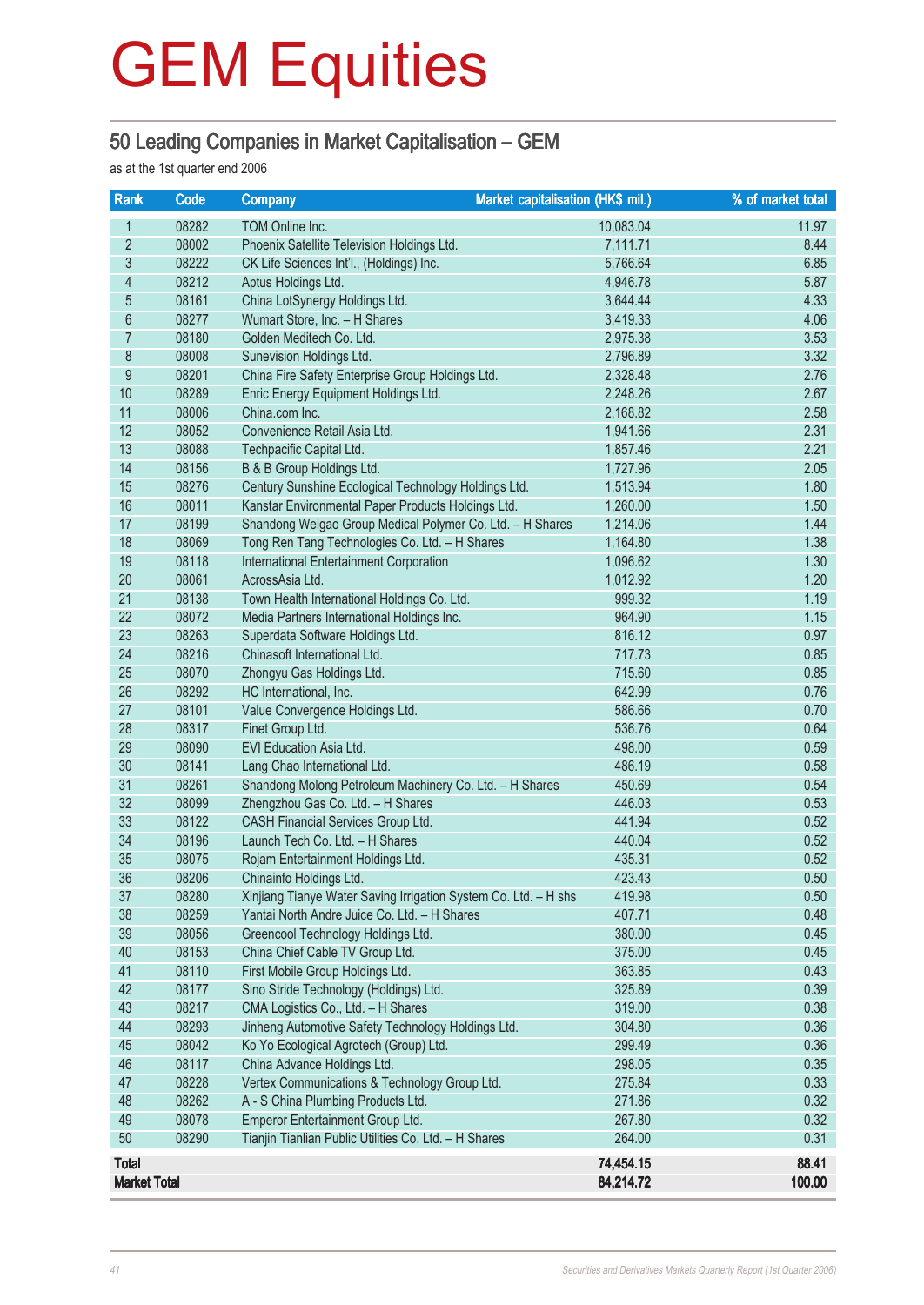#### New Listing Companies Statistics for GEM

|      |    | No. of newly listed companies | Funds raised (HK\$ mil.) |
|------|----|-------------------------------|--------------------------|
| 2005 | Q1 |                               | 82.00                    |
|      | Q2 |                               |                          |
|      | Q3 | ્ર                            | 204.69                   |
|      | Q4 | 5                             | 378.75                   |
| 2006 | Q1 | ્ર                            | 453.33                   |

#### Newly Listed Companies for GEM

for 1st quarter 2006

| <b>Code</b>  | Company name                                                       | Listing date | No. of issued shares | Funds raised (HK\$ mil.) |
|--------------|--------------------------------------------------------------------|--------------|----------------------|--------------------------|
| 08217        | CMA Logistics Co., Ltd. - H Shares                                 | 2006/02/23   | 55,000,000           | 148.50                   |
| 08247        | Biosino Bio-Technology and Science Incorporation – H Shares        | 2006/02/27   | 33,000,000           | 66.00                    |
| 08280        | Xinjiang Tianye Water Saving Irrigation System Co. Ltd. - H Shares | 2006/02/28   | 202,400,000          | 238.83                   |
| <b>Total</b> |                                                                    |              |                      | 453.33                   |

#### Delisted Companies for GEM

| Company name                                      | Last trading date | Delisted date |
|---------------------------------------------------|-------------------|---------------|
| Pan Sino International Holdings Ltd. <sup>#</sup> | 2006/02/28        | 2006/03/01    |
| Wanasports Holdings Ltd.                          | 2003/06/24        | 2006/03/20    |
| DigiTel Group Ltd.                                | 2002/06/28        | 2006/03/31    |
|                                                   |                   |               |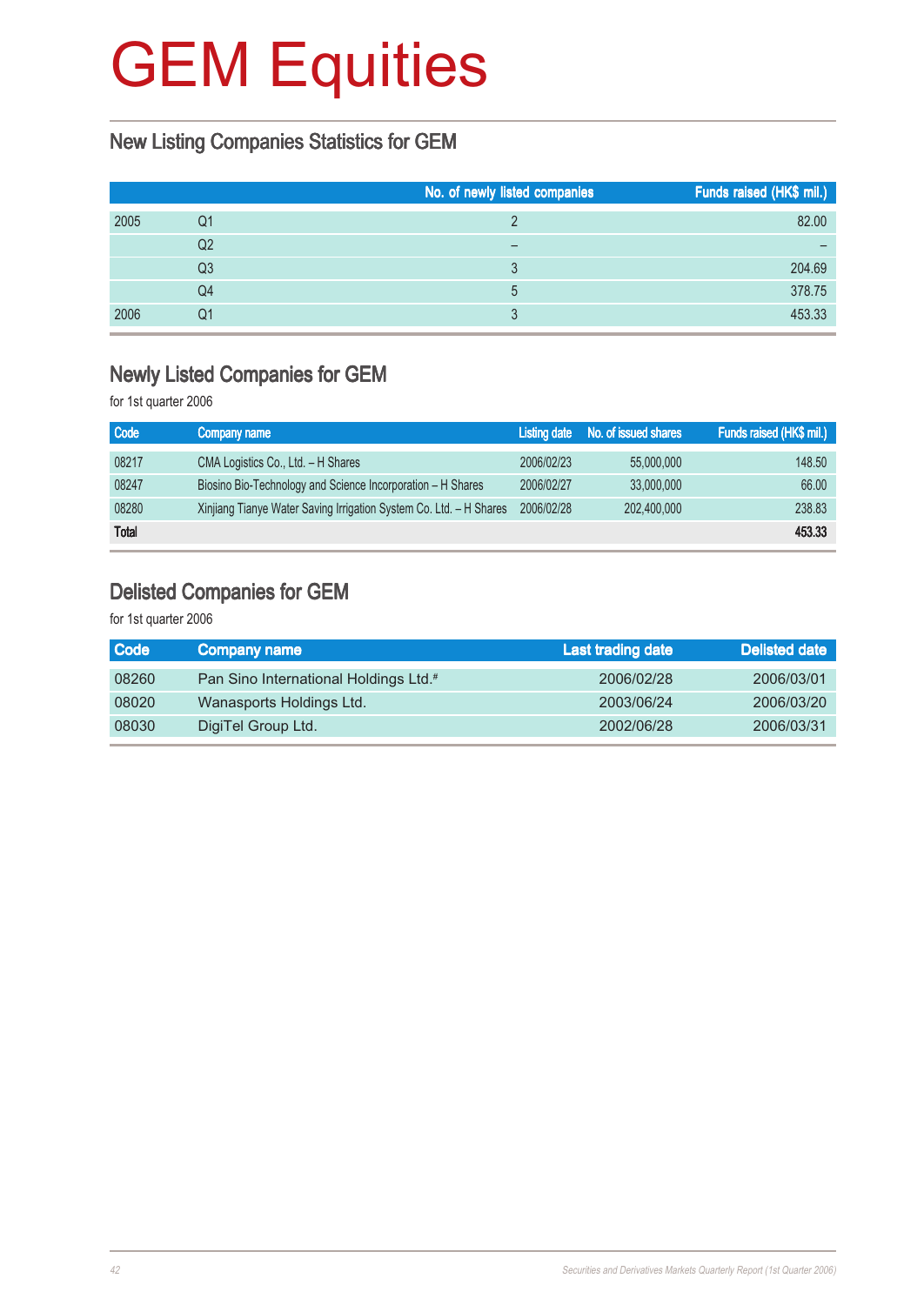### GEM Warrants

#### Warrant Trading and Market Value Statistics – GEM

|      |    | <b>Number</b> | Turnover value (HK\$ mil.) | Market value (HK\$ mil.) |
|------|----|---------------|----------------------------|--------------------------|
| 2005 | Q1 |               | 0.00                       | 3.12                     |
|      | Q2 |               | 0.30                       |                          |
|      | Q3 |               |                            |                          |
|      | Q4 |               |                            |                          |
| 2006 | Q1 |               | $\overline{\phantom{0}}$   |                          |

#### Newly Listed Equity GEM Warrants

|              |                        | <b>Initial issued</b> |                     |               | <b>Amount raised</b>     |
|--------------|------------------------|-----------------------|---------------------|---------------|--------------------------|
| <b>Code</b>  | <b>Equity warrants</b> | amount (HK)           | <b>Listing date</b> | <b>Expiry</b> | (HK\$ mil.)              |
| n.a.         |                        |                       |                     |               |                          |
| <b>Total</b> |                        |                       |                     |               | $\overline{\phantom{0}}$ |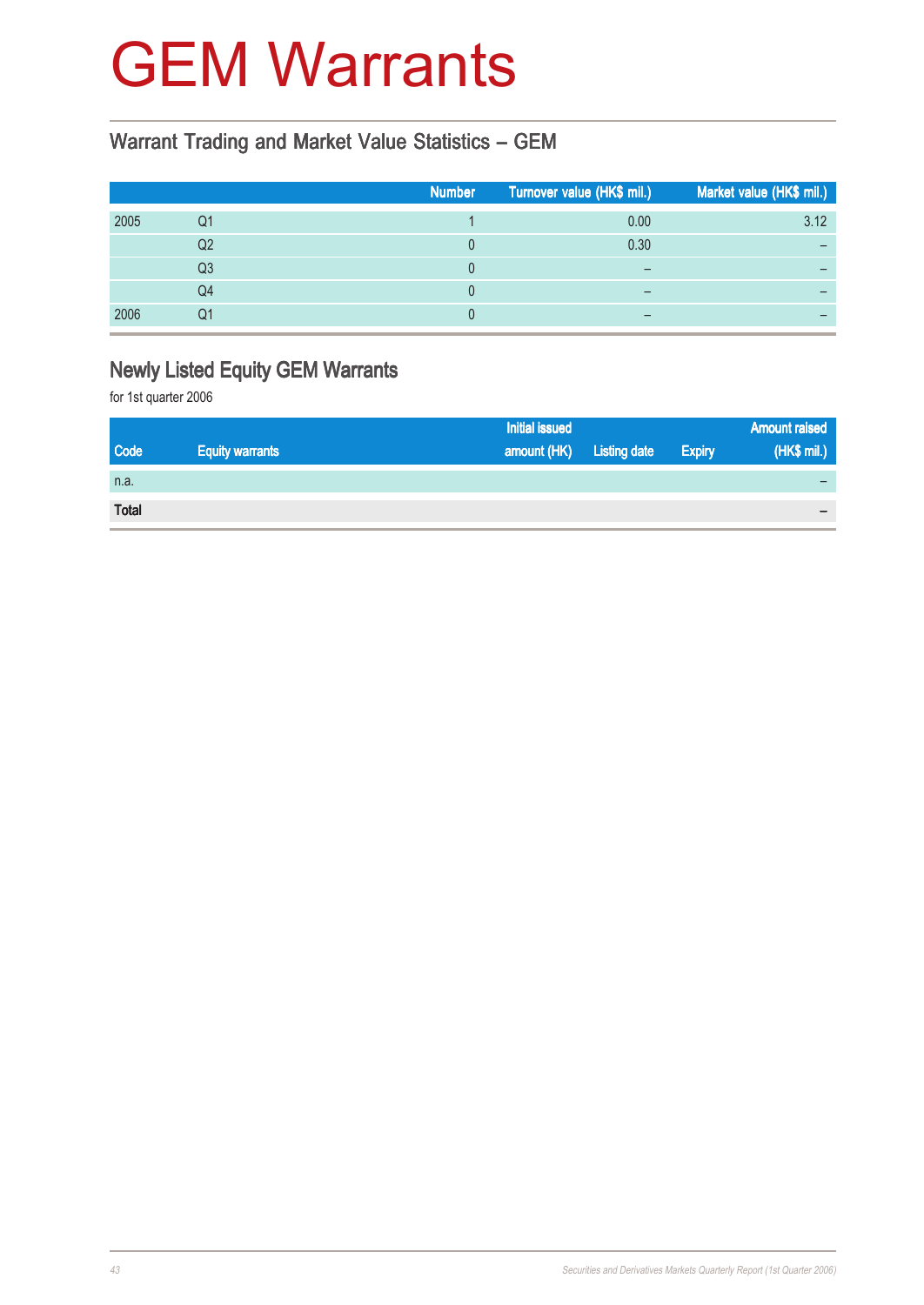#### Contract Volume by Derivatives Products

|                                                   | <b>Contracts</b> |                  |  |
|---------------------------------------------------|------------------|------------------|--|
| <b>Derivatives product</b>                        | 1st Quarter 2006 | 1st Quarter 2005 |  |
| Hang Seng Index Futures                           | 2,891,570        | 2,274,009        |  |
| Hang Seng Index Options                           | 885,771          | 599,190          |  |
| Mini-Hang Seng Index Futures                      | 433,935          | 358,466          |  |
| Mini-Hang Seng Index Options                      | 9,680            | 5,948            |  |
| <b>H-shares Index Futures</b>                     | 1,081,020        | 439,353          |  |
| H-shares Index Options                            | 117,156          | 48,457           |  |
| FTSE/Xinhua China 25 Index Futures 1              | 1,313            |                  |  |
| FTSE/Xinhua China 25 Index Options <sup>1</sup>   | 4,267            |                  |  |
| Dow Jones Industrial Average Futures <sup>2</sup> |                  | 424              |  |
| <b>Stock Futures</b>                              | 10,106           | 2,654            |  |
| <b>Stock Options</b>                              | 3,835,478        | 1,555,116        |  |
| Three-month HIBOR Futures                         | 5,979            | 8,302            |  |
| One-month HIBOR Futures                           | 40               | 136              |  |
| Three-year Exchange Fund Note Futures             | $\mathbf{0}$     | 350              |  |
| <b>Total</b>                                      | 9,276,315        | 5,292,405        |  |

<sup>1</sup> Trading in FTSE/Xinhua China 25 Index Futures and Options commenced on 23 May 2005.

<sup>2</sup> Trading in Dow Jones Industrial Average Futures suspended with effect from 21 March 2005.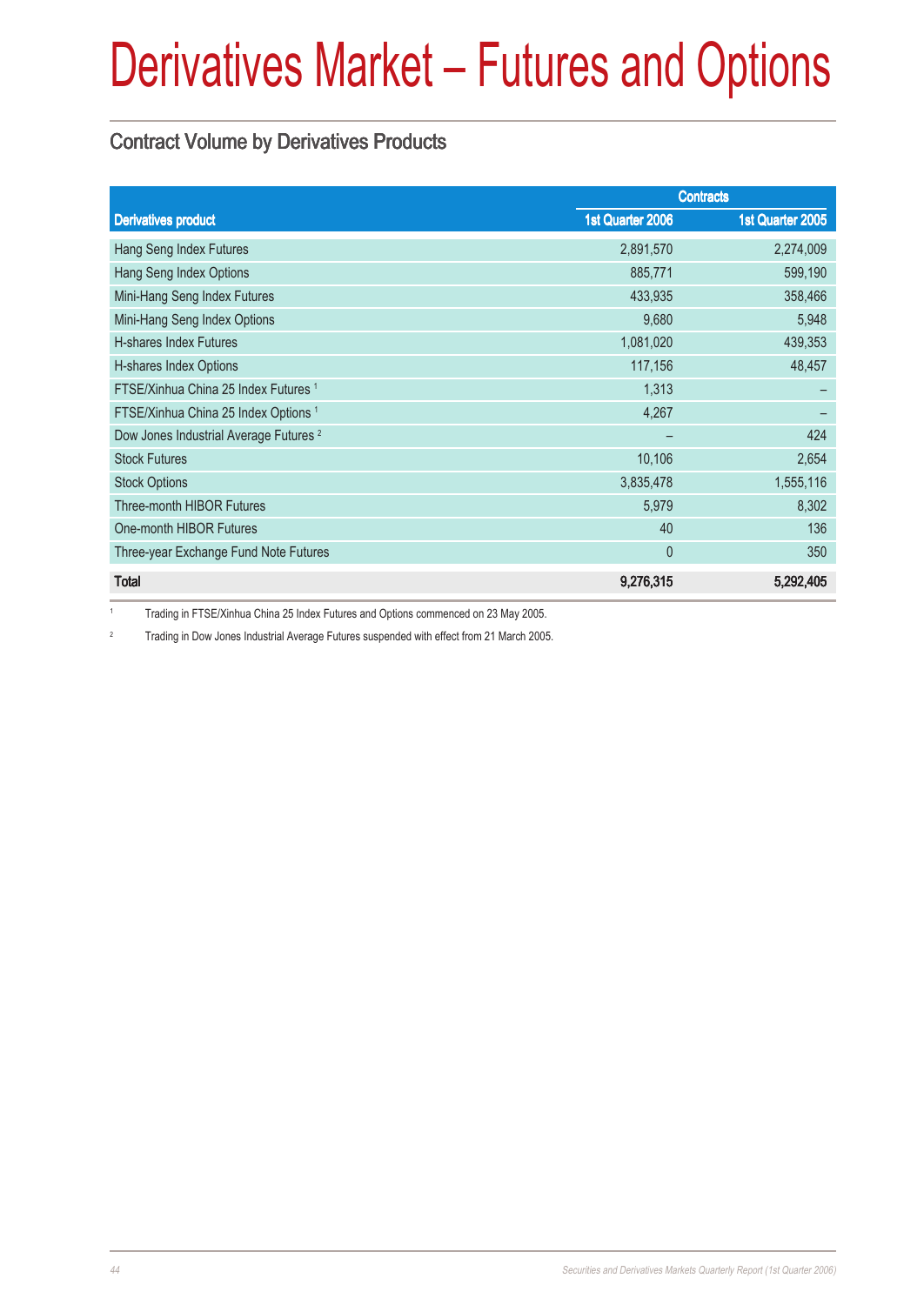#### Open Interest by Derivatives Products

|                                                   | <b>Contracts</b> |                  |  |
|---------------------------------------------------|------------------|------------------|--|
| <b>Derivatives product</b>                        | 1st Quarter 2006 | 1st Quarter 2005 |  |
| Hang Seng Index Futures                           | 116,606          | 95,022           |  |
| Hang Seng Index Options                           | 194,359          | 135,064          |  |
| Mini-Hang Seng Index Futures                      | 3,462            | 3,336            |  |
| Mini-Hang Seng Index Options                      | 470              | 441              |  |
| <b>H-shares Index Futures</b>                     | 46,564           | 31,847           |  |
| H-shares Index Options                            | 40,230           | 24,143           |  |
| FTSE/Xinhua China 25 Index Futures 1              | 44               |                  |  |
| FTSE/Xinhua China 25 Index Options <sup>1</sup>   | 255              |                  |  |
| Dow Jones Industrial Average Futures <sup>2</sup> |                  |                  |  |
| <b>Stock Futures</b>                              | 2,013            | 520              |  |
| <b>Stock Options</b>                              | 1,265,171        | 749,836          |  |
| <b>Three-month HIBOR Futures</b>                  | 1,951            | 4,832            |  |
| One-month HIBOR Futures                           | $\mathbf{0}$     | 20               |  |
| Three-year Exchange Fund Note Futures             | $\overline{0}$   | 50               |  |
| <b>Total</b>                                      | 1,671,125        | 1,045,111        |  |

<sup>1</sup> Trading in FTSE/Xinhua China 25 Index Futures and Options commenced on 23 May 2005.

<sup>2</sup> Trading in Dow Jones Industrial Average Futures suspended with effect from 21 March 2005.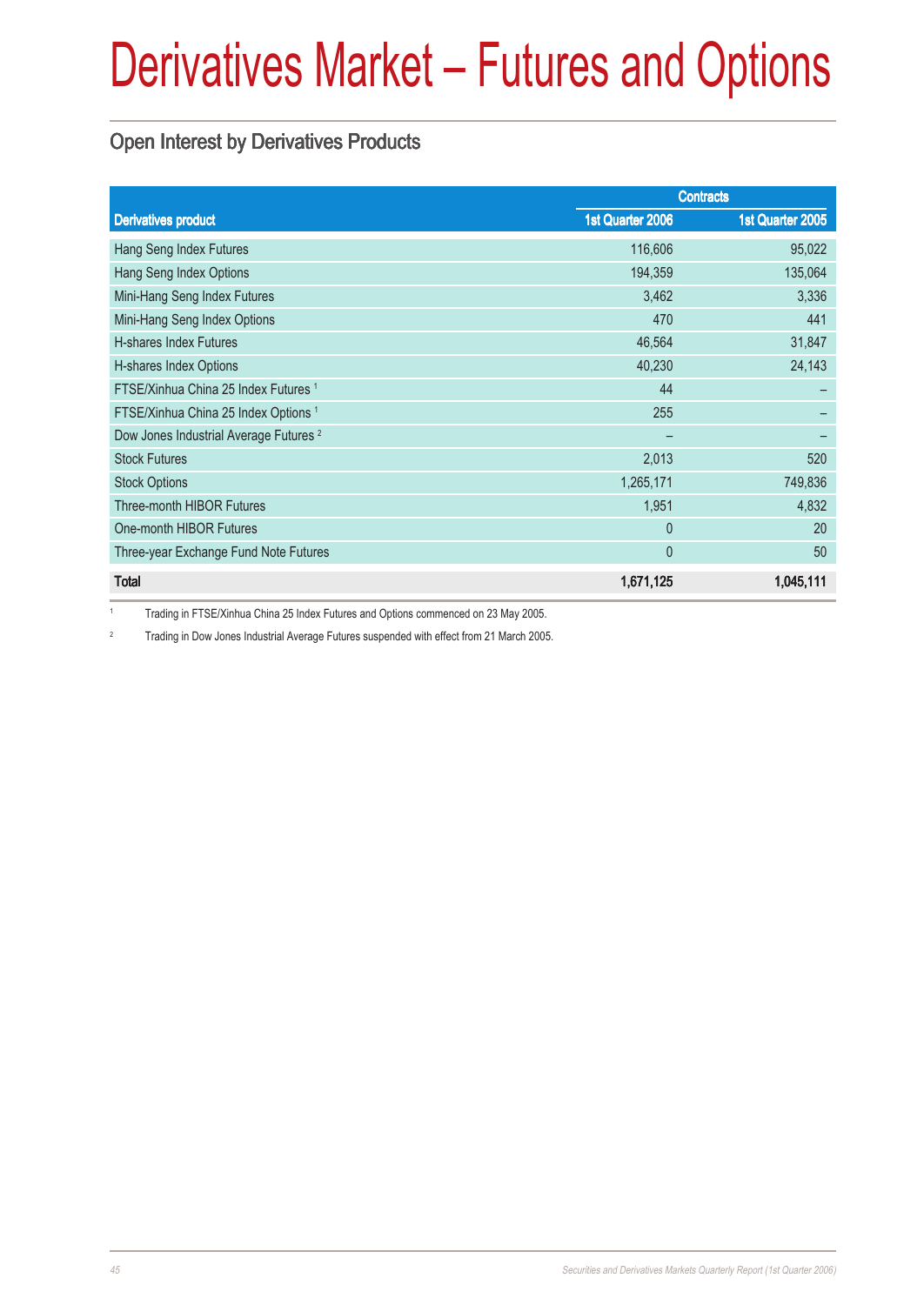#### Hang Seng Index Futures – Contract Volume and Open Interest (contracts)

|      |                | <b>Total</b><br>contract volume | Quarter-end<br>open interest |
|------|----------------|---------------------------------|------------------------------|
| 2005 | Q <sub>1</sub> | 2,274,009                       | 95,022                       |
|      | Q <sub>2</sub> | 2,256,530                       | 122,315                      |
|      | Q <sub>3</sub> | 2,695,815                       | 117,854                      |
|      | Q4             | 2,684,211                       | 98,211                       |
| 2006 | Q1             | 2,891,570                       | 116,606                      |

#### Hang Seng Index Options – Contract Volume and Open Interest (contracts)

|      |                | <b>Total</b><br>contract volume | Quarter-end<br>open interest |
|------|----------------|---------------------------------|------------------------------|
| 2005 | Q <sub>1</sub> | 599,190                         | 135,064                      |
|      | Q <sub>2</sub> | 698,490                         | 162,811                      |
|      | Q <sub>3</sub> | 930,746                         | 214,039                      |
|      | Q4             | 843,396                         | 192,069                      |
| 2006 | Q <sub>1</sub> | 885,771                         | 194,359                      |

#### Three-month HIBOR Futures – Contract Volume and Open Interest (contracts)

|      |                | <b>Total</b><br>contract volume | Quarter-end<br>open interest |
|------|----------------|---------------------------------|------------------------------|
| 2005 | Q <sub>1</sub> | 8,302                           | 4,832                        |
|      | Q <sub>2</sub> | 7,913                           | 4,703                        |
|      | Q <sub>3</sub> | 4,742                           | 2,409                        |
|      | Q4             | 3,978                           | 1,472                        |
| 2006 | Q1             | 5,979                           | 1,951                        |

#### Stock Options Market Turnover and Open Interest (contracts)

|      |    | <b>Total</b><br>Premium (HK\$ mil.) | <b>Total</b><br>contract volume | Quarter-end<br>open interest |
|------|----|-------------------------------------|---------------------------------|------------------------------|
| 2005 | Q1 | 1,575.63                            | 1,555,116                       | 749,836                      |
|      | Q2 | 1,325.05                            | 1,482,225                       | 754,404                      |
|      | Q3 | 4,544.34                            | 3,186,175                       | 1,181,211                    |
|      | Q4 | 2,924.64                            | 2,498,877                       | 1,021,913                    |
| 2006 | Q1 | 3,664.95                            | 3,835,478                       | 1,265,171                    |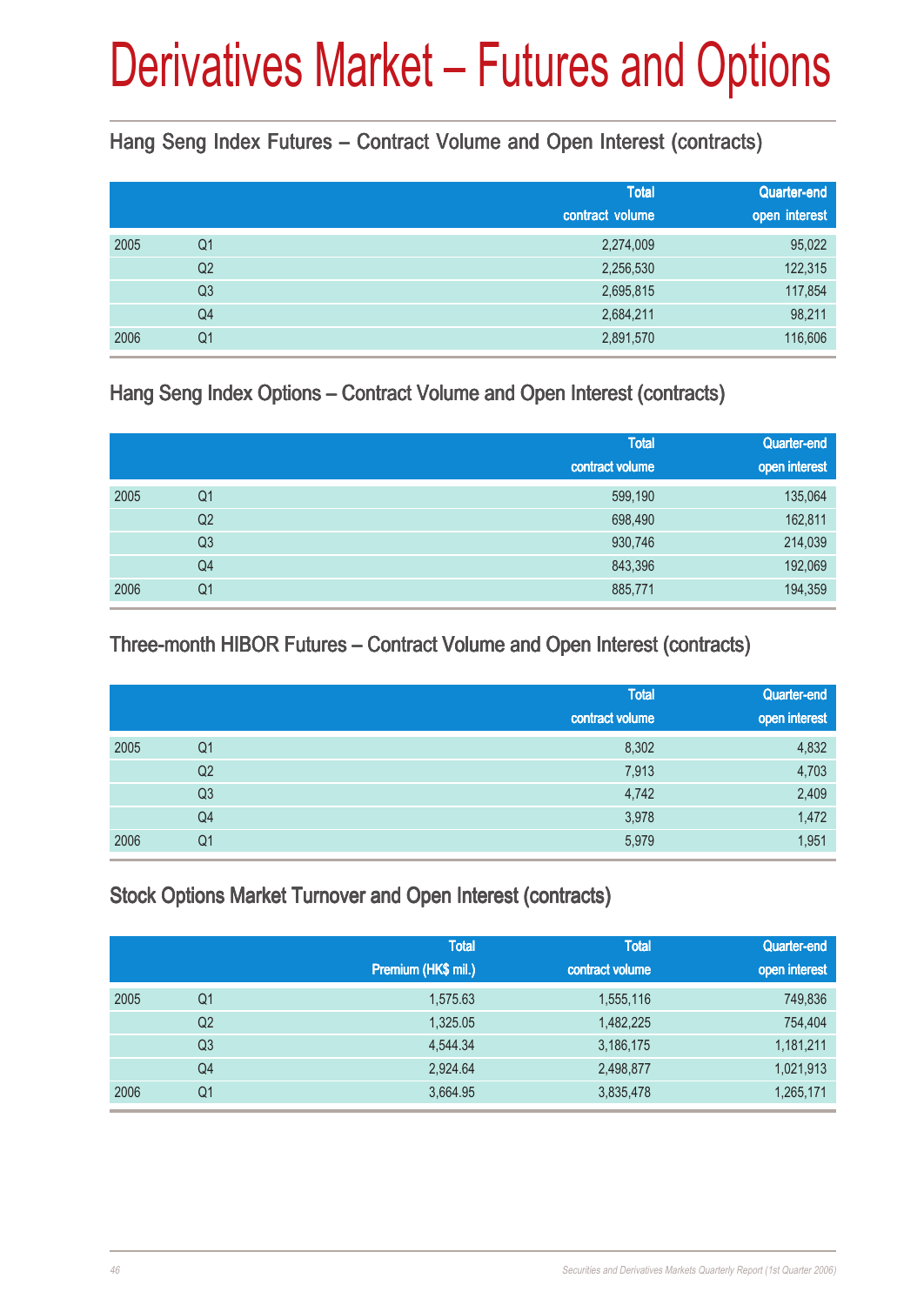#### Stock Options Premium by Class

|                           |            | Premium      |            |
|---------------------------|------------|--------------|------------|
| <b>Options class</b>      |            | $(HK$$ mil.) | % of total |
| <b>CHALCO</b>             | <b>ALC</b> | 18.38        | 0.50       |
| <b>BANKCOMM</b>           | <b>BCM</b> | 15.88        | 0.43       |
| <b>BANK OF E ASIA</b>     | <b>BEA</b> | 2.93         | 0.08       |
| <b>BOC HONG KONG</b>      | <b>BOC</b> | 19.80        | 0.54       |
| <b>CCB</b>                | <b>CCB</b> | 16.62        | 0.45       |
| <b>CHINA MOBILE</b>       | <b>CHT</b> | 314.42       | 8.58       |
| <b>CHINA UNICOM</b>       | <b>CHU</b> | 3.45         | 0.09       |
| <b>CITIC PACIFIC</b>      | <b>CIT</b> | 13.68        | 0.37       |
| <b>CHEUNG KONG</b>        | <b>CKH</b> | 550.80       | 15.03      |
| <b>CKI HOLDINGS</b>       | <b>CKI</b> | 7.52         | 0.21       |
| <b>CHINA LIFE</b>         | <b>CLI</b> | 47.27        | 1.29       |
| <b>CLP HOLDINGS</b>       | <b>CLP</b> | 8.82         | 0.24       |
| CHINA MER HOLD            | <b>CMH</b> | 2.57         | 0.07       |
| <b>CNOOC</b>              | <b>CNC</b> | 31.58        | 0.86       |
| <b>CHINA NETCOM</b>       | <b>CNM</b> | 2.59         | 0.07       |
| <b>COSCO PACIFIC</b>      | COS        | 3.21         | 0.09       |
| <b>CATHAY PAC AIR</b>     | <b>CPA</b> | 8.12         | 0.22       |
| SINOPEC CORP              | <b>CPC</b> | 33.24        | 0.91       |
| <b>CHINA RESOURCES</b>    | <b>CRE</b> | 6.41         | 0.17       |
| <b>CHINA TELECOM</b>      | <b>CTC</b> | 15.90        | 0.43       |
| <b>DENWAY MOTORS</b>      | <b>DWM</b> | 3.72         | 0.10       |
| <b>ESPRIT HOLDINGS</b>    | <b>ESP</b> | 18.72        | 0.51       |
| <b>HK ELECTRIC</b>        | <b>HEH</b> | 11.52        | 0.31       |
| <b>HKEX</b>               | <b>HEX</b> | 49.14        | 1.34       |
| <b>HSBC HOLDINGS</b>      | <b>HKB</b> | 670.31       | 18.29      |
| <b>HK &amp; CHINA GAS</b> | <b>HKG</b> | 27.19        | 0.74       |
| <b>HENDERSON LAND</b>     | <b>HLD</b> | 63.15        | 1.72       |
| <b>HUANENG POWER</b>      | <b>HNP</b> | 5.68         | 0.16       |
| <b>HANG SENG BANK</b>     | <b>HSB</b> | 16.70        | 0.46       |
| <b>HUTCHISON</b>          | <b>HWL</b> | 936.96       | 25.57      |
| JOHNSON ELECH             | <b>JSE</b> | 1.56         | 0.04       |
| LENOVO GROUP              | LEH        | 1.60         | 0.04       |
| LI & FUNG                 | LIF        | 13.60        | 0.37       |
| <b>MTR CORPORATION</b>    | <b>MTR</b> | 8.64         | 0.24       |
| <b>NEW WORLD DEV</b>      | <b>NWD</b> | 32.20        | 0.88       |
| <b>PING AN</b>            | PAI        | 18.22        | 0.50       |
| <b>PCCW</b>               | <b>PCC</b> | 10.25        | 0.28       |
| <b>PETROCHINA</b>         | PEC        | 175.15       | 4.78       |
| <b>SHK PPT</b>            | <b>SHK</b> | 435.89       | 11.89      |
| SHANGHAI IND H            | <b>SIH</b> | 0.04         | 0.00       |
| <b>SWIRE PACIFIC A</b>    | <b>SWA</b> | 28.35        | 0.77       |
| <b>TRACKER FUND</b>       | <b>TRF</b> | 1.25         | 0.03       |
| <b>WHARF HOLDINGS</b>     | <b>WHL</b> | 11.92        | 0.33       |
| <b>Total</b>              |            | 3,664.95     | 100.00     |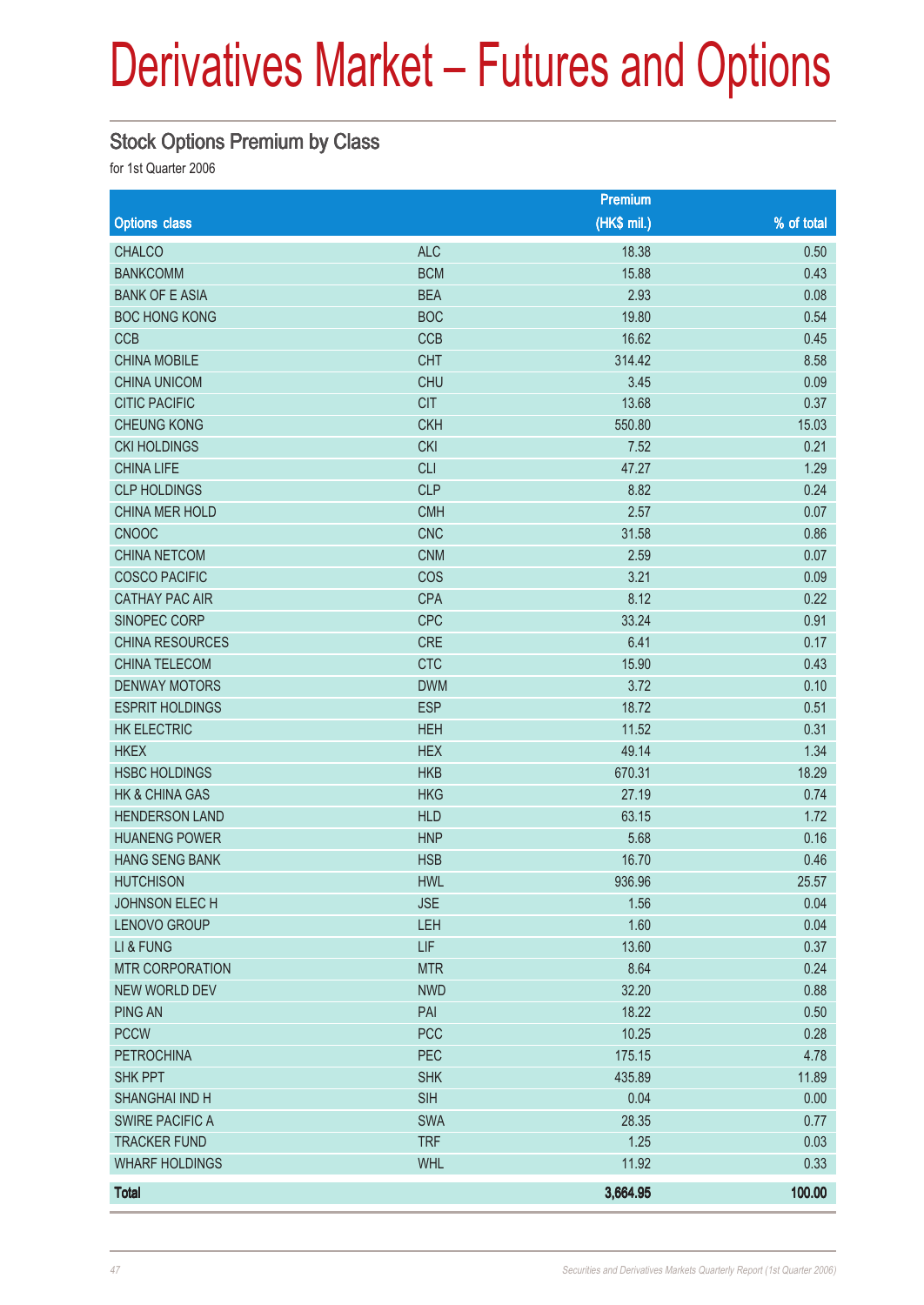#### Stock Options Contract Volume by Class

|                           |            | <b>Contract</b> |            |
|---------------------------|------------|-----------------|------------|
| <b>Options class</b>      |            | volume          | % of total |
| <b>CHALCO</b>             | <b>ALC</b> | 17,359          | 0.45       |
| <b>BANKCOMM</b>           | <b>BCM</b> | 59,347          | 1.55       |
| <b>BANK OF E ASIA</b>     | <b>BEA</b> | 29,166          | 0.76       |
| <b>BOC HONG KONG</b>      | <b>BOC</b> | 150,149         | 3.91       |
| <b>CCB</b>                | CCB        | 173,063         | 4.51       |
| <b>CHINA MOBILE</b>       | <b>CHT</b> | 499,748         | 13.03      |
| <b>CHINA UNICOM</b>       | <b>CHU</b> | 6,344           | 0.17       |
| <b>CITIC PACIFIC</b>      | <b>CIT</b> | 9,912           | 0.26       |
| <b>CHEUNG KONG</b>        | <b>CKH</b> | 260,880         | 6.80       |
| <b>CKI HOLDINGS</b>       | <b>CKI</b> | 8,797           | 0.23       |
| <b>CHINA LIFE</b>         | <b>CLI</b> | 231,760         | 6.04       |
| <b>CLP HOLDINGS</b>       | <b>CLP</b> | 30,043          | 0.78       |
| CHINA MER HOLD            | <b>CMH</b> | 2,021           | 0.05       |
| <b>CNOOC</b>              | <b>CNC</b> | 198,174         | 5.17       |
| <b>CHINA NETCOM</b>       | <b>CNM</b> | 7,617           | 0.20       |
| <b>COSCO PACIFIC</b>      | COS        | 2,574           | 0.07       |
| <b>CATHAY PAC AIR</b>     | <b>CPA</b> | 25,442          | 0.66       |
| SINOPEC CORP              | <b>CPC</b> | 41,850          | 1.09       |
| <b>CHINA RESOURCES</b>    | <b>CRE</b> | 4,590           | 0.12       |
| CHINA TELECOM             | <b>CTC</b> | 56,276          | 1.47       |
| <b>DENWAY MOTORS</b>      | <b>DWM</b> | 24,440          | 0.64       |
| <b>ESPRIT HOLDINGS</b>    | <b>ESP</b> | 19,518          | 0.51       |
| <b>HK ELECTRIC</b>        | <b>HEH</b> | 18,701          | 0.49       |
| <b>HKEX</b>               | <b>HEX</b> | 18,984          | 0.49       |
| <b>HSBC HOLDINGS</b>      | <b>HKB</b> | 646,749         | 16.86      |
| <b>HK &amp; CHINA GAS</b> | <b>HKG</b> | 54,369          | 1.42       |
| <b>HENDERSON LAND</b>     | <b>HLD</b> | 42,746          | 1.11       |
| <b>HUANENG POWER</b>      | <b>HNP</b> | 16,155          | 0.42       |
| <b>HANG SENG BANK</b>     | <b>HSB</b> | 143,880         | 3.75       |
| <b>HUTCHISON</b>          | <b>HWL</b> | 427,386         | 11.14      |
| JOHNSON ELECH             | <b>JSE</b> | 12,578          | 0.33       |
| LENOVO GROUP              | LEH        | 7,596           | 0.20       |
| LI & FUNG                 | LIF        | 10,110          | 0.26       |
| <b>MTR CORPORATION</b>    | <b>MTR</b> | 28,691          | 0.75       |
| <b>NEW WORLD DEV</b>      | <b>NWD</b> | 42,804          | 1.12       |
| <b>PING AN</b>            | PAI        | 49,915          | 1.30       |
| <b>PCCW</b>               | <b>PCC</b> | 41,555          | 1.08       |
| <b>PETROCHINA</b>         | PEC        | 181,180         | 4.72       |
| <b>SHK PPT</b>            | <b>SHK</b> | 190,244         | 4.96       |
| SHANGHAI IND H            | <b>SIH</b> | 155             | 0.00       |
| <b>SWIRE PACIFIC A</b>    | <b>SWA</b> | 22,353          | 0.58       |
| <b>TRACKER FUND</b>       | <b>TRF</b> | 9,529           | 0.25       |
| <b>WHARF HOLDINGS</b>     | <b>WHL</b> | 10,728          | 0.28       |
| <b>Total</b>              |            | 3,835,478       | 100.00     |
|                           |            |                 |            |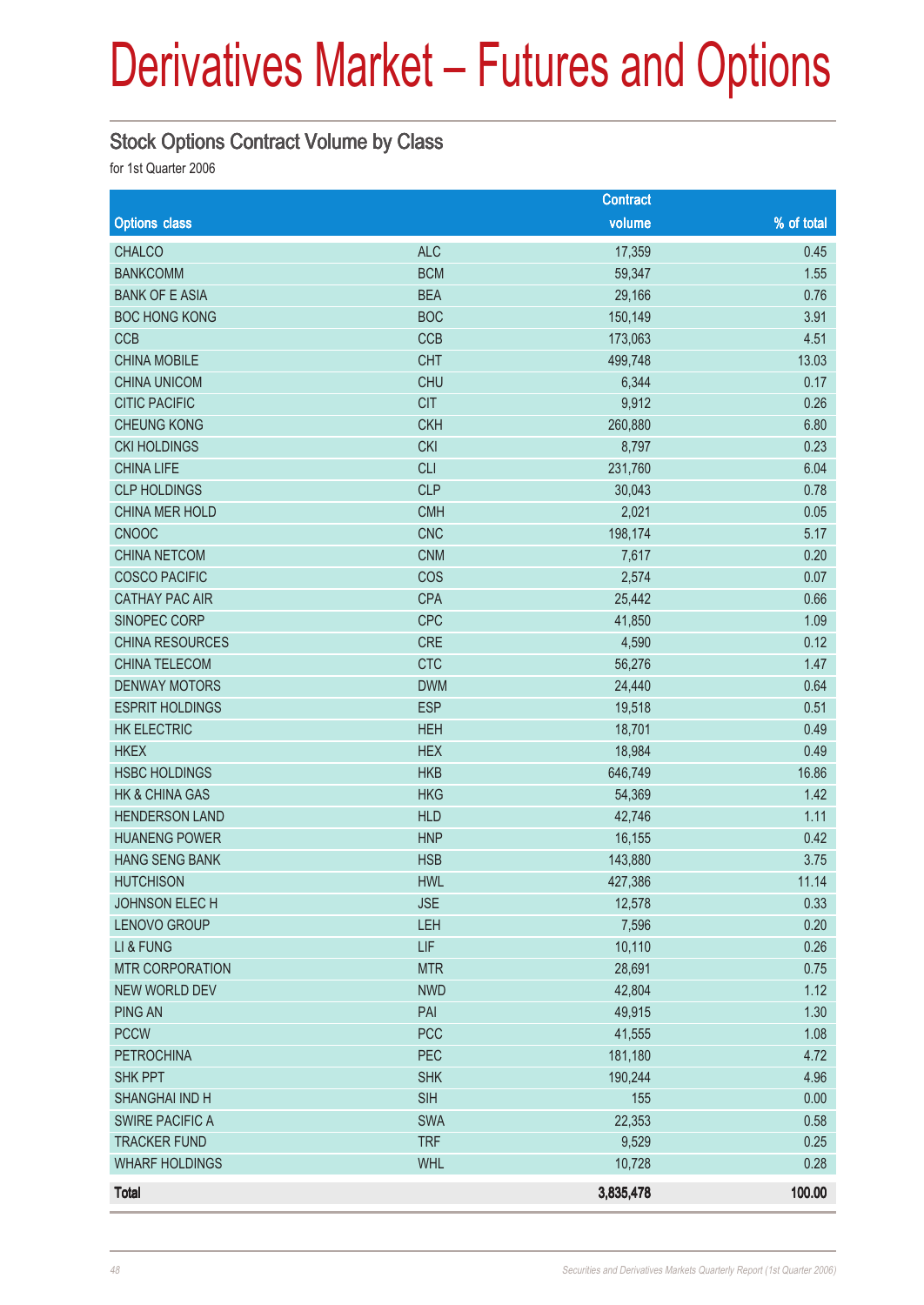#### Stock Options Open Interest by Class

as at the end of 1st Quarter 2006

|                        |            | <b>Open interest</b> |            |
|------------------------|------------|----------------------|------------|
| <b>Options class</b>   |            | (contracts)          | % of total |
| <b>CHALCO</b>          | <b>ALC</b> | 7,631                | 0.60       |
| <b>BANKCOMM</b>        | <b>BCM</b> | 34,974               | 2.76       |
| <b>BANK OF E ASIA</b>  | <b>BEA</b> | 10,846               | 0.86       |
| <b>BOC HONG KONG</b>   | <b>BOC</b> | 66,008               | 5.22       |
| <b>CCB</b>             | CCB        | 78,878               | 6.23       |
| <b>CHINA MOBILE</b>    | <b>CHT</b> | 170,196              | 13.45      |
| <b>CHINA UNICOM</b>    | <b>CHU</b> | 5,138                | 0.41       |
| <b>CITIC PACIFIC</b>   | <b>CIT</b> | 4,363                | 0.34       |
| <b>CHEUNG KONG</b>     | <b>CKH</b> | 57,615               | 4.55       |
| <b>CKI HOLDINGS</b>    | <b>CKI</b> | 4,243                | 0.34       |
| <b>CHINA LIFE</b>      | <b>CLI</b> | 53,066               | 4.19       |
| <b>CLP HOLDINGS</b>    | <b>CLP</b> | 11,103               | 0.88       |
| CHINA MER HOLD         | <b>CMH</b> | $\pmb{0}$            | 0.00       |
| <b>CNOOC</b>           | <b>CNC</b> | 52,856               | 4.18       |
| <b>CHINA NETCOM</b>    | <b>CNM</b> | 4,845                | 0.38       |
| <b>COSCO PACIFIC</b>   | COS        | 980                  | 0.08       |
| <b>CATHAY PAC AIR</b>  | <b>CPA</b> | 9,292                | 0.73       |
| SINOPEC CORP           | <b>CPC</b> | 13,133               | 1.04       |
| <b>CHINA RESOURCES</b> | <b>CRE</b> | 1,588                | 0.13       |
| CHINA TELECOM          | <b>CTC</b> | 33,184               | 2.62       |
| <b>DENWAY MOTORS</b>   | <b>DWM</b> | 3,678                | 0.29       |
| <b>ESPRIT HOLDINGS</b> | <b>ESP</b> | 5,563                | 0.44       |
| <b>HK ELECTRIC</b>     | <b>HEH</b> | 8,934                | 0.71       |
| <b>HKEX</b>            | <b>HEX</b> | 7,164                | 0.57       |
| <b>HSBC HOLDINGS</b>   | <b>HKB</b> | 196,556              | 15.54      |
| HK & CHINA GAS         | <b>HKG</b> | 17,290               | 1.37       |
| <b>HENDERSON LAND</b>  | <b>HLD</b> | 15,546               | 1.23       |
| <b>HUANENG POWER</b>   | <b>HNP</b> | 9,981                | 0.79       |
| <b>HANG SENG BANK</b>  | <b>HSB</b> | 75,672               | 5.98       |
| <b>HUTCHISON</b>       | <b>HWL</b> | 81,188               | 6.42       |
| JOHNSON ELECH          | <b>JSE</b> | 4,692                | 0.37       |
| LENOVO GROUP           | LEH        | 3,895                | 0.31       |
| LI & FUNG              | <b>LIF</b> | 2,125                | 0.17       |
| <b>MTR CORPORATION</b> | <b>MTR</b> | 14,441               | 1.14       |
| <b>NEW WORLD DEV</b>   | <b>NWD</b> | 11,468               | 0.91       |
| <b>PING AN</b>         | PAI        | 18,180               | 1.44       |
| <b>PCCW</b>            | <b>PCC</b> | 23,107               | 1.83       |
| <b>PETROCHINA</b>      | PEC        | 91,017               | 7.19       |
| <b>SHK PPT</b>         | <b>SHK</b> | 37,543               | 2.97       |
| SHANGHAI IND H         | <b>SIH</b> | $\theta$             | 0.00       |
| <b>SWIRE PACIFIC A</b> | SWA        | 9,086                | 0.72       |
| <b>TRACKER FUND</b>    | <b>TRF</b> | 3,110                | 0.25       |
| <b>WHARF HOLDINGS</b>  | <b>WHL</b> | 4,996                | 0.39       |
| <b>Total</b>           |            | 1,265,171            | 100.00     |